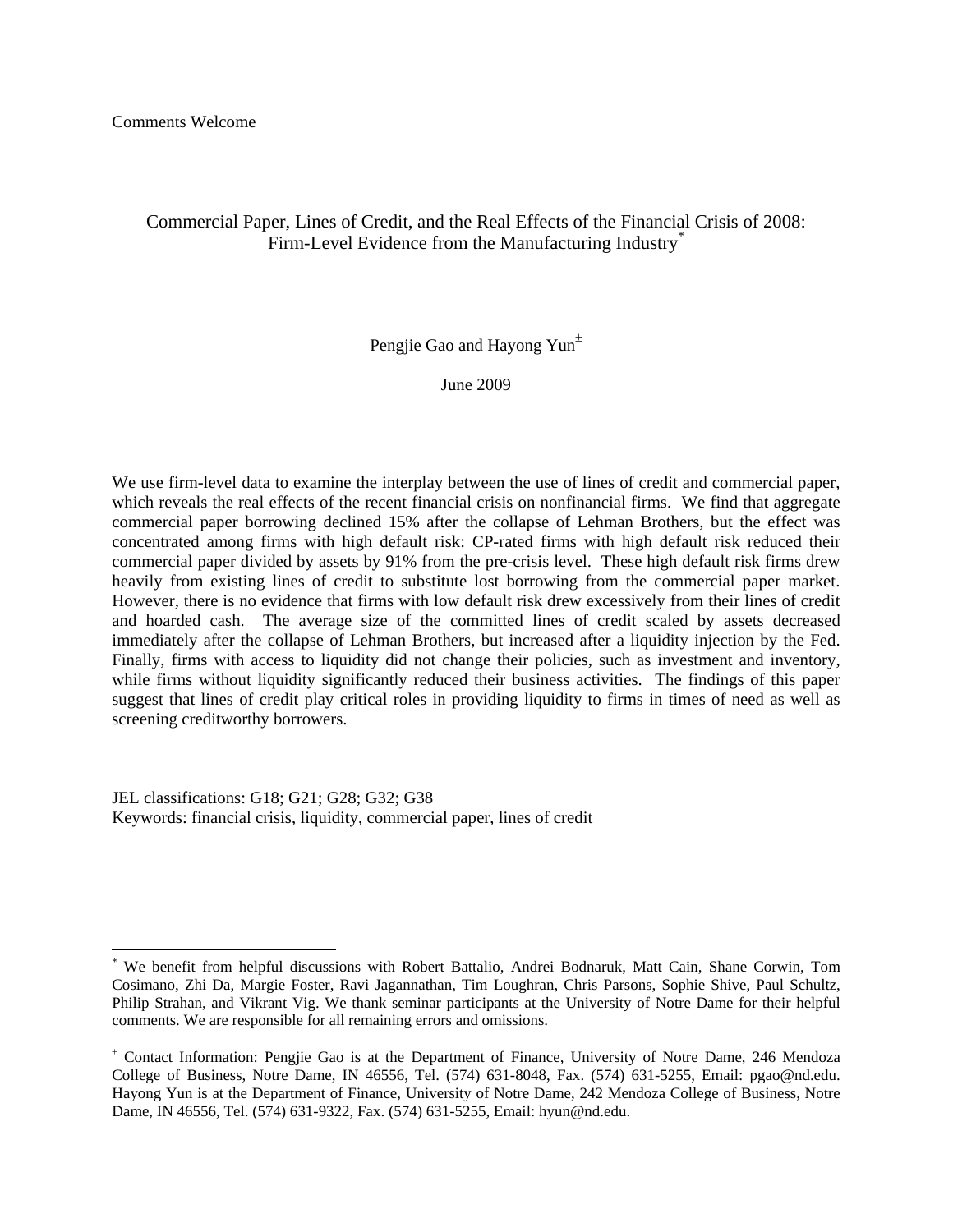## **1. Introduction**

The series of failures of financial intermediaries following the collapse of Lehman Brothers in September 2008 raised concerns that a weakened financial sector would lead to a credit crunch for nonfinancial firms. The market responded negatively to this concern: the deterioration of American International Group, Inc. intensified, investors lost confidence in the safety of U.S. money-market mutual funds, and, notably, the commercial paper market broke down immediately after Lehman Brothers announced its bankruptcy filings (Mollenkamp, Whitehouse, Hilsenrath, and Dugan, 2008). According to market observers and commentators, the collapse of Lehman Brothers was followed by a virtual closing of the commercial papers market, and a number of firms drew excessively on their remaining lines of credit out of fear that weakened banks would reduce their loan commitments.<sup>1</sup> In his testimony before the Financial Services Subcommittee Hearing (June 9, 2009), Timothy Geithner, the Secretary of U.S. Treasury, stated, "If you look back at that period of time [fall of 2008], lending absolutely stopped." The hoarding of cash by nonfinancial firms in turn could further weaken the financial sector.

Consistent with these observations, Figure 1 displays the spreads between 3-month LIBOR, financial commercial paper rates, and nonfinancial commercial paper rates over T-bill rates for the period of January 2000 to April 2009. All spreads started to widen around August 2007, but they jumped to unprecedented levels by October 2008. For instance, the average daily

<sup>&</sup>lt;sup>1</sup> For example, when the commercial-paper market dried up during the fall of 2008, hampering American Electric Power (AEP)'s ability to raise near-term cash, AEP drew \$2 billion from the facility, banked cash, and gradually retired the commercial paper. Holly Koeppel, the Chief Financial Officer of AEP, said: "that was our bridge to get us through the end of the year so we could stay out of the long-term credit market when it was rolling……Our ability to move early in drawing on our lines of credit has benefited us, giving us the flexibility to wait out the current crisis to resume more normal refinancing." (Banham, 2009). Similarly, the financial chief of Sally Beauty, which has 3,700 stores and annual sales of \$2.5 billion, said that his firm is not affected directly by Lehman, but he drew \$74 million from a \$400 million revolver for precautionary purposes (McCracken and Enrich, 2008). The Journal reports that, within a month after the collapse of Lehman Brothers, at least 17 companies, including Goodyear Tire & Rubber, drew on lines to create a rainy-day fund (Enrich and McCracken, 2008).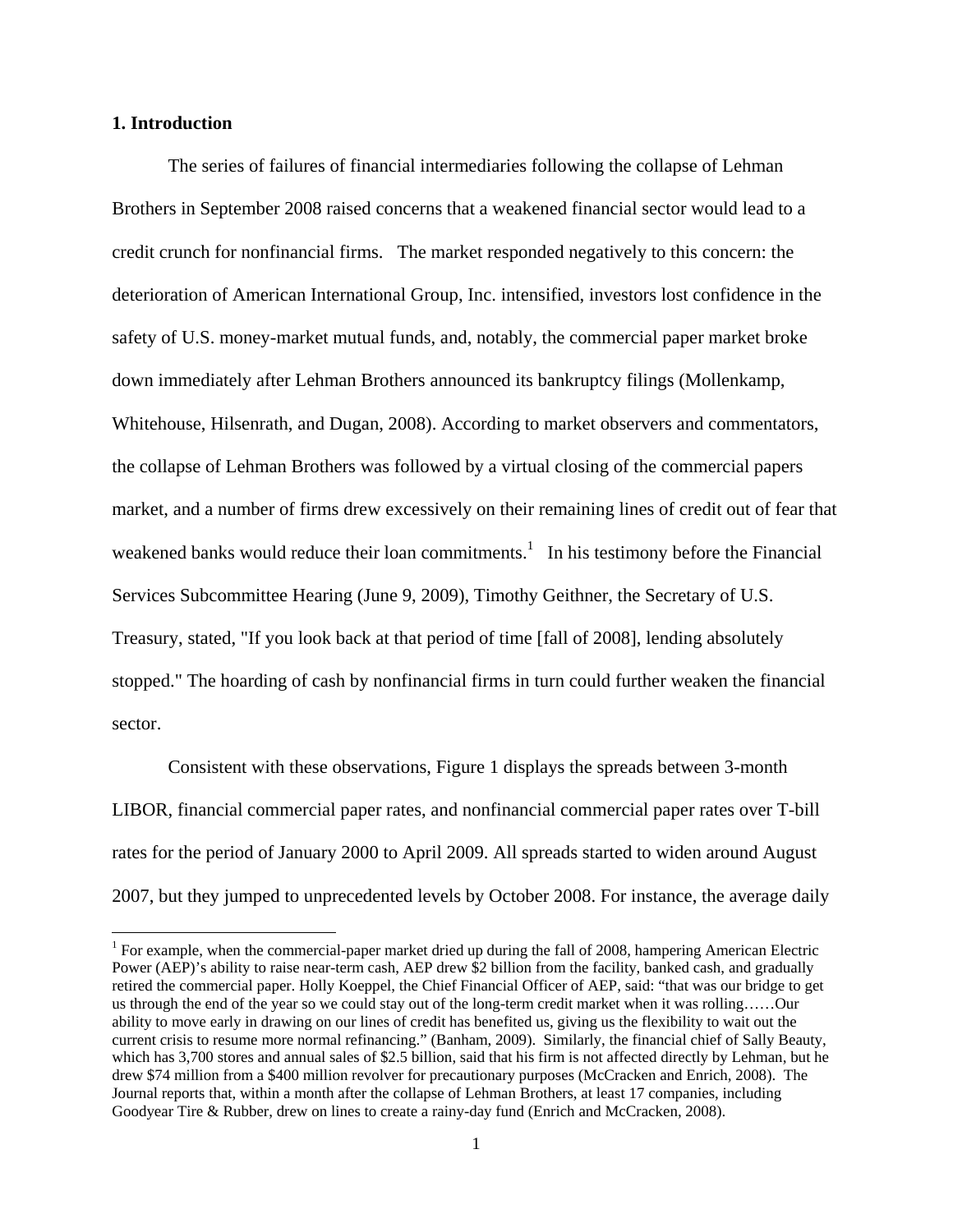LIBOR, financial commercial paper, and nonfinancial commercial paper rates over T-bill spreads reached 3.39%, 2.52%, and 1.40%, respectively (annualized).

The precipitously deteriorating credit market and the repercussions across the economy offer a unique opportunity to study several important issues. First, to what extent has the disruption in the commercial paper market impacted the liquidity of nonfinancial firms? Second, did nonfinancial firms seek to rebalance their liquidity position by using lines of credit or adjusting their cash balances? Third, how did the changes in firms' liquidity positions impact performance and policy?

In this paper, we investigate how *individual* manufacturing firms responded to the weakened financial sector and the downturn in overall commercial lending market activity. We use information from the 10-K and 10-Q filings during the last three quarters of 2008 to construct a unique data set of firm-level commercial paper outstanding, total committed lines of credit, and unused lines of credit for 914 publicly-listed manufacturing firms (including 109 CPrated firms) in the United States. We find a significant decrease in firms' use of commercial paper after the default of Lehman Brothers. In aggregate, commercial paper outstanding in the manufacturing industry declined 15% after the default of Lehman Brothers. However, the reduction in outstanding commercial paper was concentrated primarily among firms with high risk as measured by stock return volatility, earnings volatility, and expected default frequency (EDF). For example, while commercial paper scaled by assets remained unchanged for firms with low EDF after the default by Lehman Brothers, that of firms with high EDF declined by 3%, which is equivalent to a 91% reduction from the pre-crisis level. To make up for the shortfall in liquidity due to the decline in commercial paper lending, firms drew on their existing lines of credit. The firms with a high EDF, which suffered the most severe declines in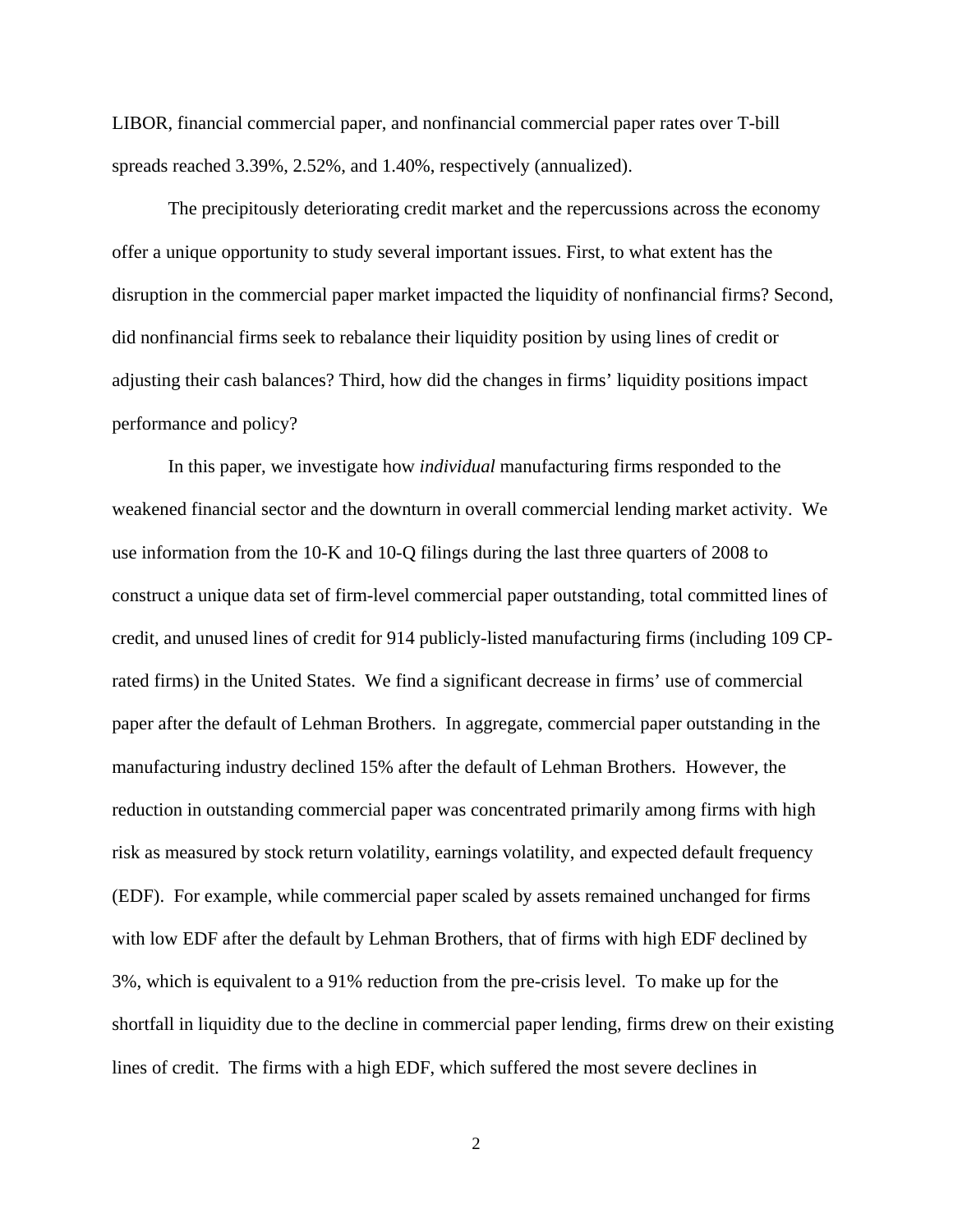commercial paper borrowing after the collapse of Lehman Brothers, drew 35% more from their existing lines of credit than those with a low EDF. Firms with strong banking lending relationships were able to draw more funds than those with weak relationships.

Finally, we investigate the real effect of commercial paper disruption on nonfinancial firms. We find that firms without access to liquidity significantly cut back on their investment and experienced declines in profitability, while those with liquid funds maintained their business activities at the pre-crisis level.

Our paper contributes to several threads of literature. First, this paper is related to the literature on credit channels and nonfinancial sector real business activities. Early work by Kashyap, Stein, and Wilcox (1993) provides evidence that firms switch from bank loans to commercial paper following shifts toward tight monetary policy. Gatev and Strahan (2006) provide empirical evidence on the supply of bank liquidity when market liquidity dries up. They show that banks experience funding inflows when CP spreads widen, and this increase in deposits in turn allows banks to increase their lending activities. We provide the next link in the chain. We empirically characterize of the behaviors of high and low risk borrowers during a financial crisis. High risk borrowers that were negatively impacted by the decline in the commercial paper market after Lehman's default substituted commercial paper with lines of credit. In contrast, low risk borrowers did not encounter such degradation in the commercial paper market, and thus did not change external financing sources. The commercial paper/lines of credit substitution effect is also related to prior empirical work on lines of credit (Sufi, 2009; Yun, 2009), which finds that lines of credit are endogenously determined with cash holdings. In addition to cash, change in commercial paper market conditions is a key determinant of the utilization of existing lines.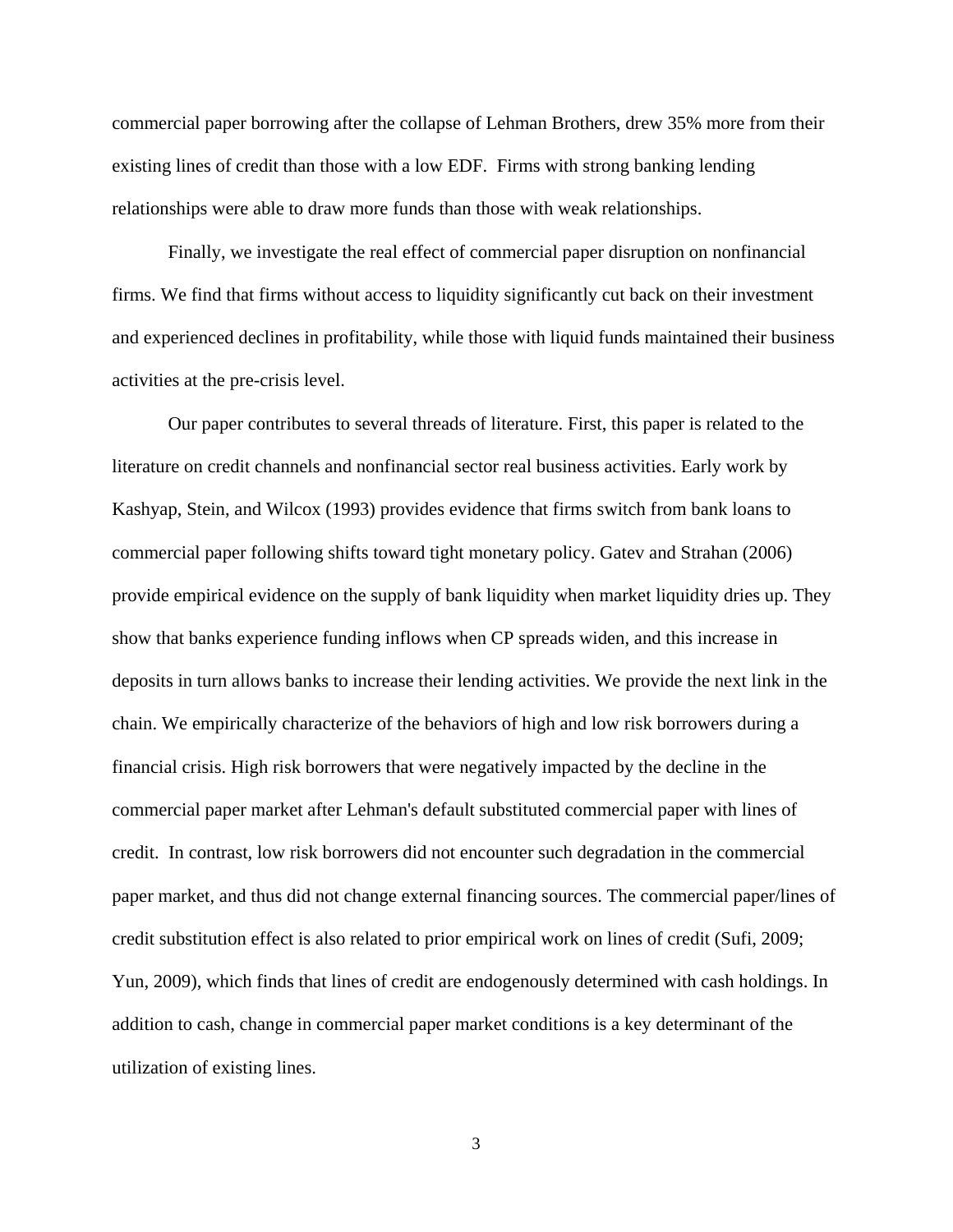Second, this paper contributes to the literature by shedding light on the importance of considering heterogeneous attributes of individual firms when assessing the impact of a financial crisis. In particular, our work is related to the study by Gertler and Gilchrist (1994), who find that the financial propagation mechanism is asymmetric due to access to alternative sources of funds. Historically, firms with CP rating are usually considered the highest credit quality borrowers. Calomiris, Himmelberg, and Wachtel (1995) suggest that flight-to-quality among lenders during a crisis may have given these borrowers access to financing alternatives like lines of credit (Bernanke, Gertler, and Gilchrist 1996). Complimenting to their findings, we document cross sectional heterogeneity among CP-rated firms. While there is a significant decline in aggregate financing (e.g., commercial paper borrowing), changes of averages after scaling by assets are mostly insignificant or less extreme than the changes in aggregates, except for high risk borrowers. Among the high risk borrowers, there are significant declines in commercial paper borrowing scaled by assets, and increases in the use of lines of credit. This reflects the fact that for most nonfinancial firms, the decline in financing activities is an outcome of decline in business activities and their economic scale (e.g., total assets) rather than a response to fears that a credit crunch will lead to the further deterioration of economic conditions. Market forces are at work even under distressed market conditions.

Third, this paper is related to the growing literature on the causes and consequences of the current financial crisis. Chari, Christiano, and Kehoe (2008) show that the impact of the crisis on the overall economy is limited, and call for further examination on the detailed nature of credit channels before massive government intervention. Using syndicated loan data and Call Reports, Ivashina and Scharfstein (2008) show that aggregate new issuance of syndicate loans declined and banks with greater exposure to lines of credit relative to deposits decreased their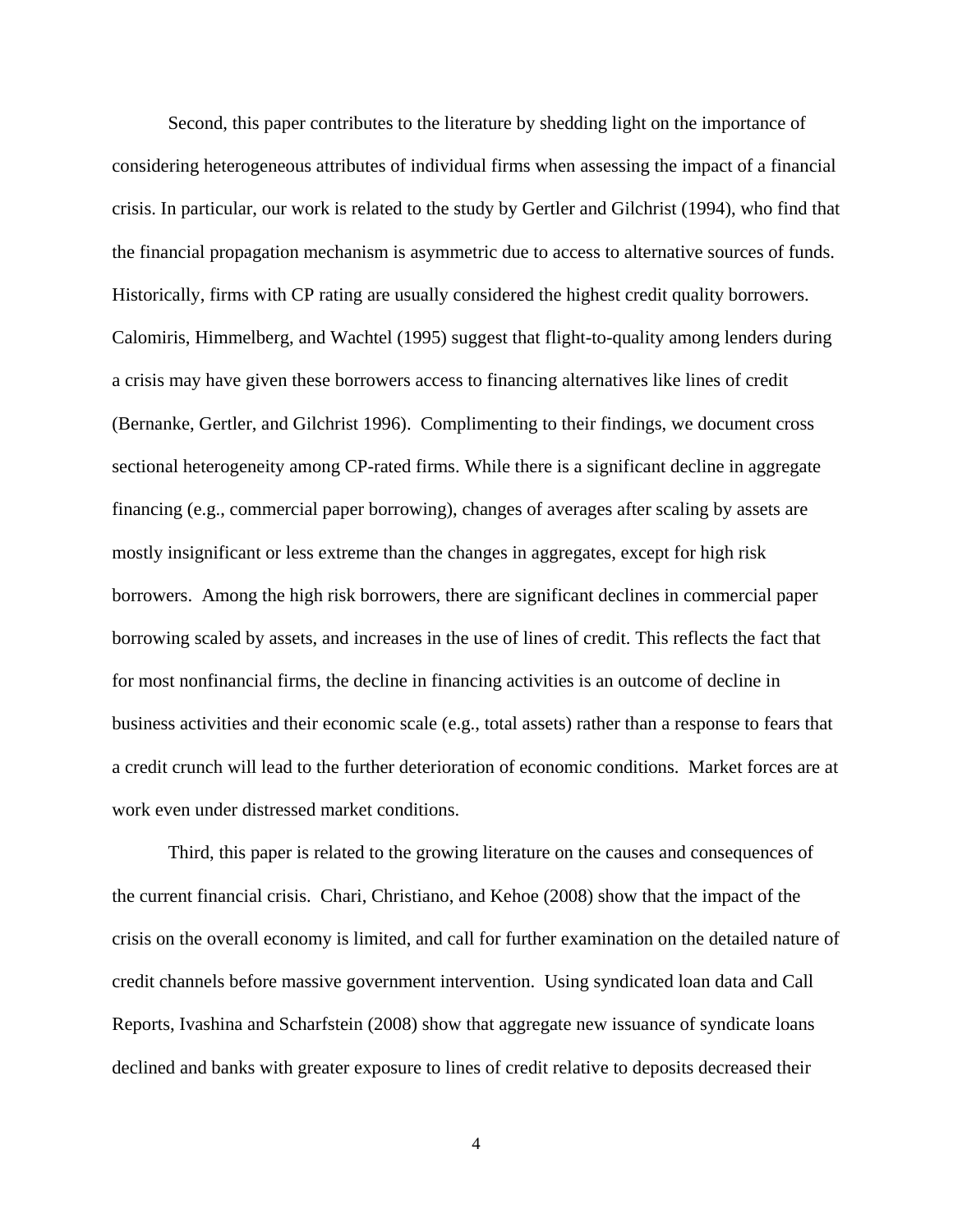lending more than those with less exposure. The existing papers mainly focus on either macrolevel time-series evidence (Chari, Christiano, and Kehoe, 2008), or supply-side credit supply effect (Ivashina and Scharfstein, 2008); we provide detailed micro-level time-series characterization of the end-users of credits. In addition, our results on the relationship between firms' pre-crisis liquidity positions and real effects - such as investments, inventories, trade credits, and earnings - relates to the literature on financing constraints. Lemmon and Roberts (2008) examine leverage and investment decisions of firms that borrow from the junk bond markets after regulation changes and the collapse of Drexel Burnham Lambert. Chava and Purnanandam (2008) investigate banking relationships and corporate valuations during the financial crisis in 1998. They find bank-dependent firms whose main bank had greater exposure to Russia experienced larger reductions in valuation. In the context of the recent financial crisis, Duchin, Ozbas, and Sensoy (2008) examine the impact of pre-crisis cash position on postsubprime-mortgage-crisis investment policies. Almeida, Campello, Laranjeira, and Weisbenner (2009) use the rollover needs of long-term debt to establish a causal link between financial contracting and corporate outcome. Our paper focuses on the impact of pre-crisis *total liquidity* position, which accounts for both cash and bank liquidity (i.e., lines of credit), on post-crisis real activities, and thereby accounts for the endogenous nature of cash and lines of credit as alternative means to meet firms' liquidity needs (e.g., Yun, 2009). Campello, Graham, and Harvey (2009) conducted a survey on how CFOs perceive their company's ability to access external funds. Equipped with a direct measure of financial constraints, they show that firms that consider themselves financially constrained decreased overall business activities after the crisis. Our results complement their survey-based study by providing a detailed analysis of changes in short-term financing instruments (cash, commercial paper, total and unused lines of credit)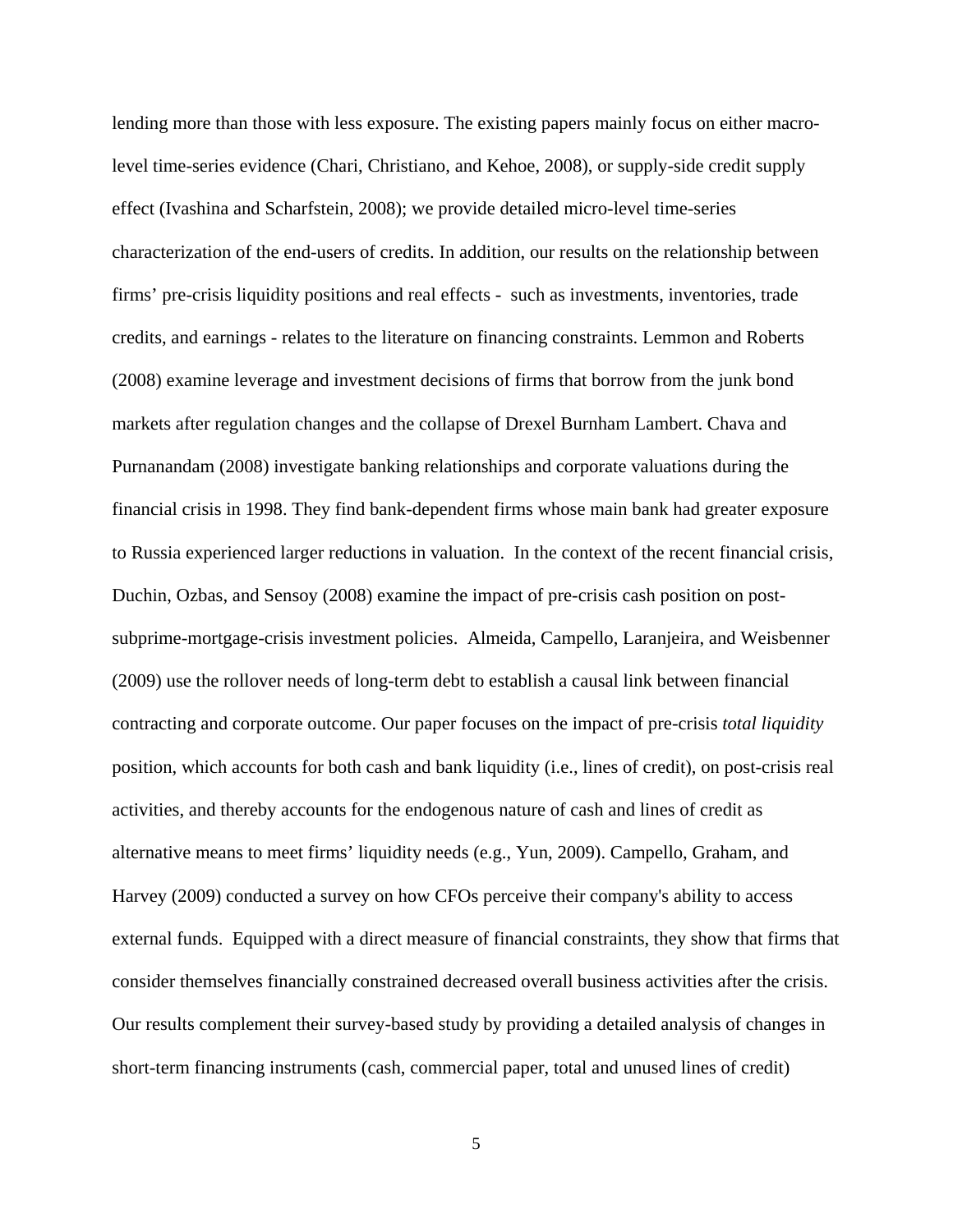around the crisis, and showing the impact of these short-term financing instruments on various real activities of firms.

 The rest of the paper develops as follows. Section 2 provides background on the current financial crisis. Section 3 includes the description of the data used for this study and provides summary statistics of the variables. Section 4 presents evidence on the use of lines of credit during the recent financial crisis. Section 5 provides concluding remarks.

### **2. The Financial Crisis of 2008**

#### *2.1. Background*

 The increase in subprime mortgage defaults in early 2007 triggered the onset of the current financial crisis. Subsequently, banks that suffered losses from these loans went into distress, and, in several cases, failed. In March 2008, Bear Stearns was bailed out and acquired by J. P. Morgan Chase after facing a liquidity crisis for rolling over their overnight repo loans. The mortgage delinquency rate rose further, and as a result, Freddie Mac and Fannie Mae were placed into federal conservatorship.

The most significant event that led the global financial markets into a full-fledged financial crisis was the announcement of bankruptcy by Lehman Brothers Holdings, Inc. on September 15, 2008. Lehman's default raised concerns regarding the health of financial institutions, which subsequently led to a contraction in capital market lending, including lending in the commercial paper market. Figure 2 shows that outstanding commercial paper severely declined in the third week of September 2008. This contraction lasted until the end of October, when the Federal Reserve implemented the Commercial Paper Funding Facility (CPFF). The CPFF uses a special purpose vehicle (SPV) that purchases commercial paper from issuers using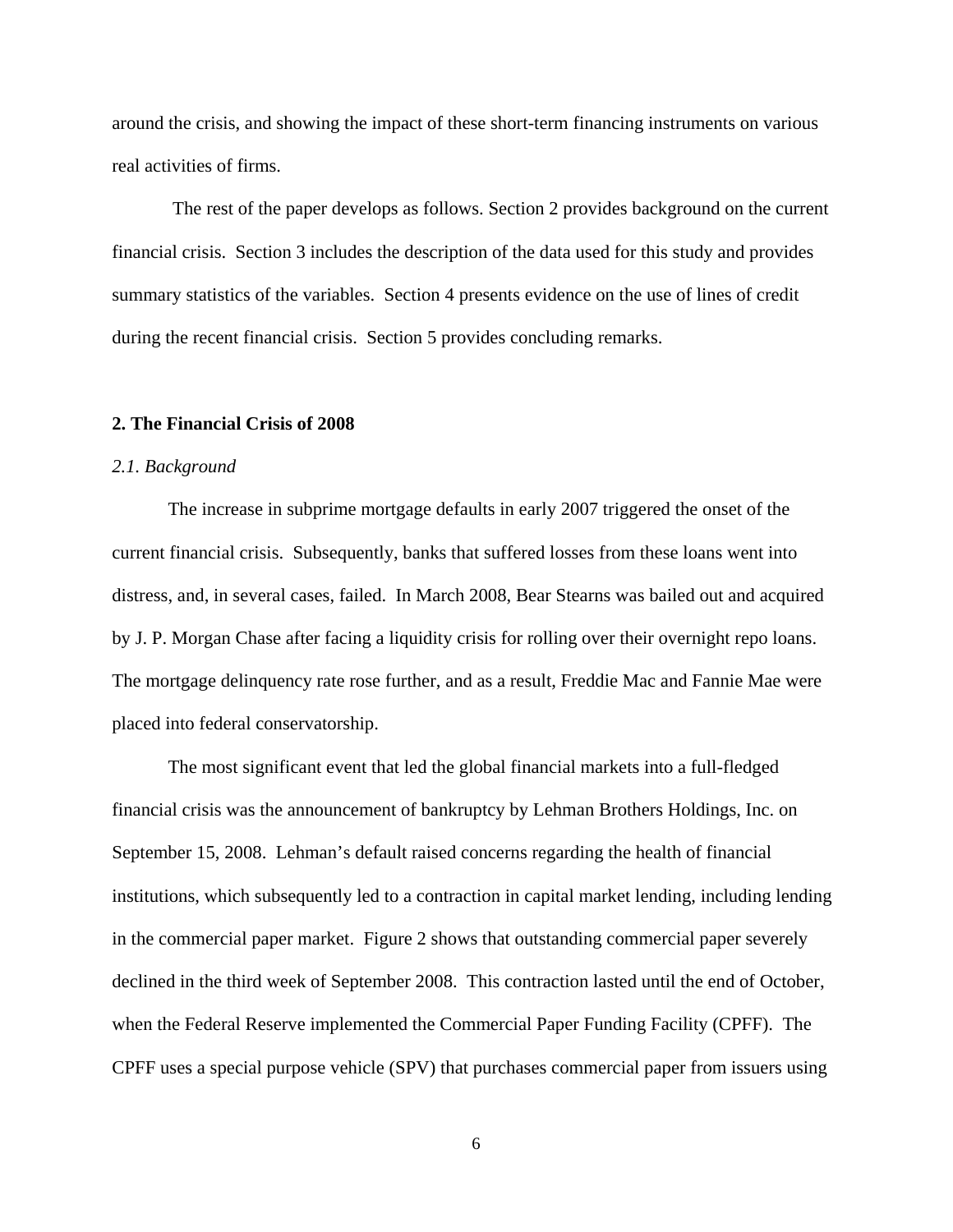financing provided by the Federal Reserve Bank of New York (New York Fed), holds the commercial paper until maturity, and uses the proceeds from maturing commercial paper and other assets of the SPV to repay its loan from the New York Fed. Through this process, the CPFF provides a liquidity backstop to U.S. issuers of commercial paper. As shown in Figure 2, the CPFF greatly improved the liquidity of the commercial paper market.

In this paper, we consider three periods based on Lehman Brothers Holdings, Inc.'s default and the Federal Reserve's intervention in the commercial paper market: pre-Lehman's default (period 1), immediately after Lehman's default (period 2), and post-Fed's intervention (period 3). By examining firms' responses during these three periods, we can identify how the liquidity shock in the commercial paper market impacted firms and how Fed's injection of public liquidity mitigated the liquidity crisis.

## *2.2. Theoretical motivation and hypothesis development*

This paper is motivated by theories on corporate liquidity and credit channels. Studies on corporate liquidity show that firms actively manage cash balances to protect themselves against future liquidity shock.<sup>2</sup> For example, in the theoretical model of Almeida, Campello, and Weisbach (2004), financially constrained firms maintain sufficient cash balances to secure funding for future investment opportunities. The insight from their model is that while financially unconstrained firms can access external capital markets at any time to raise funds for investment opportunities, financially constrained firms may miss profitable future investment opportunities if the realization of cash flow in some states is low. Therefore, financially

 $2^2$  An incomplete list of studies on corporate liquidity includes Blanchard, Lopez-de-Silanez, and Shleifer (1994); Kim, Mauer, and Sherman (1998); Opler, Pinkowitz, Stulz, and Williamson (1999); Almeida, Campello, and Weisbach (2004); Faulkender and Wang (2006); Dittmar and Mahrt-Smith (2007); and Harford, Mansi, and Maxwell (2007).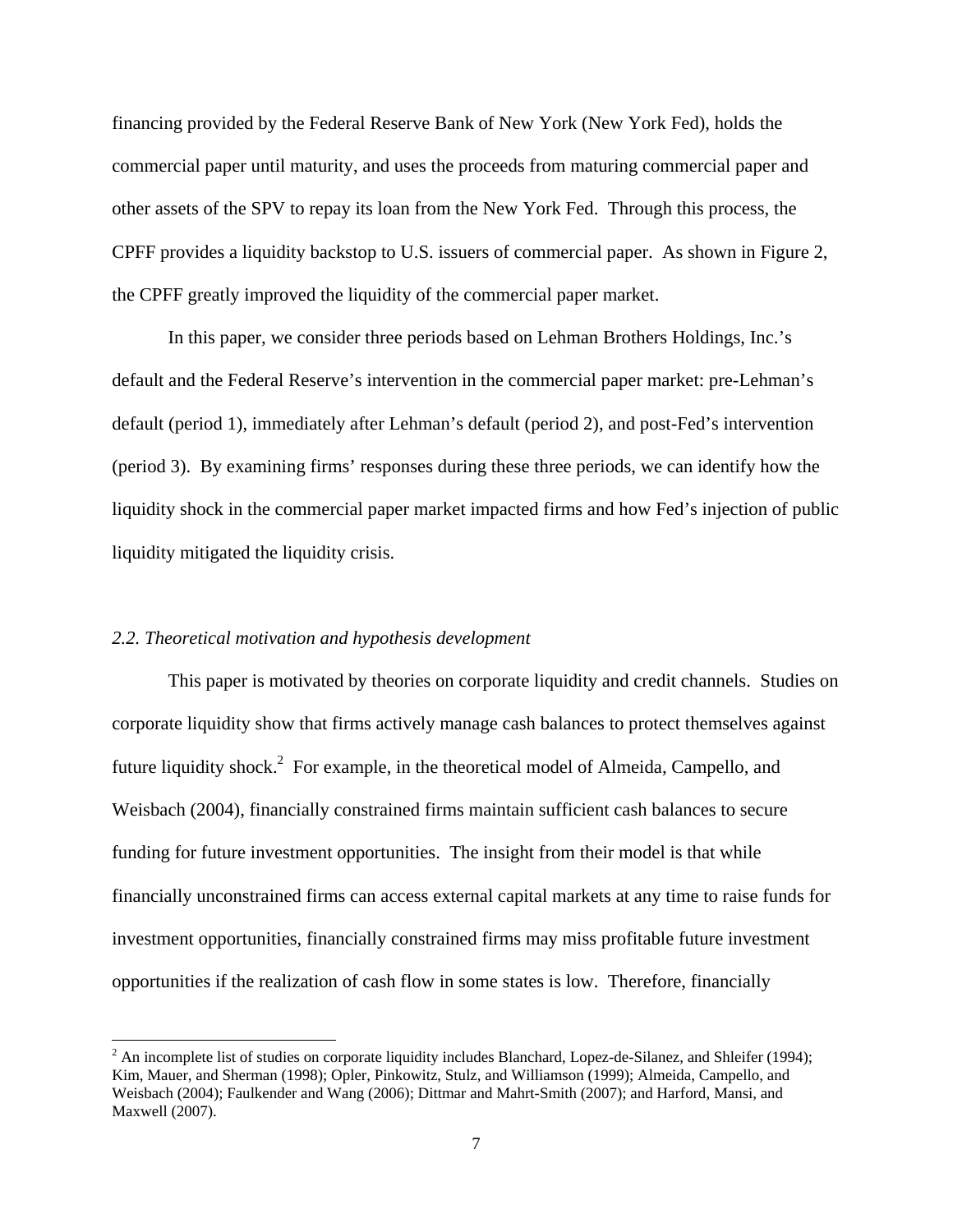constrained firms save a larger fraction of cash flows to hedge against potential adverse liquidity shocks.

Prior studies on banking, such as Boot, Thakor, and Udell (1987); Martin and Santomero (1997); and Holmstrom and Tirole (1998), show that in addition to managing cash balances, firms can also rely on lines of credit to overcome insufficient liquidity insurance provision from imperfect capital markets.<sup>3</sup> For instance, Holmstrom and Tirole (1998) suggest that a negative liquidity shock may lead to reduction in the manager's ownership stake, which in turn will reduce the manager's effort and the project's probability of success. When the project's probability of success is too low, it may be terminated because investors refuse to provide additional funds. Such moral-hazard driven inefficiencies can be mitigated by selling lines of credit so that borrowers can access these lines in the second period.

There are several advantages of lines of credit over cash noted in the extant literature. Kashyap, Rajan, and Stein (2002) show that when deposit taking and commitment-based lending are imperfectly correlated, bundling deposit taking and lines of credit business under a single institution gives a cost advantage. Gatev and Strahan (2006) argue that banks have a natural hedge against market-wide liquidity shocks. They examine banks' substitution of commercial paper/lines of credit by relating changes in bank assets and changes in quantity of assets funded by deposits in response to widening of spreads. Recent studies by Sufi (2009) and Yun (2009) suggest that firms use both cash and lines of credit to manage liquidity risk.

The recent crisis in the commercial paper market after the collapse of Lehman Brothers and the subsequent failures of other financial institutions provides a unique opportunity to observe the effectiveness of cash and lines of credit as means of risk management. A number of

 $3$  In this paper, we focus on the short-term financing (i.e., liquidity provision) role of lines of credit. DeMarzo and Fishman (2007) show that the need for lines of credit can also arise from long-term optimal contracts, where lines of credit provide efficient levels of financial slack when cash flows are risky.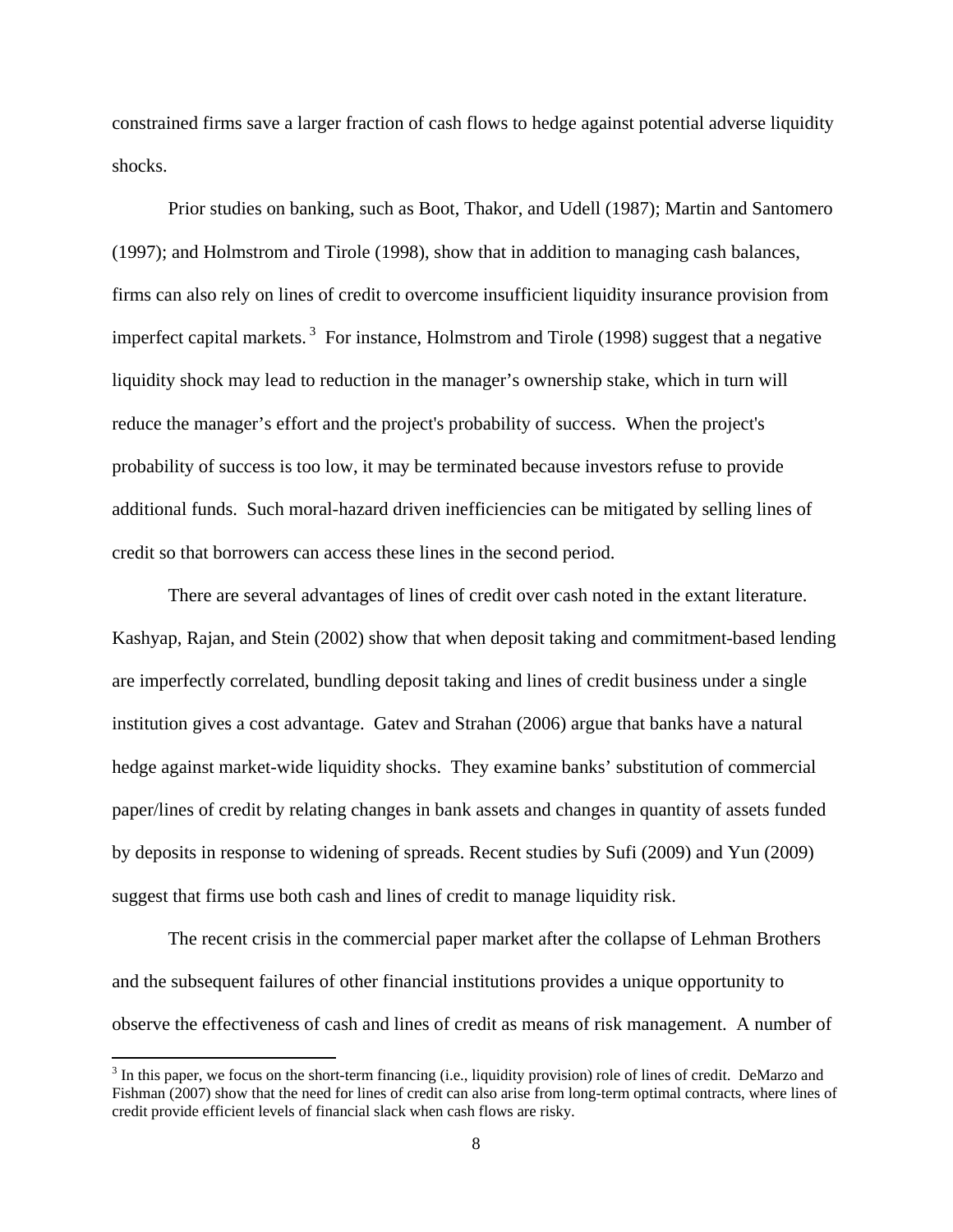studies on credit channels note that firms substitute their financing sources when met by a supply shock in a particular type of financing instrument. For example, Kashyap, Stein, and Wilcox (1993) find that firms substitute bank loans with commercial paper when Fed tightens monetary policy and reduces the bank credit available. We expect a similar substitution effect of external financing to occur among the sample of manufacturing firms during the current financial crisis – the adverse shock in the commercial paper market after the collapse of Lehman Brothers will lead to a reduction in commercial paper borrowings and an increase in bank lending in the form of utilization of existing lines of credit.

We also expect the financial crisis to have real effects on firms through liquidity changes. Prior literature on financing constraints notes that financially constrained firms may pass up valuable investment opportunities when their cash flow is low (Fazzari, Hubbard, and Petersen, 1988). As illustrated by Almeida, Campello, and Weisbach (2004), financially constrained firms may manage their cash balances to buffer adverse liquidity shocks. Recent work by Sufi (2009) extends the work by Almeida, Campello, and Weisbach (2004) to incorporate lines of credit in addition to cash, and shows that access to lines of credit is an alternative measure for managing financing constraints. This paper examines the *short-term* adjustments by firms in response to the largely unforeseen series of events of the last half 2008, and the subsequent economic outcomes.. Under the tightened credit market conditions, we expect firms with bank liquidity or cash on hand to be less affected by the weakened lending environment.

Finally, our work provides some initial micro evidence on the effect of public liquidity provisions on corporate liquidity. During the fourth quarter of 2008, Fed intervened in the commercial paper market as well as in the financial industry to provide liquidity. At least one theoretical foundation behind the public provision of liquidity is that the central bank can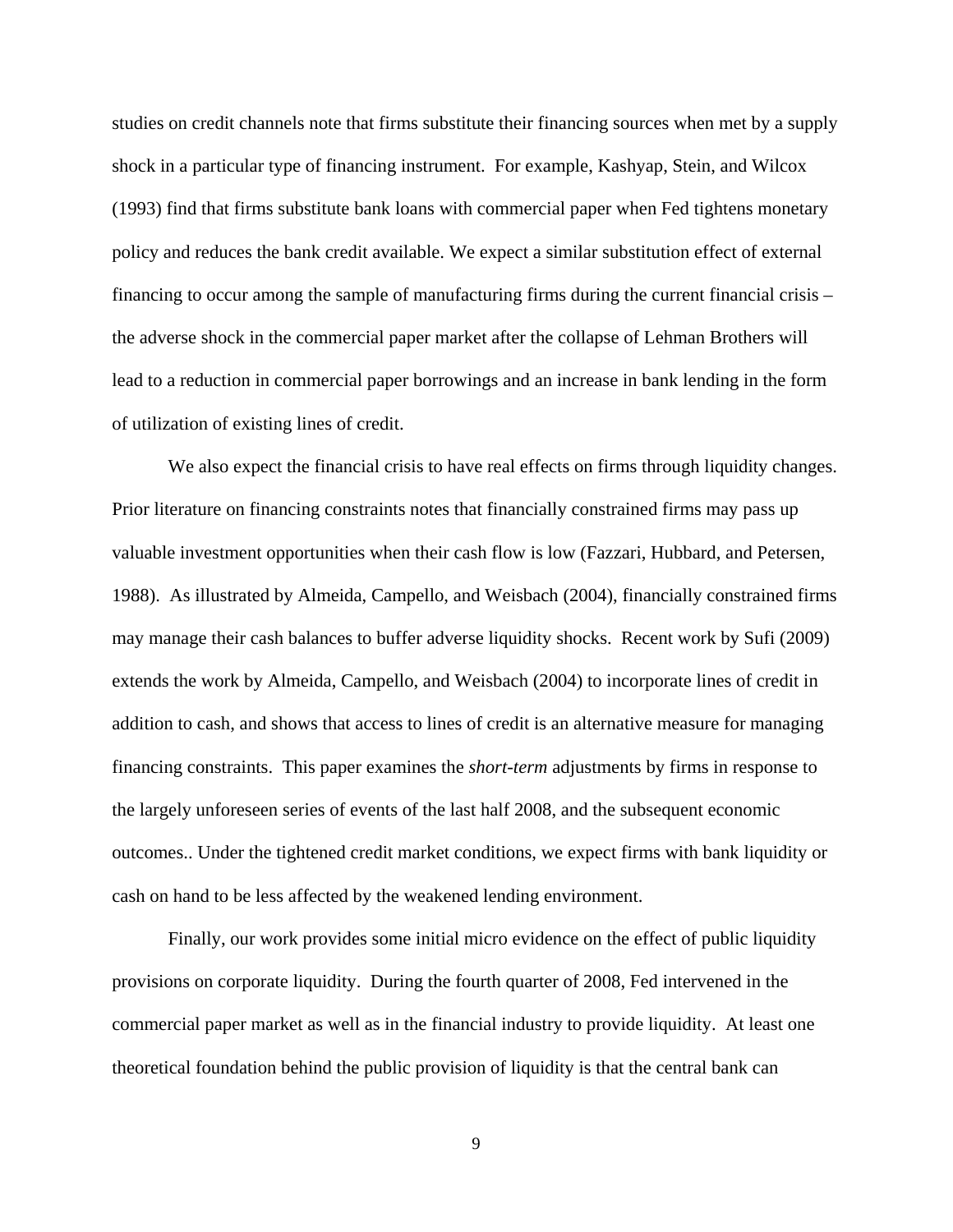efficiently coordinate the allocation of excess liquidity in the economy and avoid systemic financial meltdown (Holmstrom and Tirole, 1998). $<sup>4</sup>$  This period of time provides a natural</sup> context to assess the impact of Fed's liquidity intervention on corporate liquidity. Our paper provides some preliminary evidence that Fed intervention had the beneficial effect of allowing banks to maintain their level of commitments for creditworthy borrowers during the crisis. Interestingly, this result contrasts with practices in the consumer credit card market, where the credit card limit was reduced over the time after the crisis (Andriotis, 2009) in the absence of such liquidity injection.

## **3. Data**

## *3.1. Construction of the sample*

The paper uses several sources of data. The primary data comprise firm-level commercial paper outstanding, lines of credit available, and lines of credit used for nonfinancial firms in the United States at quarterly frequency. Commercial papers are short-term promissory notes issued by corporations with maturities up to 270 days. Corporations use commercial paper as a lowercost alternative to bank loans to raise cash needed for current transactions. Lines of credit are banks' promises for future lending sold to borrowers. The used portion of the line of credit is a debt obligation which is formally recorded in a firm's balance sheet. The unused portion of the line of credit is an off-balance sheet item that remains available for future lending unless covenants of the line of credit are violated. In this paper, we consider both the total committed

<sup>&</sup>lt;sup>4</sup> However, public provision of liquidity may incur unintended consequences, such as crowding out private provision of liquidity (Bolton, Santos, and Scheinkman, 2009). We want to make two caveats. First, the focus of our paper is not to test the net welfare implications of these potentially offsetting channels. However, one can still view our evidence as a test of the necessary but not sufficient condition for the central bank's interventions to be effective on the real economy. Second, we cannot directly answer the question of whether Fed's liquidity injection and intervention policy is efficient for individual borrowers. Nevertheless, we provide evidence that the liquidity level prior to the Lehman's failure plays an important role in shaping corporate financial decisions and economic outcomes.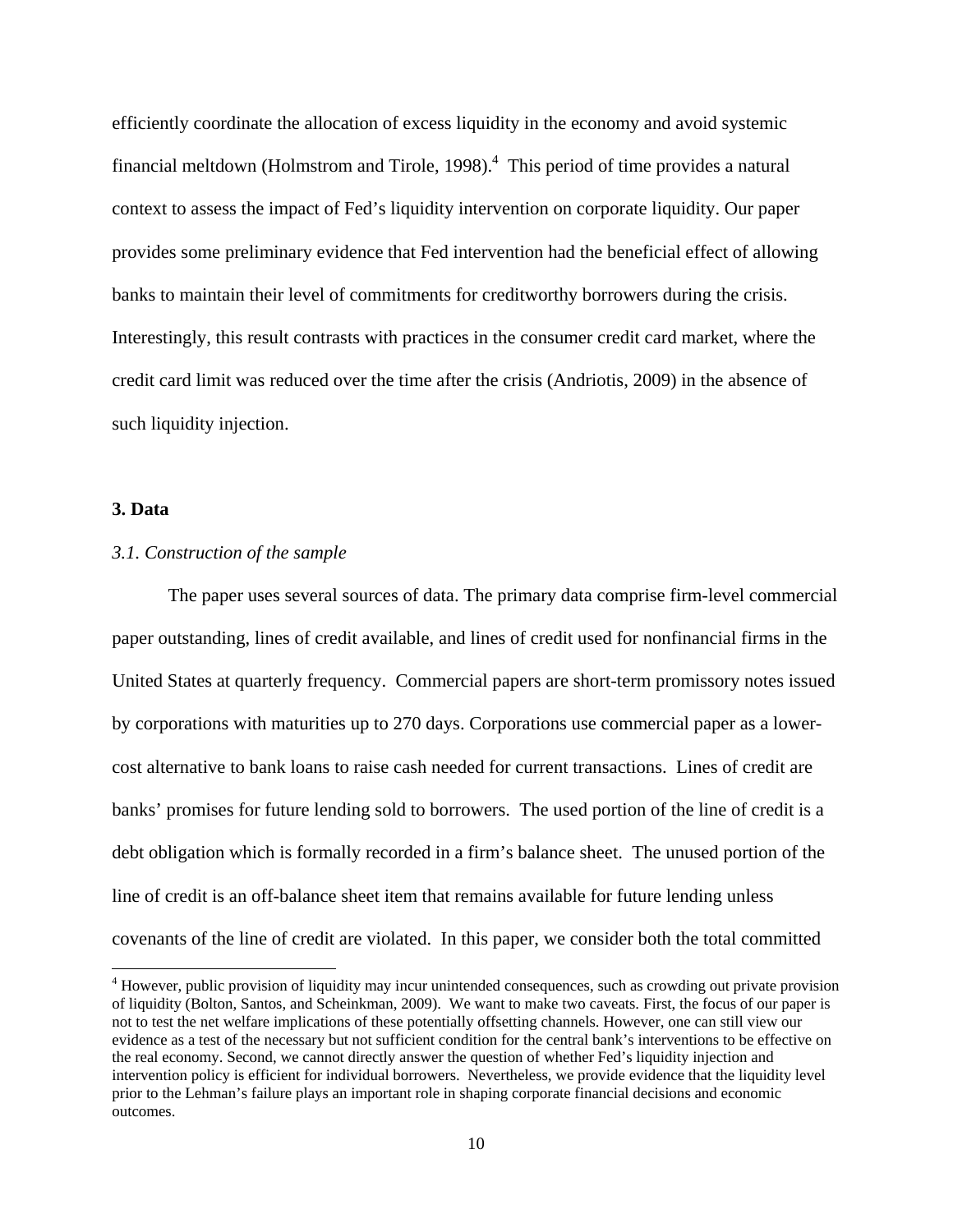amount and the unused portion of firms' lines of credit because the former indicates banks' total supply of credit and the latter indicates firms' liquidity buffer as a substitute of cash holdings.

According to Kaplan and Zingales (1997), firms are required to disclose their liquidity and capital resources by Regulation S-K, and document their lines of credit in their filings with the Security and Exchange Commission (SEC) as part of the regulatory requirement. Following prior work on lines of credit (Sufi, 2009; Yun, 2009), we look for seven keywords that refer to lines of credit in the 10-K and 10-Q filings: credit lines, credit facility, revolving credit agreement, bank credit line, working capital facility, lines of credit, and line of credit. Also, as the prior work (Sufi, 2009; Yun, 2009) noted, lines of credit are often used to back up commercial papers. In such case, to avoid double counting, we subtract the outstanding amount of commercial paper from the unused amount of the lines of credit to determine the actual unused amount:

UnusedLines $_{it}$  = TotalLines $_{it}$  – UsedLines $_{it}$  – CommercialPaper $_{it}$ , (1) where  $i$  indexes firm and  $t$  indexes time period for each observation.

 To accommodate the high cost of manually collecting commercial paper and lines of credit data while also being able to examine the use of lines of credit for nonfinancial firms, we focus on the U.S. domestic manufacturing industry (SIC codes 2000–3999), which issue a majority of the lines of credit among nonfinancial firms.<sup>5</sup>

 To match the end-of-fiscal-year dates with our three distinct event periods (i.e., pre-Lehman's default, immediately after Lehman's default, and post-Fed's intervention), we only consider firms with fiscal years ending in March, June, September, or December. As shown in Figure 3, we classify each firm's June filings as Period 1 (pre-Lehman's default), September

<sup>&</sup>lt;sup>5</sup> Based on estimates from Dealscan, 40% of the lines of credit were issued to manufacturing firms from 1987 to 2002. (See, Yun, 2009).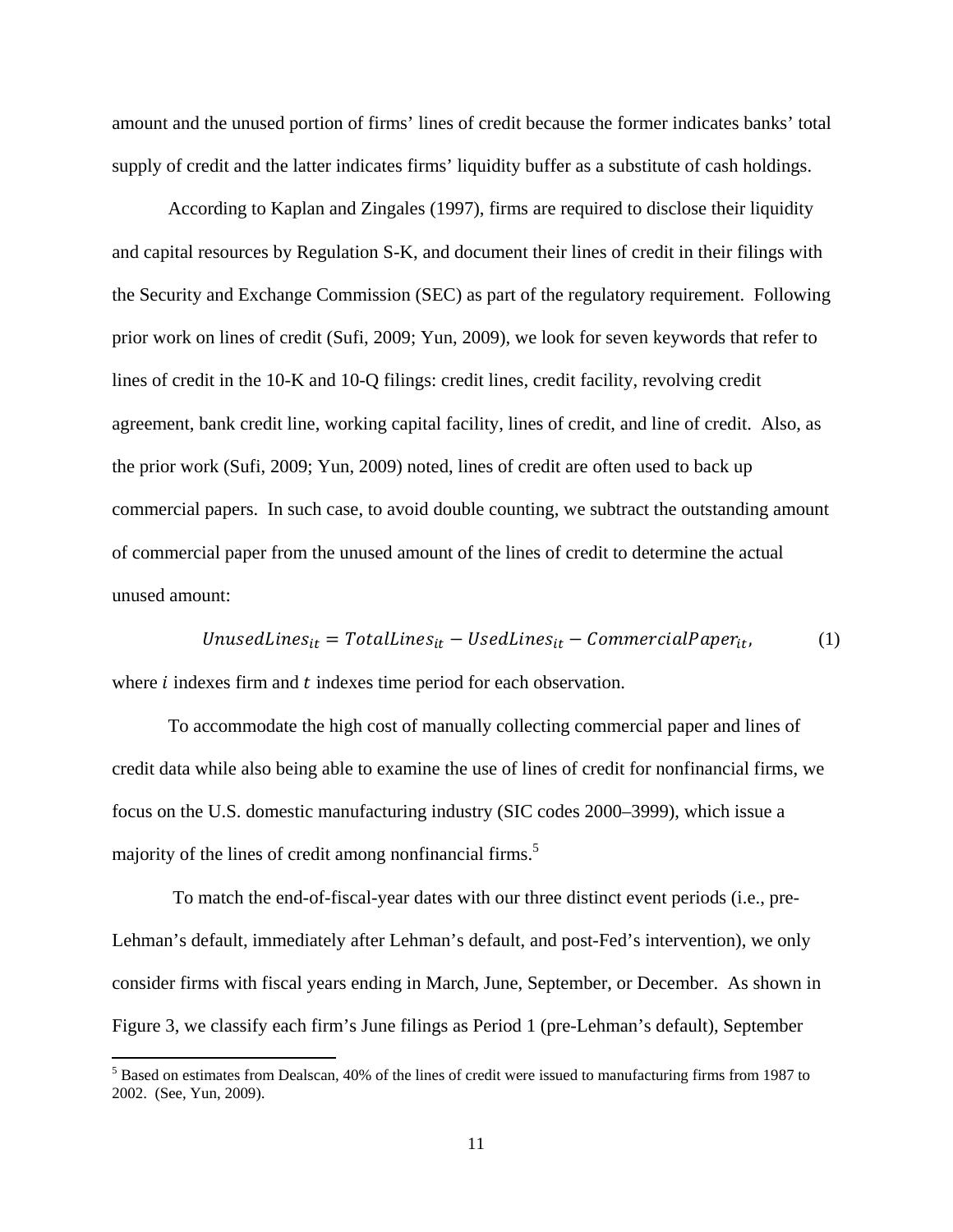filings as Period 2 (immediately after Lehman's default), and December filings as Period 3 (post-Fed's intervention).

This panel of lines of credit data is then matched with Compustat Quarterly Files to obtain borrowers' financial characteristics. For an observation to be valid, we require the total asset (Compustat data code: ATQ) to be positive and non-missing. We also drop firms that do not have complete information on commercial paper and lines of credit throughout the sample period. The resulting final sample includes 914 firms during the last three quarters of 2008.

Although most firms have complete information on commercial papers and lines of credit for all quarters, a few firms dropped out from our sample and they discontinued reporting to the SEC. Thus we do not have sufficient information on them. However, the percentage of drop outs is very small (about  $3\%$ ) and is unlikely to change our result.<sup>6</sup>

#### *3.2. Description of the data*

The main variables of interest for this study are commercial papers outstanding, total committed lines, and unused amount of lines of credit. All these variables are divided by total non-cash assets (Total Assets minus Cash and Cash Equivalents, ATQ - CHEQ) following Sufi  $(2009).<sup>7</sup>$ 

To account for the heterogeneity of borrowers' financial characteristics that may influence firms' use of commercial paper or lines of credit, we control for the following variables: firm size, leverage, market-to-book asset ratio, property plant and equipment, cash

<sup>&</sup>lt;sup>6</sup> As shown in Figure 4, the frequency of delisting in 2008 was similar to that in pre-crisis years. We have also included the observations in our main empirical analysis. The results are robust to this sampling choice.

 $^7$  For robustness check, whenever appropriate, we also repeat all of the exercises in tables 3 to 5 using alternative deflators such as Total Assets (Compustat Data Code: ATQ) or lagged Total Assets. The results are robust to these variations.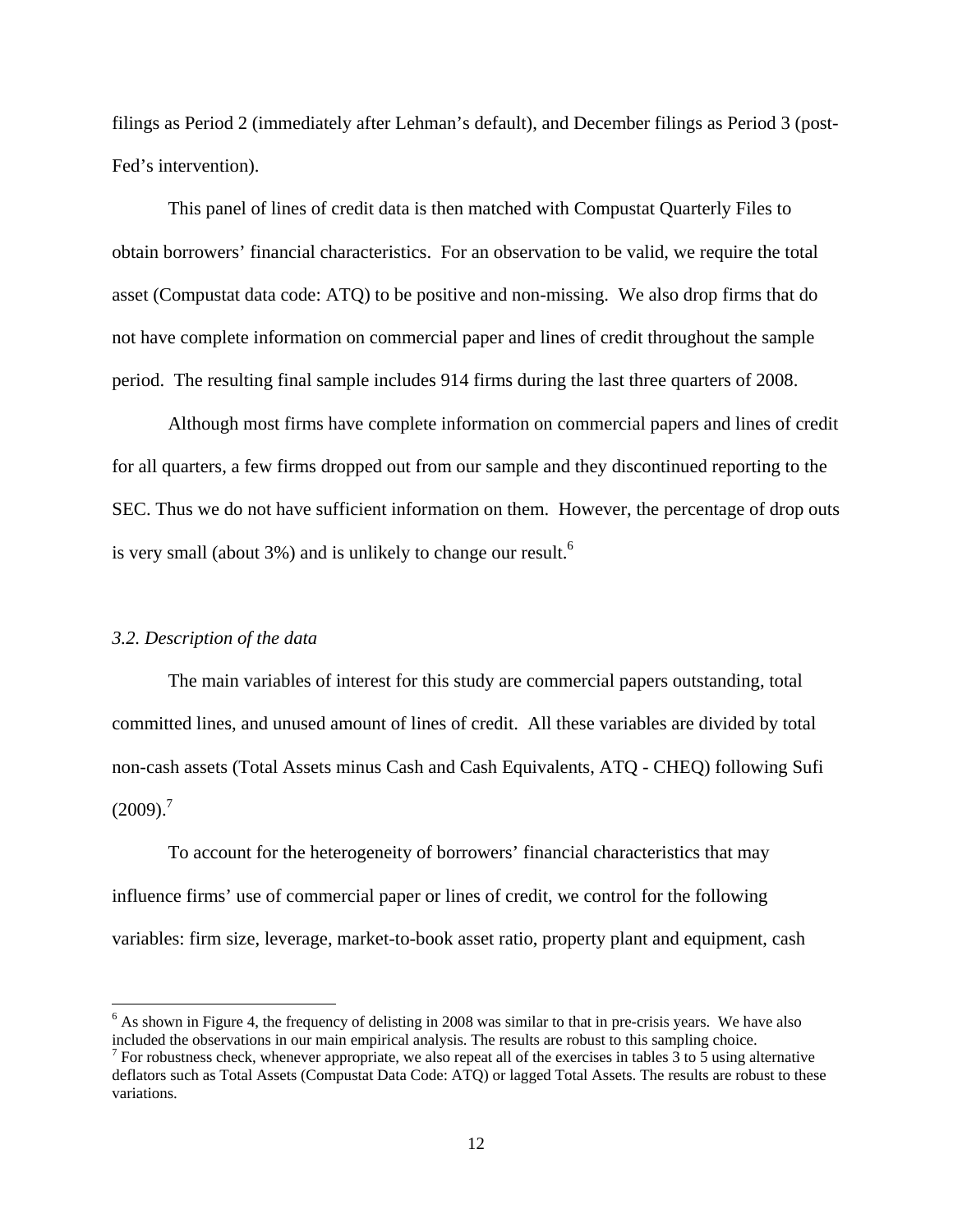flow, and net worth. Firm size is measured by the natural log of non-cash assets  $(ATQ -$ CHEQ). Leverage is measured by book debt  $(DLTTQ + DLCQ)$  divided by non-cash assets. The market-to-book asset ratio  $[(ATQ + PRCCQ)$  times  $(CSHOQ - CEQQ)]$  divided by noncash assets captures firms' growth prospects. Property plant and equipment (PPENTQ) measures firms' asset tangibility. Cash flow (IBQ + DPQ – DVTQ) measures firms' profitability. Net worth is measured by non-cash assets  $(ATQ - CHEQ)$  less total liabilities (LTQ). Of these financial variables, property plant and equipment, cash flow, and net worth are divided by non-cash assets (ATQ – CHEQ).

To characterize the risk profiles of borrowers, we use several risk measures. These measures include the past quarter's daily stock return volatility, the past four quarters' earnings volatility measured by the standard deviations of the quarterly earnings scaled by total assets, and the past quarter's average monthly expected default frequency (EDF). The first two are standard and easy to compute, but they share the drawbacks of being "backward looking" rather than "forward looking." The last measure, the EDF, is worthy of some explanation. Built on the insights of Black-Scholes-Merton's contingent claim framework, Moody's-KMV (Crosbie and Bohn, 2003) developed the concept of EDF. Compared to traditional and much debated lowfrequency credit-rating-based measures, EDF is a more timely predictor of corporate defaults.<sup>8</sup> The EDF measure used in this paper is computed based on the methodology outlined in Bharath and Shumway (2008), which uses daily stock return data from CRSP and quarterly accounting information from Compustat.<sup>9</sup>

<sup>&</sup>lt;sup>8</sup> Interested readers can find a comprehensive collection of case studies on EDF predictive power and corporate default at Moody's-KMV website: http://www.moodyskmv.com/research. 9

 $\degree$  The main difference between the commercial version of EDF $\degree$  produced by Moody's-KMV and the EDF measure computed based on Bharath and Shumway (2008) is that the commercial version of EDF® maps the risk neutral default probability to the physical default probability using a series of proprietary nonparametric models. Nevertheless, as shown by Bharath and Shumway (2008), the correlation between EDF produced by Moody's-KMV and EDF by Bharath and Shumway (2008) is about 0.77.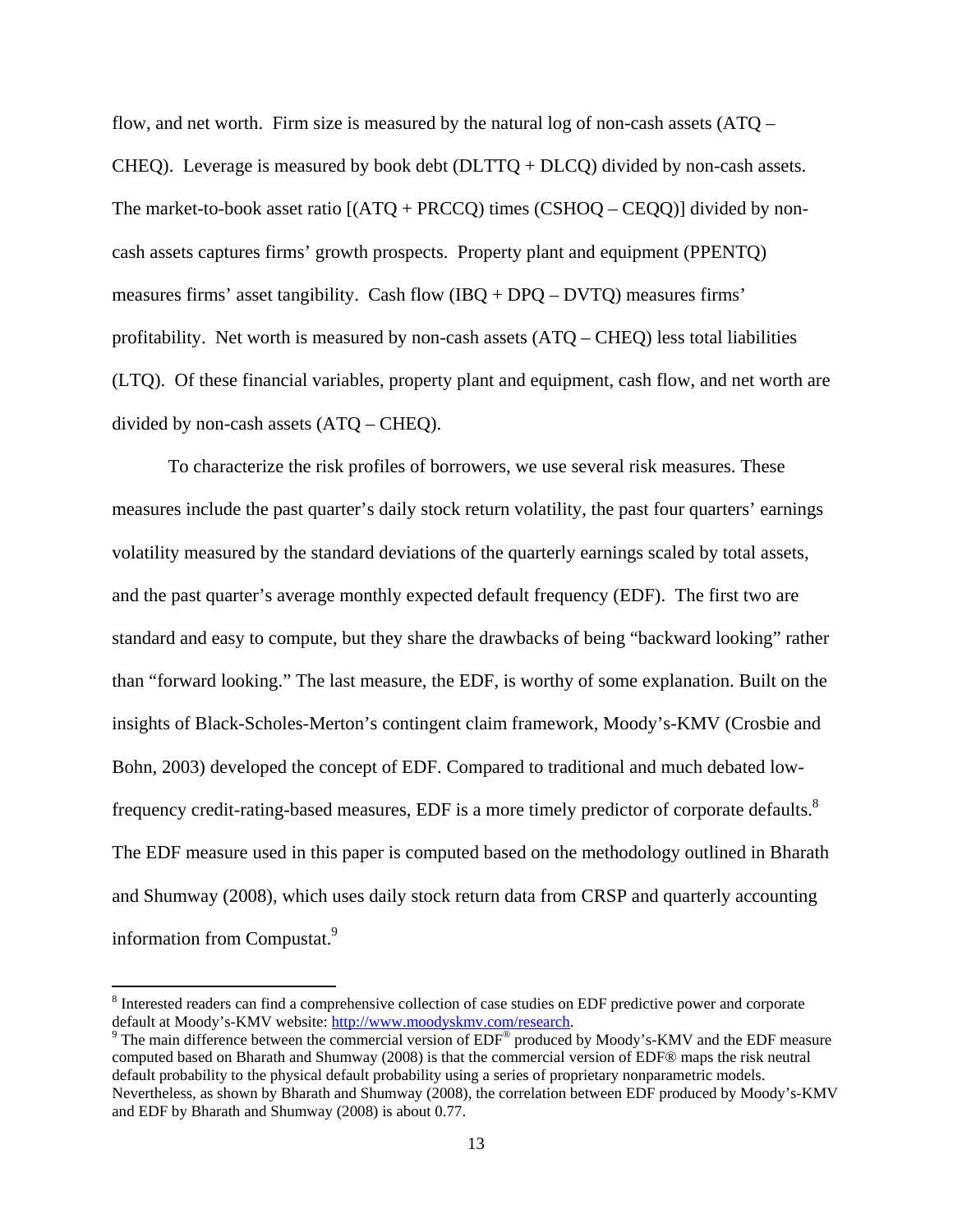To illustrate the economy-wide and sector-wide aggregate EDF, we first compute each company's EDF, then value-weight an individual firm's EDF by market capitalization. The resulting time series is shown in Figure 5. Interestingly, the time-series plot of aggregate EDF provides yet another motivation for our choice of pre- and post-crisis periods. While the aggregate EDF began to rise in early 2007 when the excessive defaults on subprime mortgages became widely recognized, the most significant change occurred in September 2008 when the bankruptcy of Lehman Brothers was announced – EDF of the manufacturing industry jumped more than four times (from less than 0.02 to 0.08). Hence, it seems reasonable that we classify periods before September 2008 as pre-crisis period and those after it as post-crisis period.<sup>10</sup>

#### *3.3 Summary statistics*

Table 1 shows median, mean, and standard deviation of the variables used in this paper for each quarter. In Panel A through Panel C, the left hand side set of columns shows the summary statistics for observations without commercial paper ratings, the center set of columns shows the summary statistics for observations with commercial paper ratings, and the right hand side set of columns shows the difference in means and *t*-statistics between these two samples.

Overall, firms with a commercial paper rating are much bigger in size. These firms also have higher leverage, higher cash flow, and lower EDF. Many of these characteristics are consistent with the empirical regularities identified in Calomiris, Himmelberg, and Wachtel (1994). They find that commercial paper rated (i.e., "CP-rated") firms are higher quality borrowers than those without a commercial paper rating (i.e., "non CP-rated"). However, market-to-book and net worth scaled by assets ratios are not significantly different between these

 $10$  Using a simple arithmetic average of an individual firm's EDF (i.e., the equally-weighted average EDF), we generated essentially the same plot.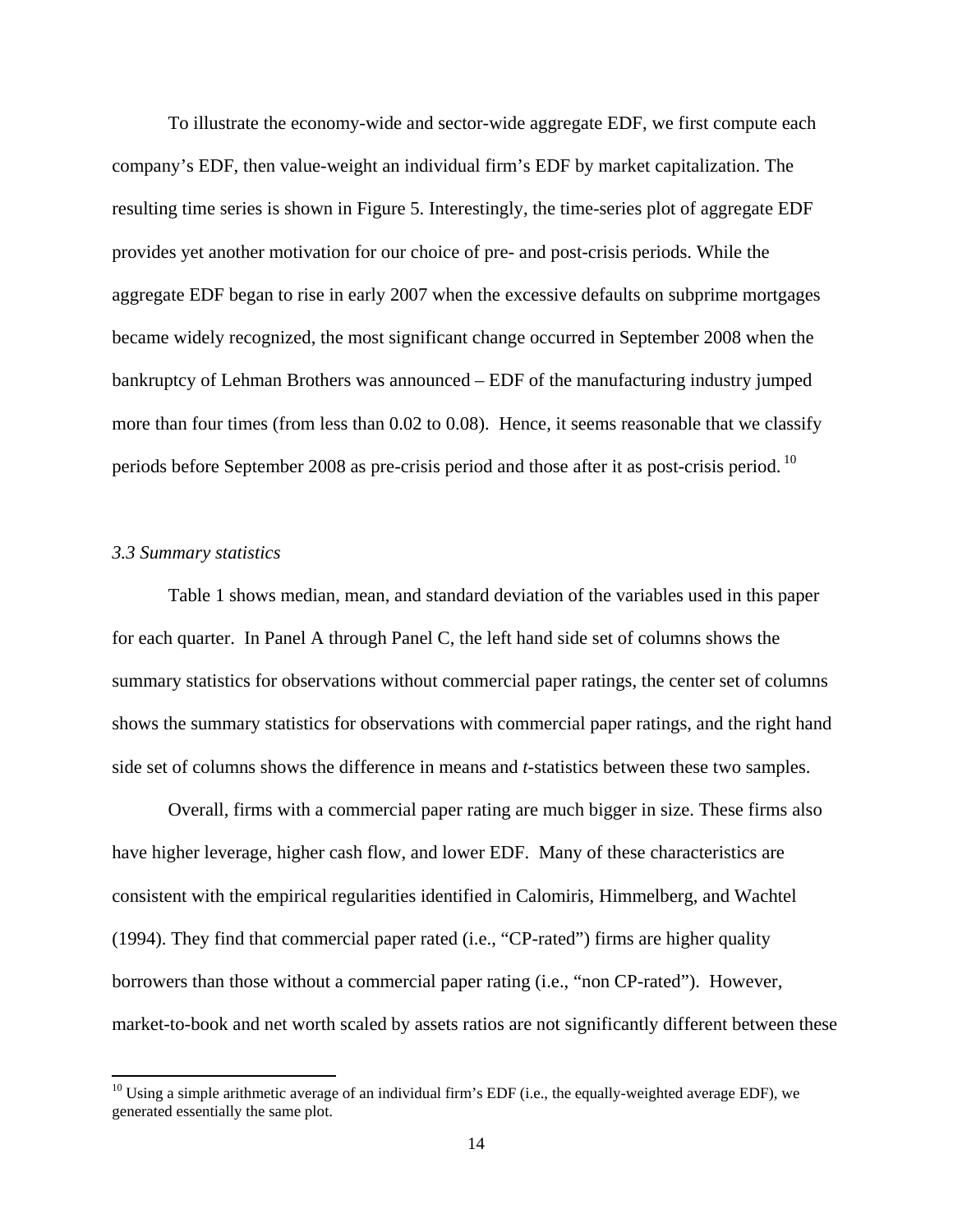two samples. Over time, total assets of non CP-rated firms remained stable except for a small decline in the fourth quarter of 2008. In contrast, total assets of CP-rated firms steadily declined over the sample period. Cash flow declined over time for both CP-rated and non CP-rated firms; the means were negative in the post-crisis period for the non CP-rated firms. Also, EDF increased for both samples. While the level of EDF is higher for non CP-rated firms than CPrated firms, the rate of increase is somewhat higher for the CP-rated sample, which reflects the turmoil in the commercial paper market.

Table 2 shows the aggregate sum of major variables considered in this paper for each quarter during 2008. Panel A of Table 2 shows that the manufacturing industry issued about \$71 billion, or 42% of all commercial paper issued by the nonfinancial firms in the second quarter of 2008.11 Consistent with recent studies (Chari, Christiano, and Kehoe, 2008; Ivashina and Scharfstein, 2008), the aggregate amount of commercial paper significantly decreased after the bankruptcy of Lehman Brothers – commercial paper borrowings by manufacturing firms decreased almost 15% from the second quarter to the third quarter of 2008. However, after the injection of liquidity by Fed through the Commercial Paper Funding Facility in October 2008, the aggregate amount of commercial paper increased back to near its pre-crisis level. The last three columns of Panel A show average commercial paper scaled by the non-cash assets for each quarter. As opposed to the aggregate amount, the change of commercial paper scaled by noncash assets was more modest.

Panel A of Table 2 also reports the aggregate amount of lines of credit committed by banks and the unused amount of lines, which also decline after the crisis. The decline was much more moderate than that of commercial papers. The total committed amount declined 3% and the

 $11$  According to Federal Reserve, the aggregate outstanding commercial paper issued by all nonfinancial firms was \$170 billion.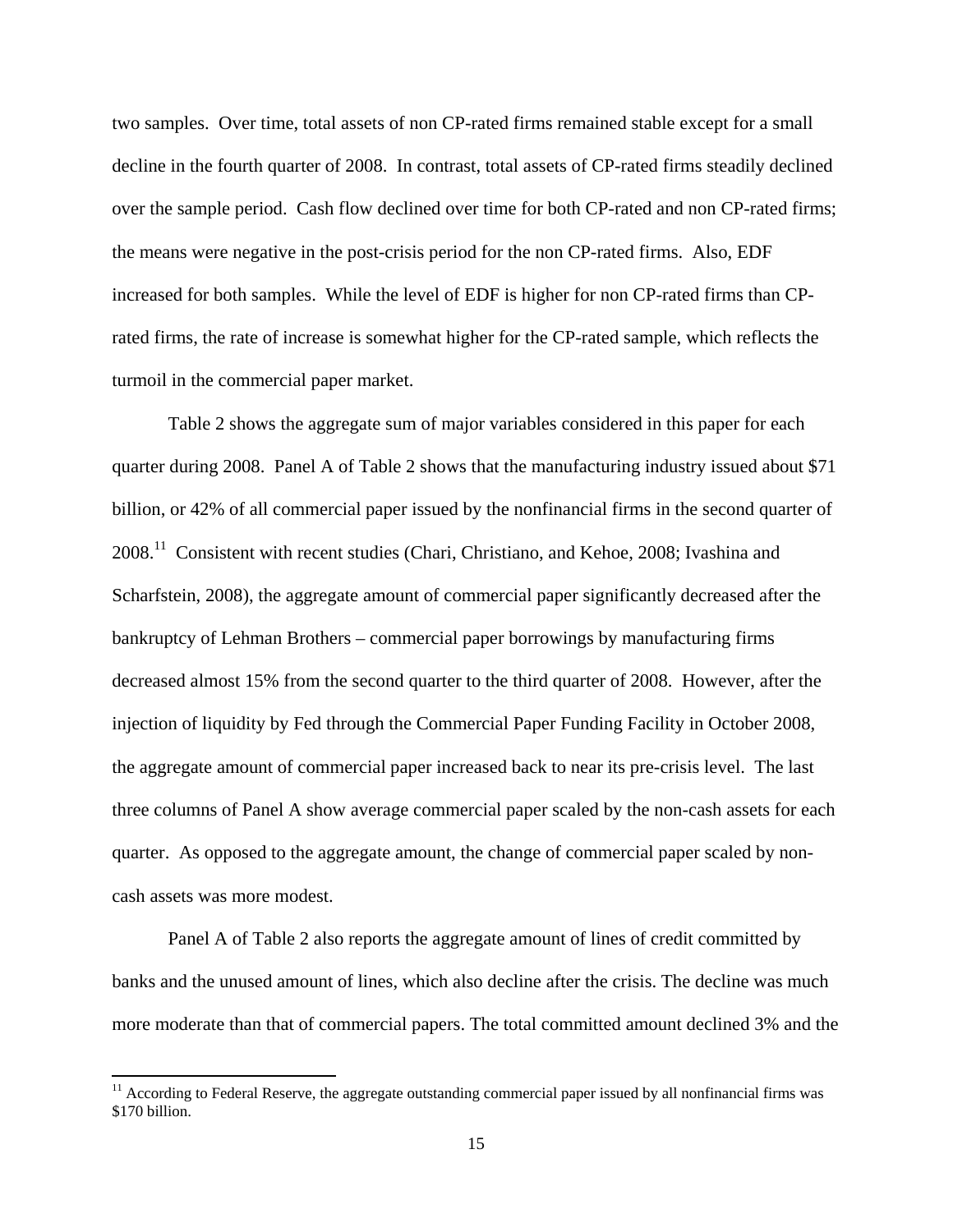unused lines of credit declined 8% in the third quarter of 2008. To make up for the shortfall in liquidity due to the decline in commercial paper and utilization of lines of credit, firms also used their cash balances. The aggregate amount of cash balances of manufacturing firms decreased significantly in the fourth quarter of 2008. Also, the aggregate amount of total liquidity (sum of cash and unused lines of credit) decreased significantly after the crisis. However, the total amount of liquidity divided by assets remained stable after the crisis and even slightly increased in the fourth quarter of 2008.

Finally, we document the exposure to Lehman Brothers for lines of credit commitments. In aggregate, the total exposure of manufacturing firms to the default of Lehman Brothers is about \$2 billion. The direct impact of the default on commitments by Lehman Brothers was small – less than 2% of the firms considered in our sample had an exposure to Lehman Brothers, and the average amount of exposure was less than 5% of the total bank commitment amount.

Panel B of Table 2 shows the aggregate sums of non CP-rated firms. Overall, the changes in commercial paper or lines of credit (total, used, and unused) are much smaller than those of CP-rated firms. A notable change is that the mean used lines of credit divided by total non-cash assets significantly increased after the crisis.

#### **4. Results**

#### *4.1. Response from the commercial paper market*

 As a first step in understanding nonfinancial firms' responses to the crisis, we examine commercial paper borrowings around the crisis. We test whether a firm's commercial paper scaled by total non-cash assets decreases in the post-crisis period  $(2008:Q3$  and Q4). <sup>12</sup> Key

 $12$  Tightened credit condition in the commercial paper market can also be seen from the changes in the maturity structure of newly issued commercial papers (Shrivastava, 2008). As shown in Figure 6(a), the maturity of financial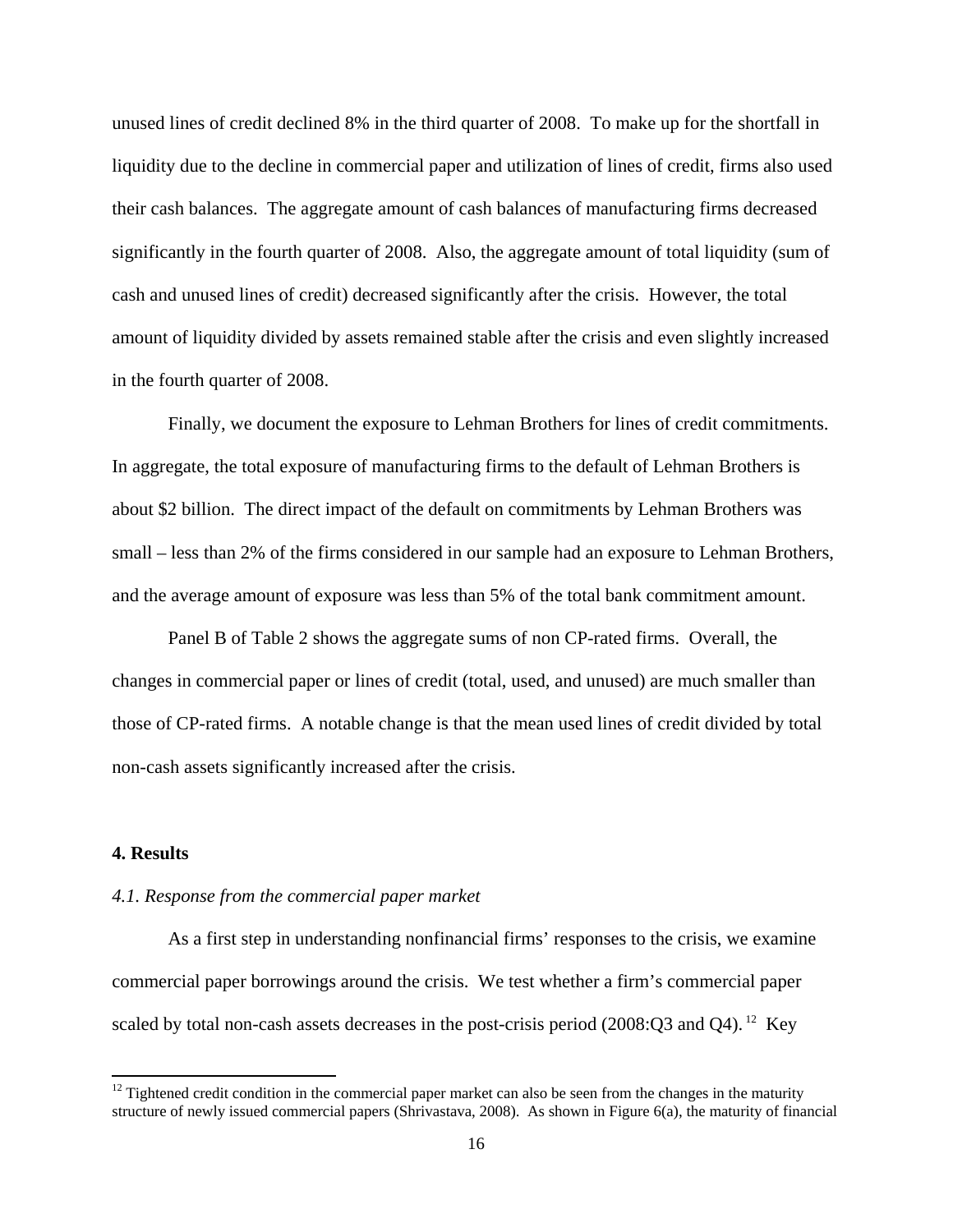variables to measure the effect in the post-crisis period are indicators for the third and fourth quarter, which are one if an observation is taken from the third and fourth quarter, respectively, and are zero otherwise. We expect negative coefficients if there was a decrease in commercial paper borrowings in the post-crisis period, and zero if there were no changes in commercial paper borrowings after the crisis. In order to account for borrowers' heterogeneity, we control for firm size, leverage, market-to-book asset ratio, cash flow, net property plant and equipment, and net worth. Following prior work, corporate liquidity, cash flow, net property plant and equipment, and net worth are divided by non-cash assets instead of total assets to avoid spurious mechanical correlations (Sufi, 2009; Yun, 2009). Also, the use of control variables is motivated by prior work (e.g., Sufi, 2009), and is expected to influence tradeoffs among different liquidity instruments (e.g., cash, commercial paper, and lines of credit). For example, Sufi (2009) finds that high cash flows are often required for access to lines of credit, and therefore influence firms' choice among different liquidity instruments. Standard errors are clustered at the firm level to account for the serial correlation within each firm.

The first column of Table 3 shows the result of the changes in commercial paper borrowings divided by non-cash assets after the Lehman crisis. The parameter estimate on the 2008:Q3 indicator is statistically insignificant and on the 2008:Q4 indicator is negative and marginally significant at 10% significance level. There was a 0.8% decline in commercial paper divided by assets in the fourth quarter of 2008. Since the mean commercial paper divided by assets is 3.3% in the second quarter of 2008, an estimated 0.4% (0.8%) average decline amounts

<u> 1989 - Johann Stein, marwolaethau a gweledydd a ganlad y ganlad y ganlad y ganlad y ganlad y ganlad y ganlad</u>

commercial papers significantly shortened from mid-September until the end of October. After mid-September, 80%–90% of the newly issued financial commercial papers have a maturity of less than 4 days. However, as shown in Figures 6(b), the maturity of nonfinancial commercial papers did not exhibit any tendency toward shorter maturity. The relatively stable maturity composition of commercial paper issued by nonfinancial firms lends additional support to our focus on the quantity effect as opposed to the composition effect on corporate liquidity policy.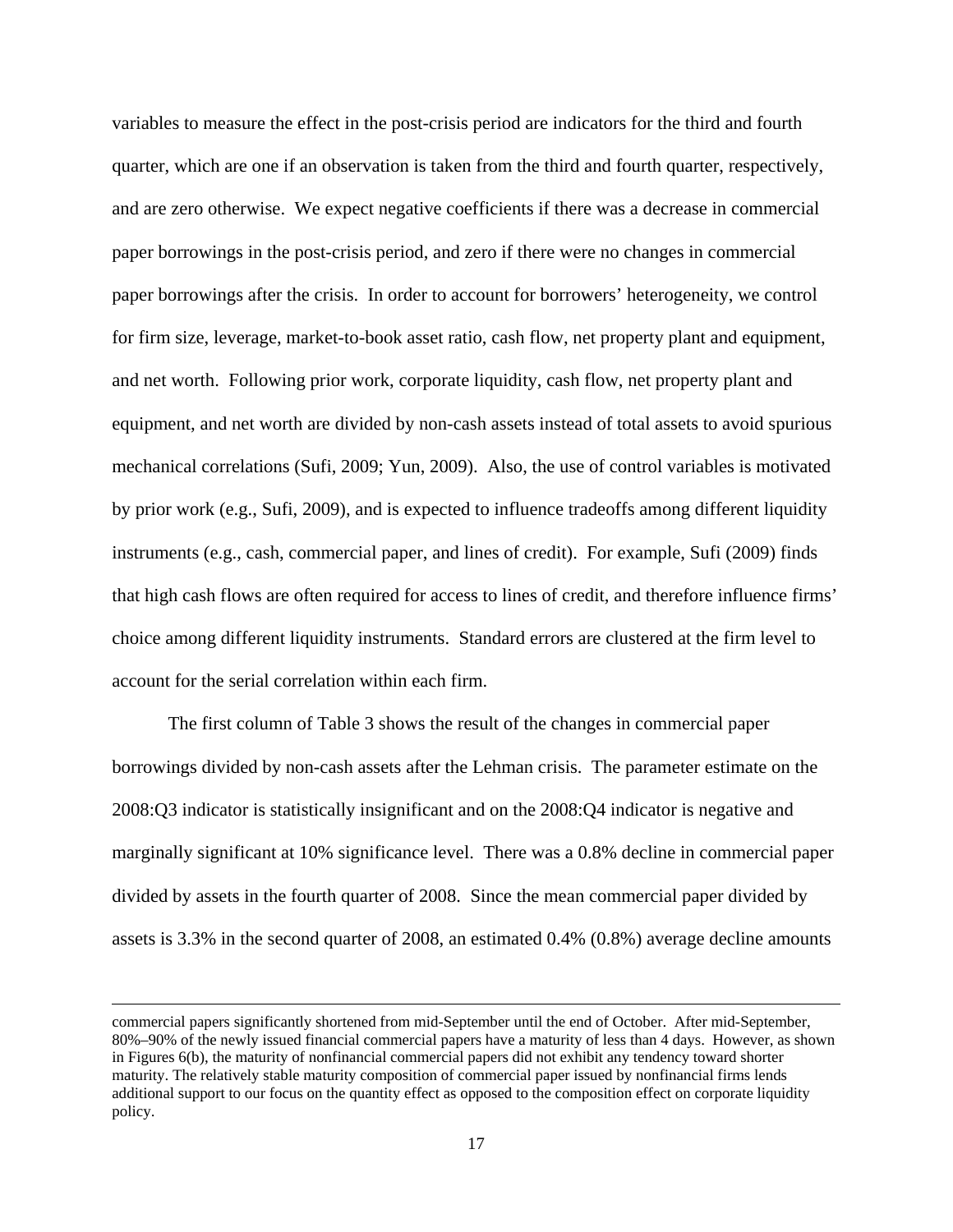to a 12% (24%) decline from the pre-crisis level in the third quarter (fourth quarter). Clearly, in both cases, the economic magnitude of such decline is noticeable though the point estimates are imprecise.

Using the *lagged* expected default frequency (EDF) estimated from past quarter's average monthly EDFs, past quarter's stock return volatilities, and past year's quarterly earnings volatilities as measures of a firm's risk, we classify a firm as a high risk firm if the value of risk measure EDF, stock return volatilities, and earnings volatilities are among the upper quartile of all firms with a commercial paper rating and with commercial paper outstanding by the end of the second quarter of 2008. If a firm belongs to the high risk quartile, the corresponding high risk indicator takes the value of one, and zero otherwise. To distinguish between high and low risk borrowers, we interact the post-crisis indicators (indicators for 2008:Q3 and Q4) with various measures of each firm's risk.

It turns out that the decline of commercial paper borrowing activities were primarily concentrated among a subset of high risk firms. The second to fourth columns show the incremental impact of a firm's risk on decline in commercial paper borrowings in the post-crisis period. As shown in Table 3, the parameter estimates on the interaction of post-crisis and high risk indicators are negative and statistically significant (except for earnings volatility in 2008:Q3). In contrast, the post-crisis indicators are statistically insignificant. While commercial paper divided by assets remains unchanged after the crisis, that of high EDF firms experienced a 3% decline in the fourth quarter of 2008. This implies that commercial paper borrowings divided by assets decreased 91% of the pre-crisis level (sample mean of 2008:Q2 is 3.3%) for CP-rated firms with high EDF, while those of CP-rated firms with low EDF remained unchanged. We find similar results for other specifications that use past quarter's stock return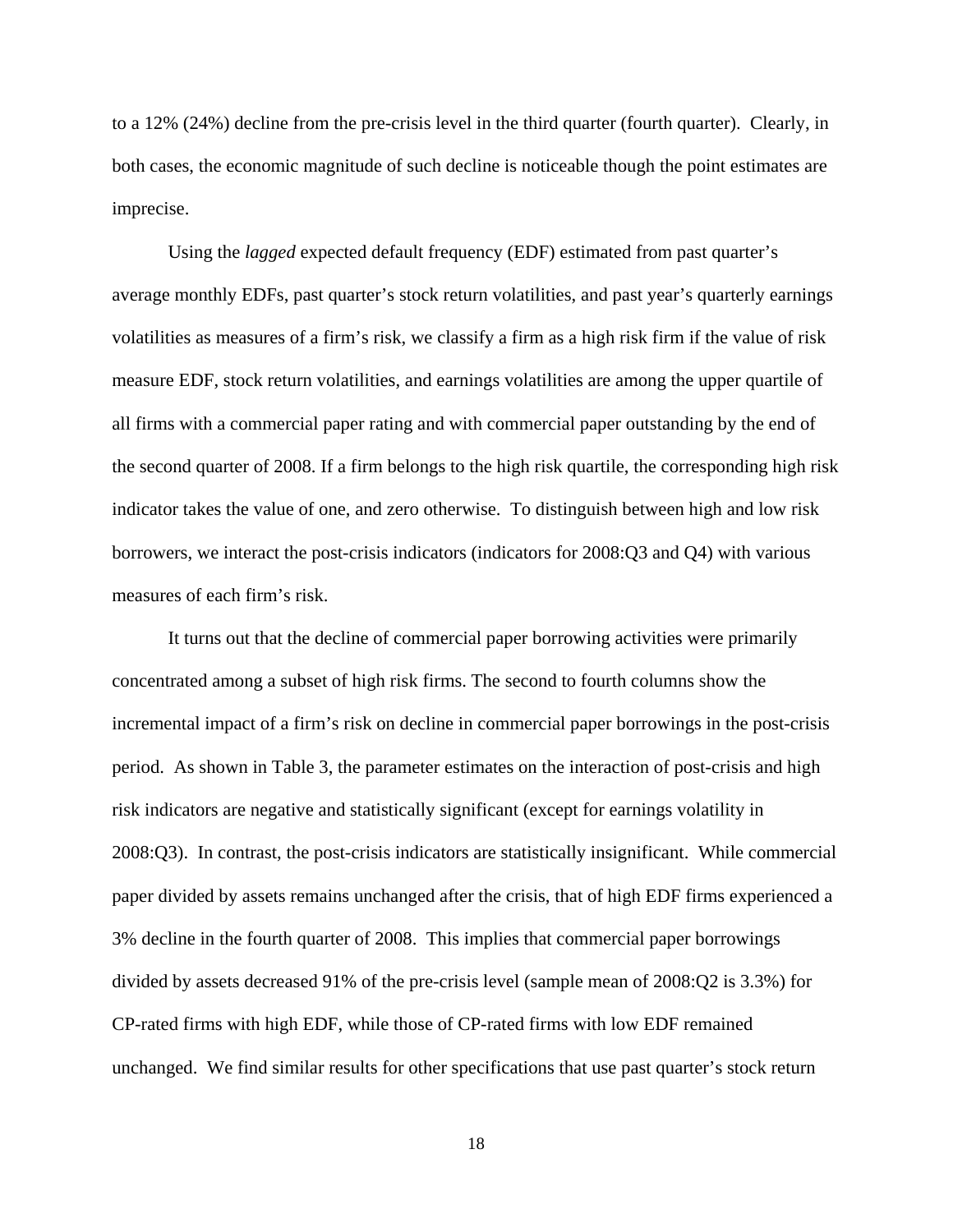volatility (the third column) and past year's earnings volatility (the fourth column) for measures of a firm's risk.

These results are consistent with active screening by investors in the commercial paper market. For example, investors' appetite for risk diminished after the default of Lehman Brothers and they pulled out from risky commercial paper borrowers, while they remained in the safe firms. Also, commercial paper divided by assets further declined from the third to the fourth quarter.

## *4.2. Use of lines of credit: Substitution of external financing or excessive draws on lines?*

 The previous section shows that the direct impact of adverse shock in the nonfinancial commercial paper market was concentrated among high risk firms. Based on Figure 2, the decline in the commercial paper market after the bankruptcy of Lehman Brothers was largest in the financial sector, which may indirectly impact nonfinancial firms due to weakened lending capacity. In this section, we explore how the weakened banking sector impacted lending to manufacturing firms, and also the degree to which manufacturing firms drew on their existing lines of credit to make up for the reduction in commercial paper borrowings during the financial crisis.

For CP-rated firms, the amounts of used lines of credit are determined by Equation (1). If firms perfectly substitute commercial paper with lines of credit, we expect

# $\Delta U$ sedLines $_{it} + \Delta$ CommercialPape $r_{it} = 0$ ,

where ∆UsedLines<sub>it</sub> indicates change of used lines of credit from the second quarter to postcrisis quarters, and ∆*CommercialPaper*<sub>it</sub> indicates change of commercial paper borrowings from the second quarter to post-crisis quarters. From Equation (1), we have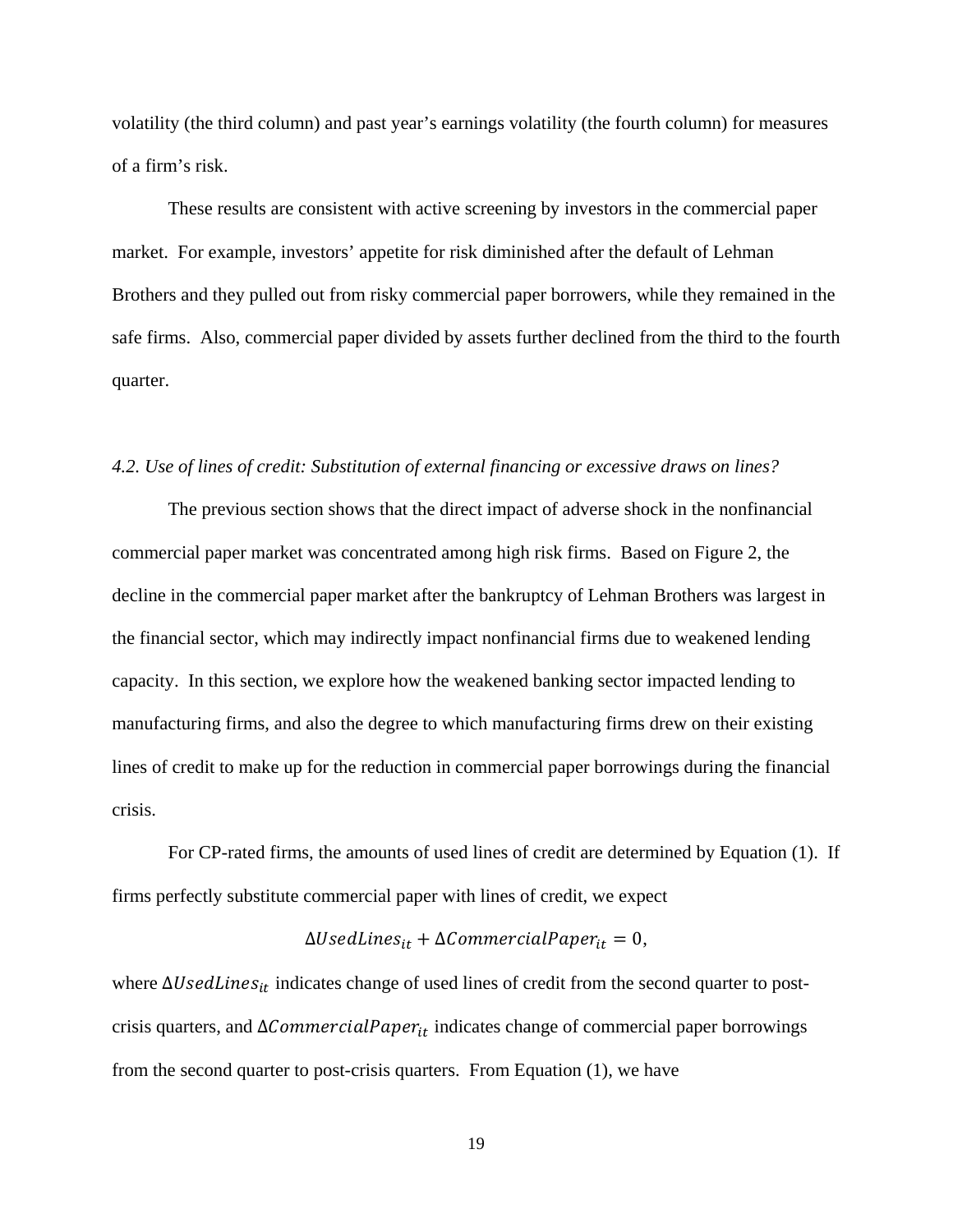### $\Delta$ UnusedLines<sub>it</sub> =  $\Delta$ TotalLines<sub>it</sub>,

(i.e.,  $\Delta UnusedLines_{it} = \beta \cdot \Delta TotalLines_{it}$ , and  $\beta = 1$ ), where  $\Delta UnusedLines_{it}$  indicates change of unused lines of credit from the second quarter to post-crisis quarters, and  $\Delta TotalLines_{it}$  indicates change of total lines of credit from the second quarter to post-crisis quarters. If firms draw on existing lines of credit in excess of the amount reduced from commercial papers, we expect

 $\Delta U$ sedLines $_{it} + \Delta$ CommercialPape $r_{it} > 0$ ,

and from Equation (1), we get  $\Delta UnusedLines_{it} < \Delta TotalLines_{it}$  (i.e.,  $\Delta UnusedLines_{it} = \beta$ .  $\Delta TotalLines_{it}$ , and  $\beta < 1$ ). Finally, if firms draw on existing lines of credit in less than the amount reduced from commercial papers, we expect

 $\Delta U$ sedLines $_{it} + \Delta$ CommercialPape $r_{it} < 0$ ,

and from Equation (1), we get  $\Delta UnusedLines_{it} > \Delta TotalLines_{it}$  (i.e.,  $\Delta UnusedLines_{it} = \beta$ .  $\Delta TotalLines_{it}$ , and  $\beta > 1$ ). We can test excessive drawdown of lines as

$$
\frac{\Delta UnusedLines_{it}}{Non-cash\,Assets_{it-1}} = \alpha + \beta \cdot \frac{\Delta TotalLines_{it}}{Non-cash\,Assets_{it-1}} + \gamma \cdot X_{it} + \epsilon_{it},\tag{2}
$$

where  $X_{it}$  are controls to account for firm heterogeneity, and  $\epsilon_{it}$  are random noises. We scale changes in unused lines and total lines by each firm's non-cash assets. In this specification,  $\beta = 1$  when firms perfectly substitute for the reduction in commercial paper with lines of credit,  $\beta$  < 1 when firms draw more from lines than the reduction in commercial paper, and  $\beta$  > 1 when firms draw less from lines than the reduction in commercial paper.

In order to examine the effect of the riskiness of borrowers, we interact ∆TotalLines/ *Non-cash Assets* with the high EDF indicator. In this specification,  $\beta_1 = 1$  when firms with low EDFs perfectly substitute for the reduction in commercial paper with lines of credit,  $\beta_1 < 1$ when firms with low EDFs draw more from lines than the reduction in commercial paper, and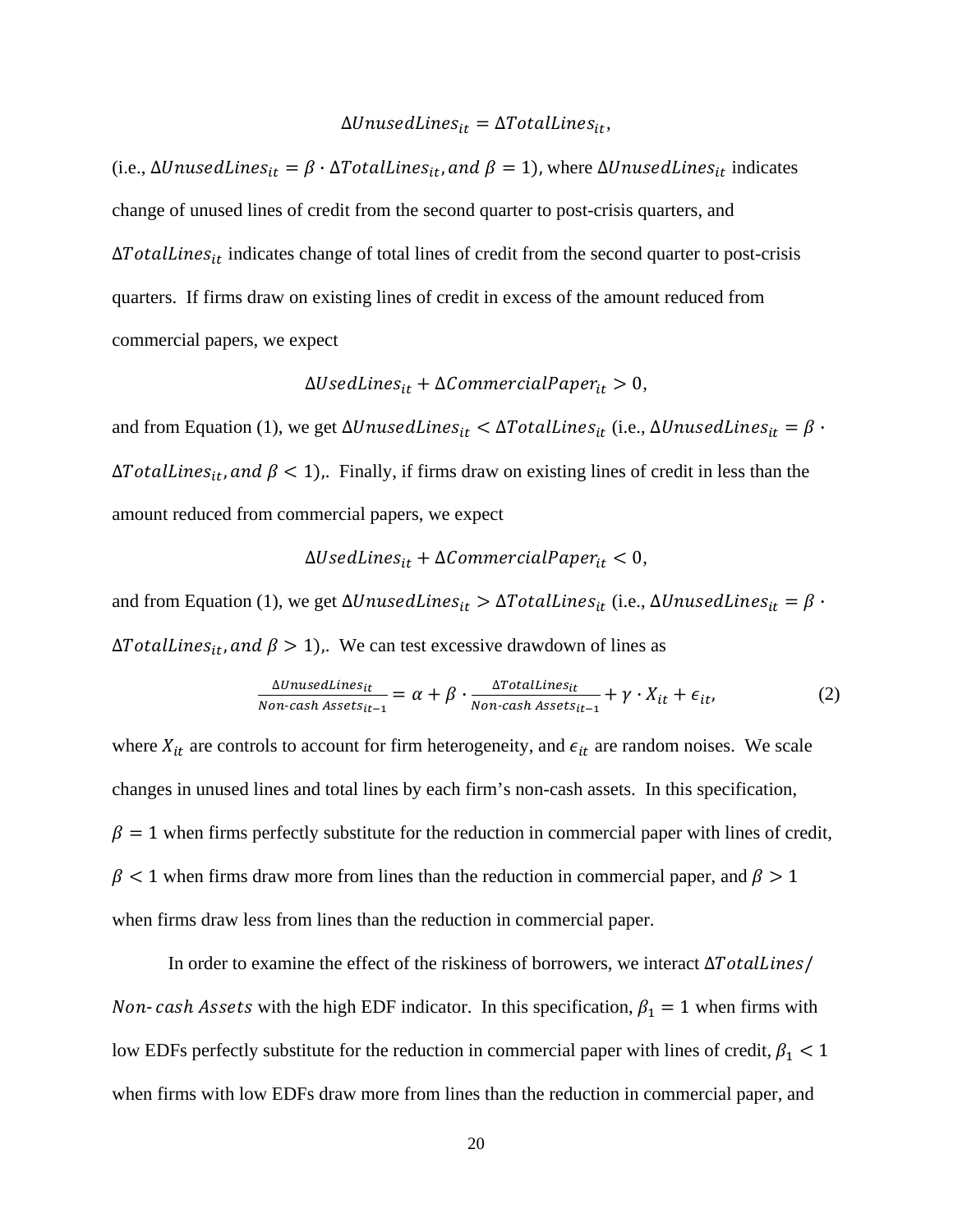$\beta_1 > 1$  when firms with low EDFs draw less from lines than the reduction in commercial paper. The coefficient on the interaction of  $\Delta \text{TotalLines} / \text{Non-cash}$  Assets with the high EDF indicator,  $\beta_2$ , represents the incremental impact of having high risk (i.e., high EDF) on utilization of lines of credit. That is, the sum of  $\beta_1$  and  $\beta_2$  is the sensitivity of ∆UnusedLines/ *Non-cash Assets* on Δ*TotalLines/Non-cash Assets.* In this specification,  $β<sub>2</sub> < 0$  when firms with high EDFs draw more from lines than low EDF firms,  $\beta_2 > 0$  when firms with high EDFs draw less from lines than low EDF firms, and  $\beta_2 = 0$  when there are no significant differences in utilization of lines of credit between high and low EDF firms.

$$
\frac{\Delta UnusedLines_{it}}{Non-cash\,Assets_{it-1}} = \alpha + \beta_1 \cdot \frac{\Delta TotalLines_{it}}{Non-cash\,Assets_{it-1}} + \beta_2 \cdot \frac{\Delta TotalLines_{it}}{Non-cash\,Assets_{it-1}} \cdot HighEDF + \gamma \cdot X_{it} + \epsilon_{it}, \tag{3}
$$

Panel A of Table 4 shows the use of lines of credit and cash holdings for CP-rated firms. The first column of panel A tests the degree of drawdown from lines of credit. The parameter estimate on  $\Delta \text{TotalLines} / \text{Non-cash Assets}$  is 0.588, and the interaction with  $\Delta \text{TotalLines} / \text{[Noh]}$ Non-cash Assets and the high EDF indicator is significantly negative, -0.353. This suggests that firms with high EDF drew more from lines than those with low EDF. One reason for this result is that high EDF firms experienced the most reduction in commercial paper borrowings and hence used more cash to make up for the shortfall in liquidity needs.

The second column tests whether total lines of credit divided by non-cash assets changed in the post-crisis periods. The parameter estimates on post-crisis indicators (indicators for 2008:Q3 and Q4) are statistically insignificant, and those of interactions with the high EDF indicator are also statistically insignificant. This implies that the total committed lines provided by banks remained unchanged after the crisis.

In the third column, we examine the changes in cash holdings after the crisis. The parameter estimates on post-crisis indicators are insignificant, but the parameter estimate on the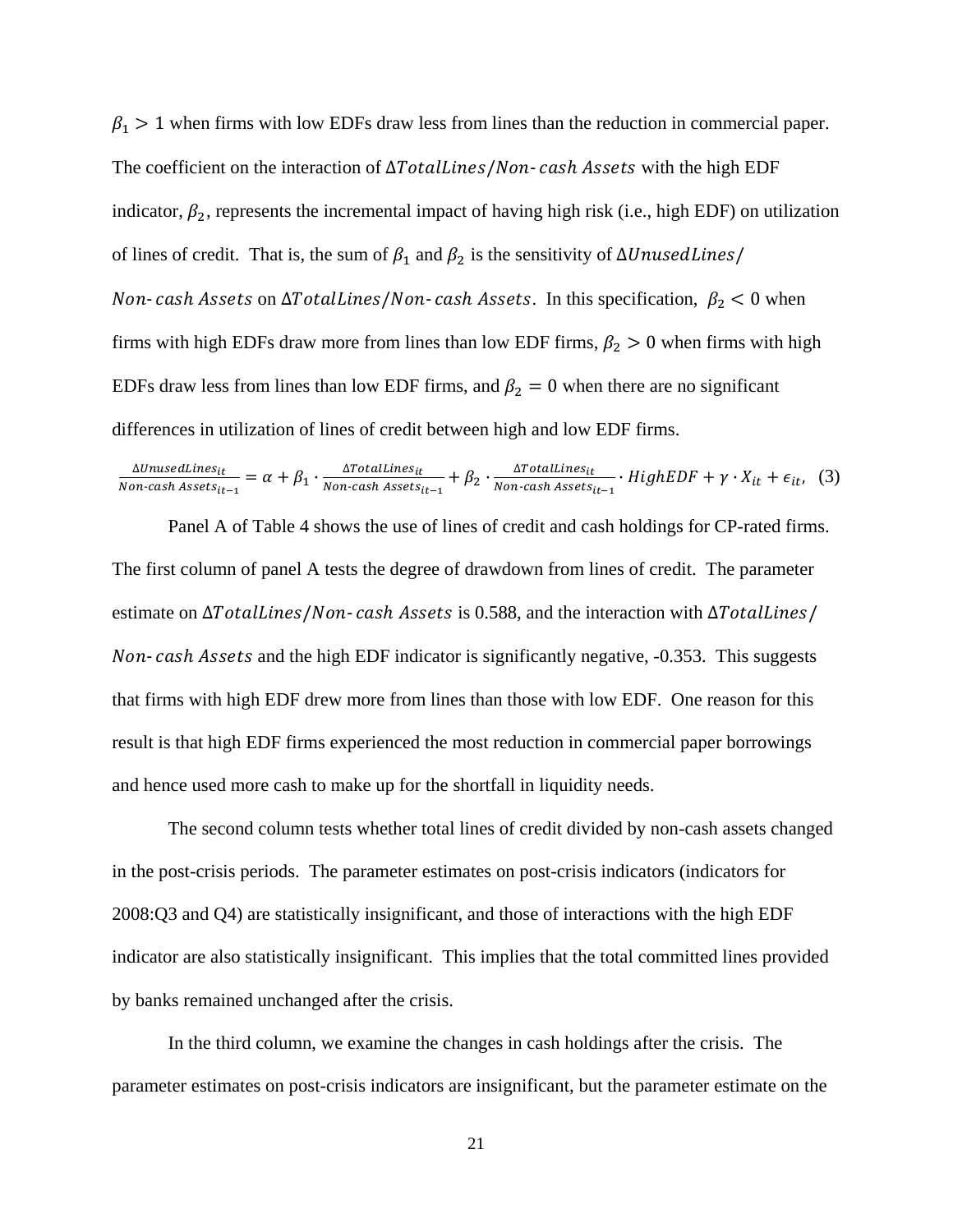interaction of 2008:Q3 indicator and the high EDF indicator is 0.11 and statistically significant. This implies that the cash holdings of low EDF firms with a CP rating remain unchanged while that of high EDF firms with a CP rating increased immediately after the crisis. However, such cash hoarding behavior by CP-rated firms with high EDF disappeared after Fed's intervention.

The fourth column tests whether the total liquidity measured by the sum of cash and unused lines of credit changed after the crisis. The parameter estimate on the 2008:Q4 indicator is 0.014 and statistically significant while the interactions of post-crisis indicators with the high EDF indicator are statistically insignificant. This implies that total liquidity divided by non-cash assets increased 1.4% after Fed's intervention, but there were no significant differences postcrisis between high and low EDF firms with CP-ratings.

In Panel B, we examine the changes in the liquidity of non CP-rated firms. The postcrisis indicators (2008:Q3 and Q4 indicators) measure the change in the post-crisis periods, and the interactions of post-crisis indicators with the high EDF indicator measure the incremental change of high EDF firms (relative to low EDF firms) in the post-crisis periods. The first column shows the results on unused lines of credit divided by assets. The parameter estimate on the 2008:Q3 indicator is statistically insignificant but that on the 2008:Q4 indicator is positive and statistically significant. These results suggest that firms' bank liquidity (unused lines) did not change immediately after the crisis but increased after Fed's intervention. The parameter estimates on the interaction of post-crisis indicators and the high EDF indicator are positive and statistically significant, which implies that high EDF firms had more unused lines of credit than low EDF firms after the crisis. For example, the increase in unused lines of credit divided by non-cash assets after Fed's intervention in the fourth quarter of 2008 for non-CP-rated firms with high EDF was 2.7% larger than that of non-CP-rated firms with low EDF. This is possible if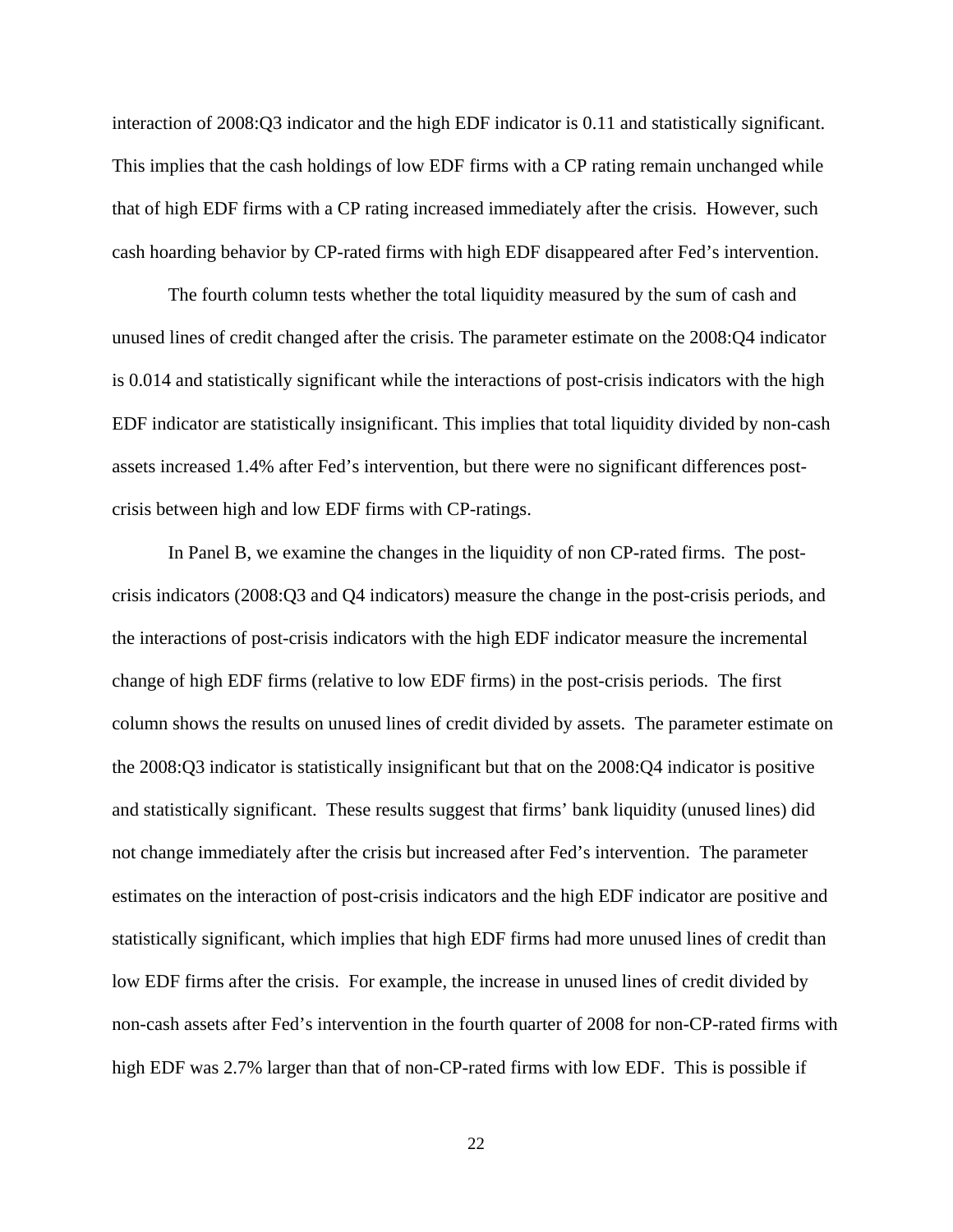high EDF firms expect greater uncertainties than low EDF firms in accessing external funds in the post-crisis period, and therefore secured extra bank liquidity for precautionary purposes.

The second column shows total lines of credit divided by total assets. The parameter estimate on the 2008:Q3 indicator is statistically insignificant but on the 2008:Q4 indicator is positive and statistically significant. Total lines of credit committed by banks did not change immediately after the crisis but for non-CP-rated firms with low EDF increased by 1.0% after Fed's intervention. The parameter estimates on the interaction of post-crisis indicators and the high EDF indicator are positive and statistically significant, which implies that banks provided more commitments after the crisis to high EDF firms than low EDF firms. For example, total committed lines divided by non-cash assets increased 2.6% more in the fourth quarter of 2008 for non-CP-rated firms with high EDF than those with low EDF. This is consistent with informed bank lending: banks knew better than the outside market about borrowers and were able to provide more liquidity after the crisis.

The third column shows results for cash divided by non-cash assets. The parameter estimates on post-crisis indicators and on the interaction with the high EDF are statistically insignificant. The cash balance of non-CP-rated firms did not change significantly after the crisis.

Finally, the fourth column shows results for total liquidity, which is the sum of cash and unused lines of credit. The parameter estimates on post-crisis indicators and on the interaction with high EDF are statistically insignificant. The total liquidity of non-CP-rated firms did not change significantly after the crisis. This is consistent with prior findings by Sufi (2009) and Yun (2009), who find that firms jointly determine cash and unused lines of credit to maintain optimal size of total liquidity reserves.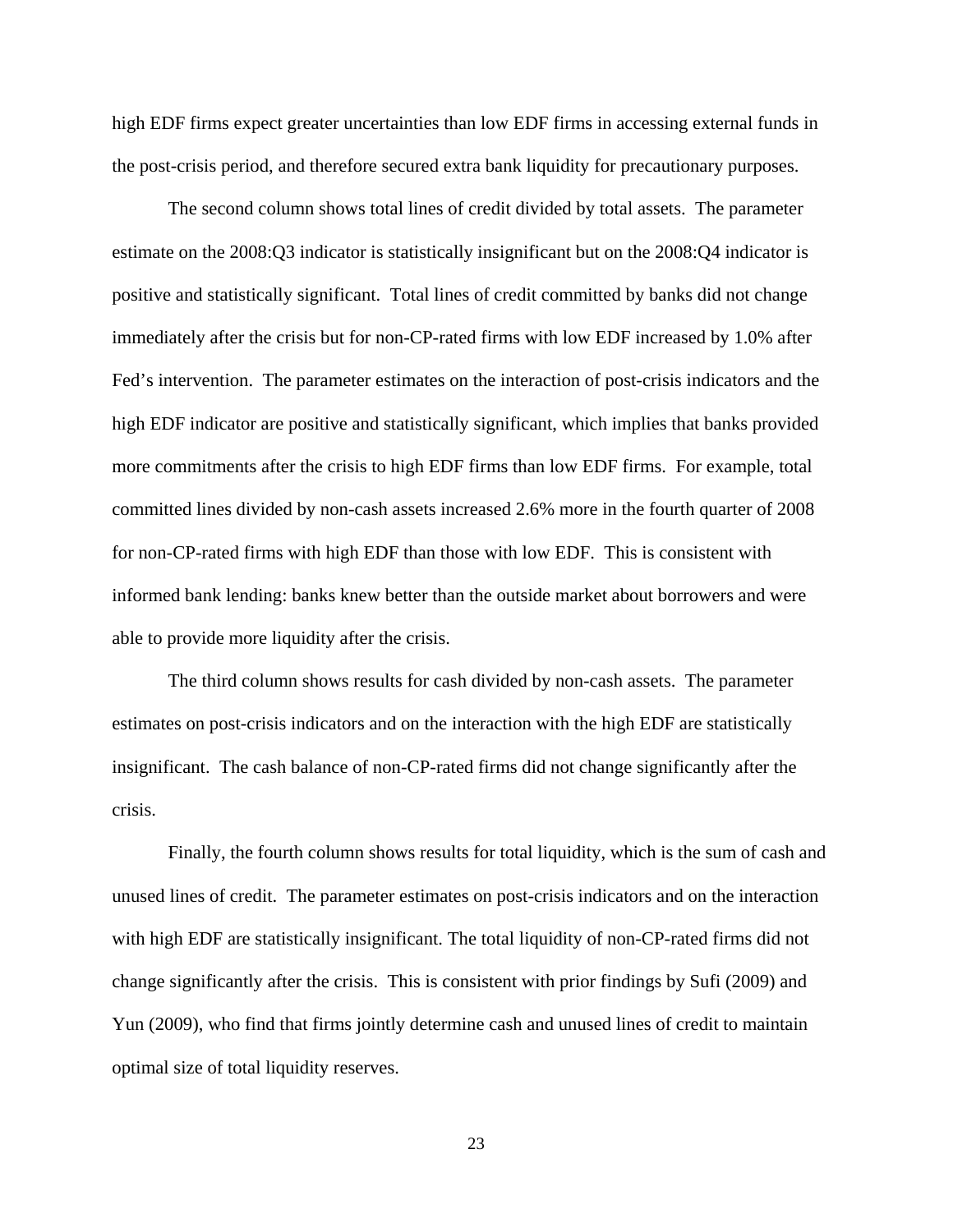In summary, evidence on the uses of lines of credit suggests that high risk firms, who expect more hardships in access to external funds in times of crisis, secured more commitments from banks after the crisis. During the crisis, these firms maintained their cash balance and increased total committed lines of credit for precautionary purposes.

## *4.3. Corporate liquidity and real effects of the crisis*

 Prior literature on financing constraints notes the importance of access to external funds on various firm policies (Fazzari, Hubbard, and Petersen, 1988). Sufi (2009) suggests that access to lines of credit provides a good measure of financing constraint, and shows that firms with access to lines of credit exhibit less sensitivity of cash balances to cash flows. In this section, we investigate the real effects of the freeze of the commercial paper market (starting from the collapse of Lehman Brothers) and the incremental impact of the crisis on firms with access to liquidity and external financing.

Table 5 shows the results for the impact of the crisis and incremental impact of access to liquidity. Similar to regressions in the preceding sections, post-crisis indicators (2008:Q3 and 2008:Q4 indicators) measure the changes in the post-crisis period, and their interactions with a high pre-crisis liquidity indicator measure the incremental impact for having access to liquidity. The high pre-crisis liquidity indicator is one if total liquidity (sum of cash and unused lines of credit) at 2008:Q2 divided by lagged non-cash assets is above median, and is zero otherwise. We intentionally chose to measure the liquidity level prior to the crisis to mitigate the endogeneity and reverse causality concerns. This choice is effective if (1) the commercial paper market freeze after Lehman's bankruptcy was unexpected by the end of second quarter 2008; and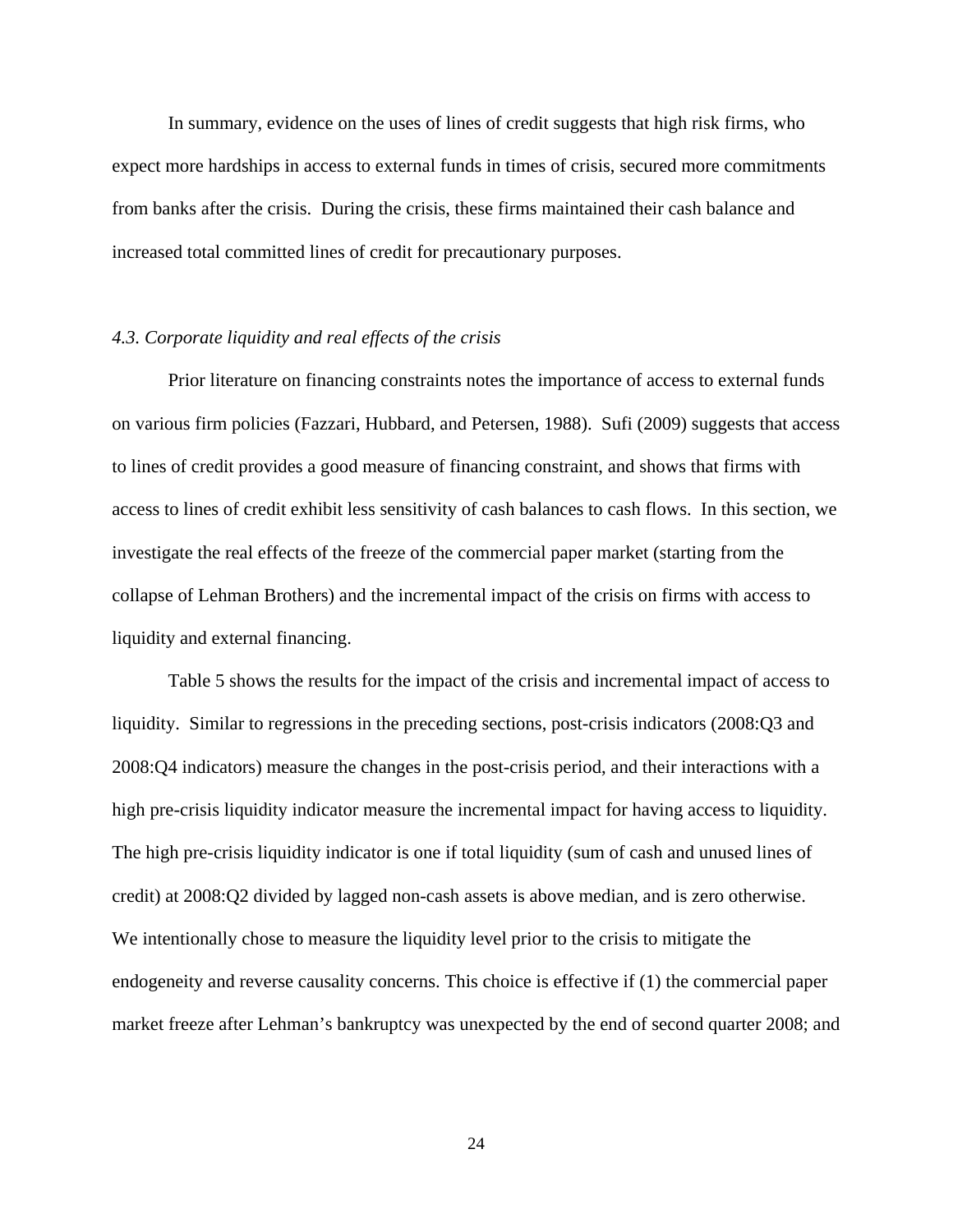(2) Lehman's bankruptcy does not significantly affect our sample of firms. It seems to us that these two assumptions are reasonable.

The first three columns show results for investments. The first measure of a firm's investment activities is the asset growth rate between quarters  $(Asset_t - Asset_{t-1})/Asset_{t-1}$ (Fama and French, 2006). Results for asset growth in the first column show that the parameter estimates on post-crisis indicators are negative and statistically significant. In contrast, the estimates on the interaction terms between the post-crisis indicators and the high (pre-crisis) liquidity indicators are positive and statistically significant. For example, the asset growth of low pre-crisis liquidity firms declined 8.1% in the fourth quarter of 2008, but the incremental impact on high liquidity firms was 5.5% less than that of low pre-crisis liquidity firms.

In earlier sections, we show firms may increase cash holdings for precautionary saving purposes. Thus, including cash and cash equivalents in the calculation of asset growth rate may overstate the firm's investment activities. To overcome this potential mechanical relation, we consider the second measure of investment activities, non-cash asset growth,

(Non- cash Assets<sub>t</sub> – Non- cash Assets<sub>t-1</sub>)/Non- cash Assets<sub>t-1</sub>. The results are reported in the second column. We find stronger results when using non-cash asset growth than when using asset growth. For example, the non-cash asset growth of low pre-crisis liquidity firms declined 9.4% in the fourth quarter of 2008, but the incremental impact on high liquidity firms was 6.0% less than on the low liquidity firms. This suggests that there was a significant decline in the noncash component of assets for firms that had low liquidity before the crisis, while those with high liquidity before the crisis did not experience significant changes in the non-cash portion of assets.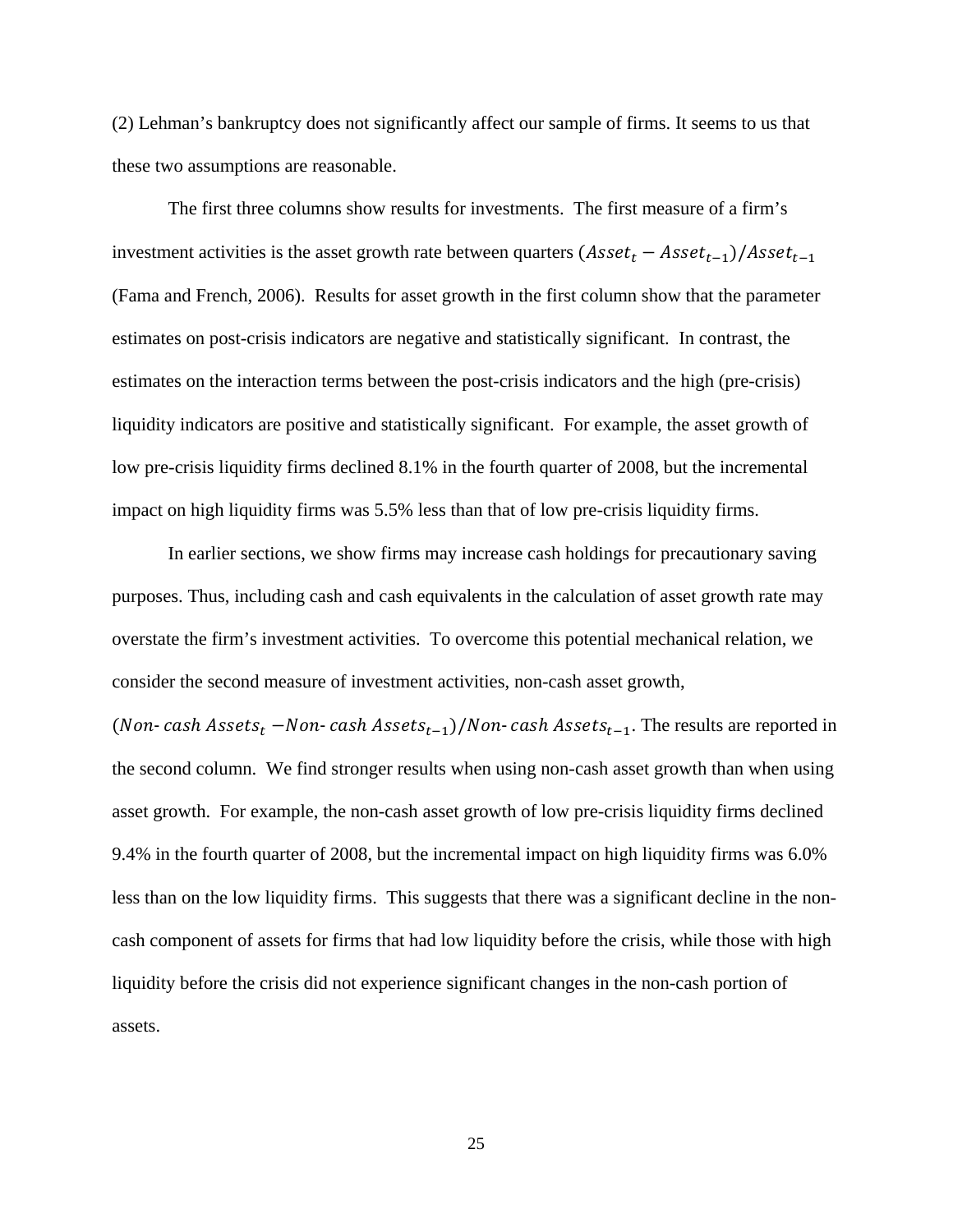In the third column, we examine changes in firms' investment activities by looking at capital expenditures scaled by the lagged total assets (Opler, Pinkowitz, Stulz, and Williamson, 1999). This is a direct but slightly narrower definition of investment activities. The parameter estimate on the 2008:Q4 indicator is negative and statistically significant, whereas on the interaction between the 2008:Q4 indicator and the high pre-crisis liquidity indicator, it is positive and statistically significant. Again the capital expenditures of firms with low pre-crisis liquidity experienced a 3% decline in capital expenditures scaled by lagged total assets, while those with high total liquidity before the crisis did not experience any significant changes in capital expenditures scaled by lagged total assets.

Prior studies on inventories suggest that credit constrained firms cut back on inventories to reduce the cost of carrying them (Kashyap, Lamont, and Stein, 1994). The fourth column shows results for changes in inventories after the crisis. The parameter estimates on post-crisis indicators are negative and statistically significant while those on the interactions of post-crisis indicators and the high pre-crisis liquidity indicator are positive and statistically significant. The inventory for firms that had a low level of liquidity right before the crisis declined 2.7% in the third quarter and 6.2% in the fourth quarter of 2008. In contrast, the inventory for firms with high total liquidity right before the crisis increased 2.0% (i.e., -2.7%+4.7%; *t*-statistics = 0.98) in the third quarter and 3.2% (i.e., -6.2%+9.4%; *t*-statistics = 1.25) in the fourth quarter. Though the economic magnitudes of these estimates are large, they are rather imprecisely estimated.

The fifth column shows results for changes in accounts receivables divided by lagged total assets. Love, Preve, and Sarria-Allende (2007) examine the use of trade credit, measured by accounts receivables, during the 1997 Asian crisis, and find that bank credit is redistributed via trade credit from financially stronger firms to financially constrained firms. We find trade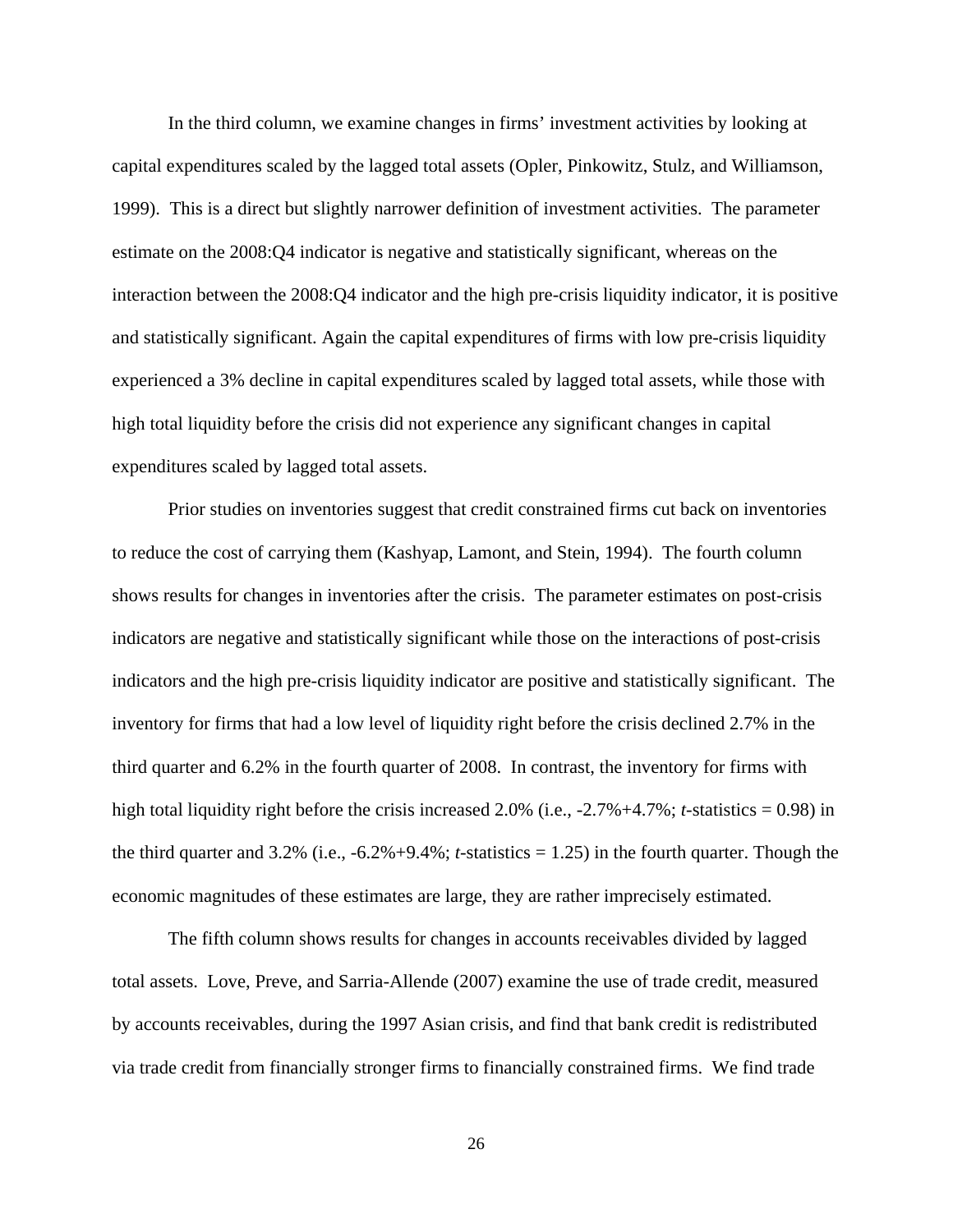credit patterns that are consistent with Love, Preve, and Sarria–Allende (2007). For example, the parameter estimate on the 2008:Q4 indicator is -0.101 and statistically significant, and the interaction of the 2008:Q4 and high pre-crisis total liquidity is 0.069 and statistically significant. That is, the accounts receivables (trade credits) divided by lagged total assets declined by 10.1% in the fourth quarter for firms that had low levels of total liquidity before the crisis, where as those with high pre-crisis liquidity remained unchanged (i.e., -0.101+0.069= 0.032 and standard error is 0.031).

We also examine the profitability of the sample of manufacturing firms before and after the crisis, which is shown in the sixth and the seventh columns. The sixth column reports quarterly Generally Accepted Accounting Principles (GAAP) earnings scaled by the lagged total assets as the dependent variable. The seventh column reports the quarterly Standard & Poor's (S&P) core earnings scaled by the lagged total assets as the dependent variable. The reason we include a separate regression on S&P core earnings is because there is a concern that the GAAP earnings ("as reported" earnings) are not clean and are subject to manipulations (Blitzer, Friedman, and Silverblatt, 2002). The S&P core earnings, to a large extent, through a series of adjustments, more accurately reflect the operating performance of the company. The S&P core earnings are available since 2002 for a subset of companies. The parameter estimates on 2008:Q4 indicators for earnings scaled by the lagged total assets regression and core earnings scaled by the lagged total assets regression are both negative and significant: firms with low precrisis liquidity experienced a 3.7% decline in earnings scaled by the lagged total assets and a 1.7% decline in core earnings scaled by the lagged total assets after the crisis. Furthermore, the parameter estimates on the interaction with high liquidity indicators are positive, which suggest that the decrease in profitability was less for firms with access to liquidity: the incremental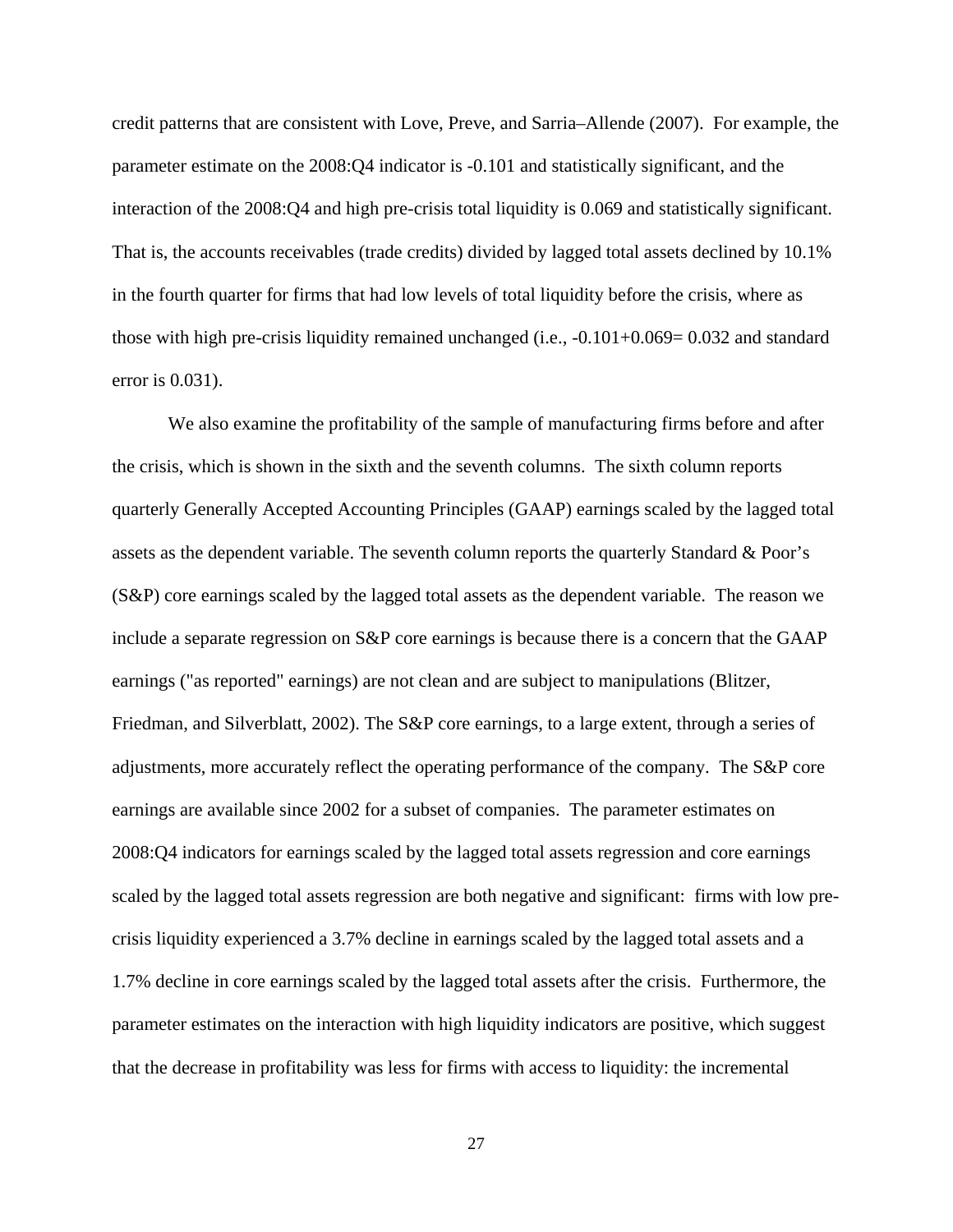change in profitability after the crisis for high liquidity firms was 2.9% higher in terms of earnings scaled by the lagged total assets and 2.2% higher in terms of core earnings scaled by the lagged total assets. $13$ 

Overall, evidence from this section suggests that the disruption in the financial sector had real consequences on nonfinancial firms, but such negative real effects were smaller for firms with access to liquidity.

## **5. Conclusions**

This paper provides empirical evidence on the impact of the recent financial crisis on corporate short-term borrowings and corporate policies of publicly-listed nonfinancial firms. Using firm-level quarterly data on commercial paper, we show that there was a significant decline in commercial paper borrowings by nonfinancial firms, but the declines were concentrated primarily among high risk firms. These high risk firms responded by drawing down their existing lines of credit and cash balances. In contrast to the contraction of the commercial paper market, total bank commitments and total liquidity (sum of cash and unused lines of credit) remained stable throughout the period of this study. The disruption in the credit market also had real effects in the manufacturing sector: firms without access to liquidity (e.g., cash and lines of credit) decreased their business activities, such as investment, and experienced declines in profitability. In contrast, firms with access to liquidity maintained their level of business activities.

<sup>&</sup>lt;sup>13</sup> We attempted to investigate the decisions on dividends and wages. However, the values of these variables are missing from Compustat quarterly files. Although not reported, we also attempted to examine changes in quarterly R&D expenses, but did not find any significant results. One possible reason for this insignificant result may by the large number of missing values of R&D expenditures reported in Compustat quarterly files.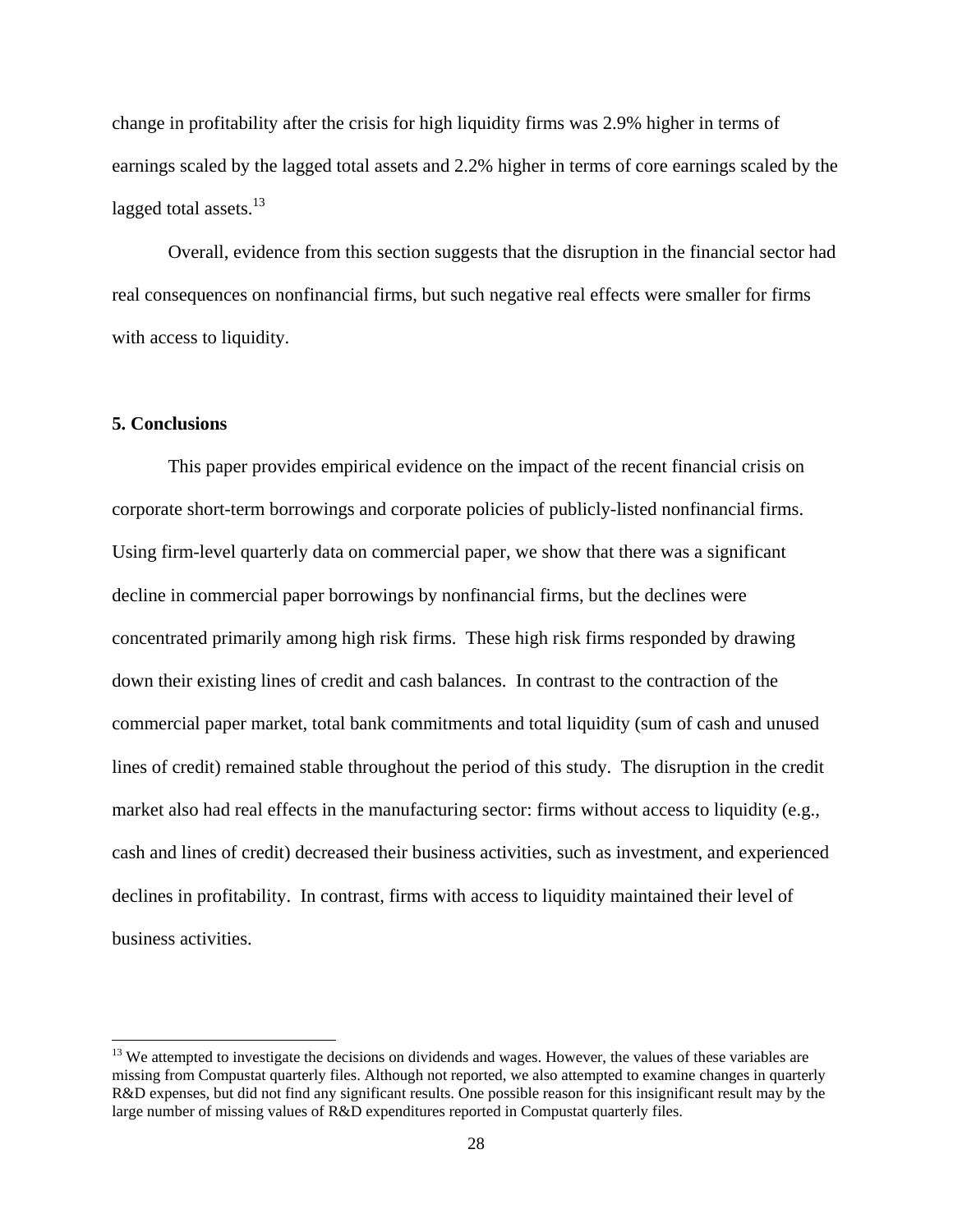Firm-level disaggregate evidence provided in this paper sheds light on the importance of accounting for the heterogeneous attributes of individual firms when assessing the impact of the recent financial crisis. Despite the severe decline in aggregate commercial paper outstanding after the crisis, average outstanding commercial paper, when scaled by firms' assets, did not change significantly. Instead, the decline was mostly concentrated in high risk firms. This heterogeneous impact of commercial paper borrowing based on borrowers' risk profiles is consistent with active screening by commercial paper market investors, whose risk appetite shifts upon major disruption in the credit market. These consequences of the crisis are consistent with the view that market forces screened borrowers and allocated scarce resources (liquidity) to creditworthy borrowers.

The objective of this paper is to provide a timely and comprehensive study of the real and short-term impact of a commercial market freeze on corporate finance decisions at the microlevel. As the financial market turmoil has yet to settle, we are unable to trace out the long-term impact of such market dynamics. Further research along this line is clearly warranted.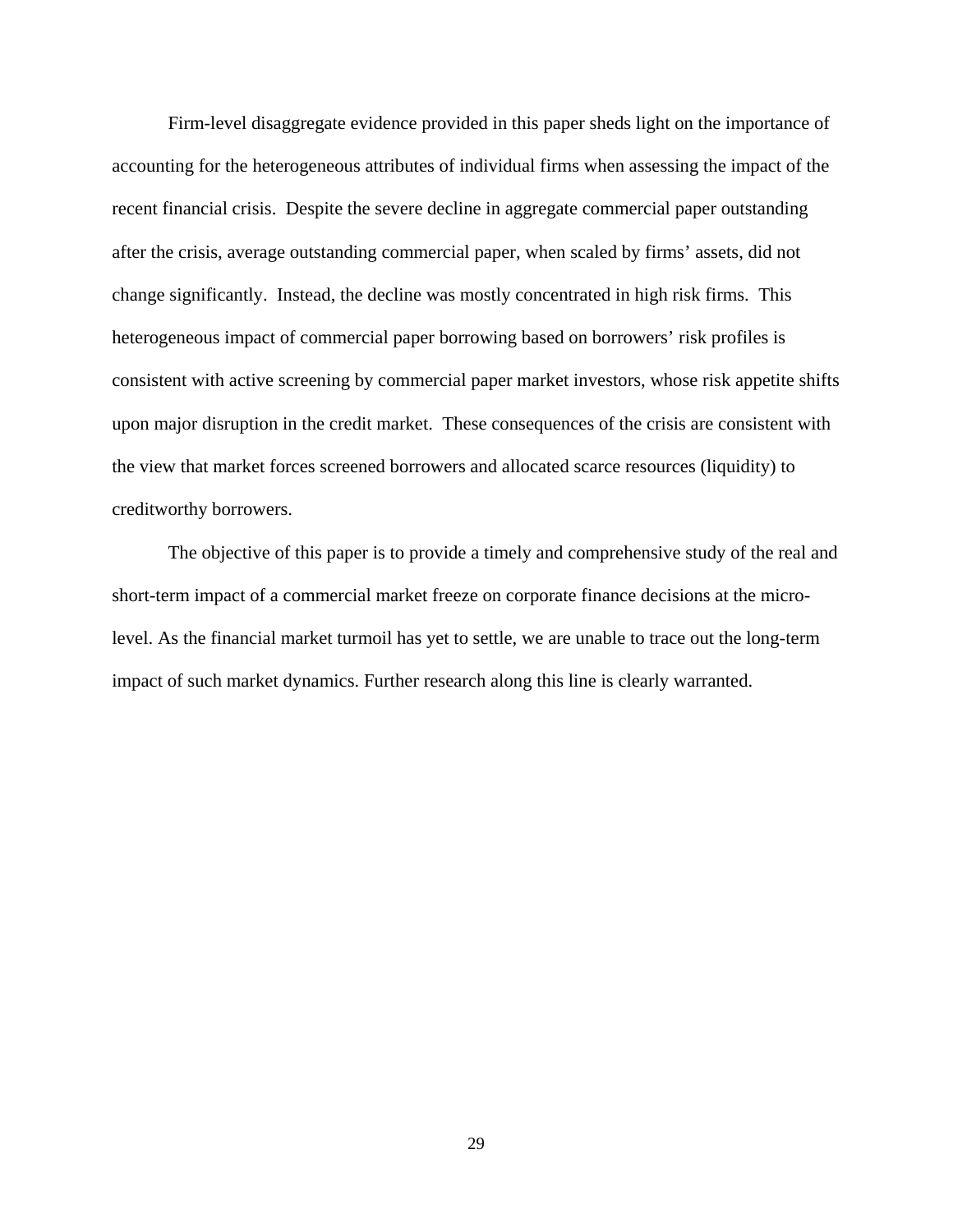## **References**

- Almeida, H., M. Campello, B. Laranjeira, and S. Weisbenner. 2009. Corporate Debt Maturity and the Real Effects of the 2007 Credit Crisis. NBER Working Paper 14990.
- Almeida, H., M. Campello, and M. S. Weisbach. 2004. The Cash Flow Sensitivity of Cash. *Journal of Finance* 59:1777–1804.
- Andriotis, A. 2008. Many Lenders Lower Credit-Card Limits. *The Wall Street Journal*. September 30.
- Banham, R. 2009.The Standoff Continues. *CFO*, March.
- Bernanke, B., M. Gertler, and S. Gilchrist. 1996. The Financial Accelerator and the Flight to Quality. *Review of Economics and Statistics* 78:1–15.
- Bharath, S. T. and T. Shumway. 2008. Forecasting Default with the Merton Distance to Default Model. *Review of Financial Studies* 21:1339–1369.
- Blanchard, O. J., F. Lopez-de-Silanes, A. Shleifer, 1994, "What Do Firms Do with Cash Windfalls?," *Journal of Financial Economics*, 36, 337-360.
- Blitzer, D. M., R. E. Friedman, and H. J. Silverblatt. 2002. *Measures of Corporate Earnings*. Standard and Poor's.
- Bolton, P., T. Santos, and J. A. Scheinkman. 2009. Market and Public Liquidity. *American Economic Review Papers and Proceedings* 99:594–599.
- Boot, A., A. V. Thakor, and G. F. Udell. 1987. Competition, Risk Neutrality and Loan Commitments. *Journal of Banking and Finance* 11:449–471.
- Calomiris, C. W., C. P. Himmelberg, and P. Wachtel. 1995. Commercial Paper, Corporate Finance, and the Business Cycle: A Microeconomic Perspective. *Carnegie–Rochester Conference Series on Public Policy* 42:203–250.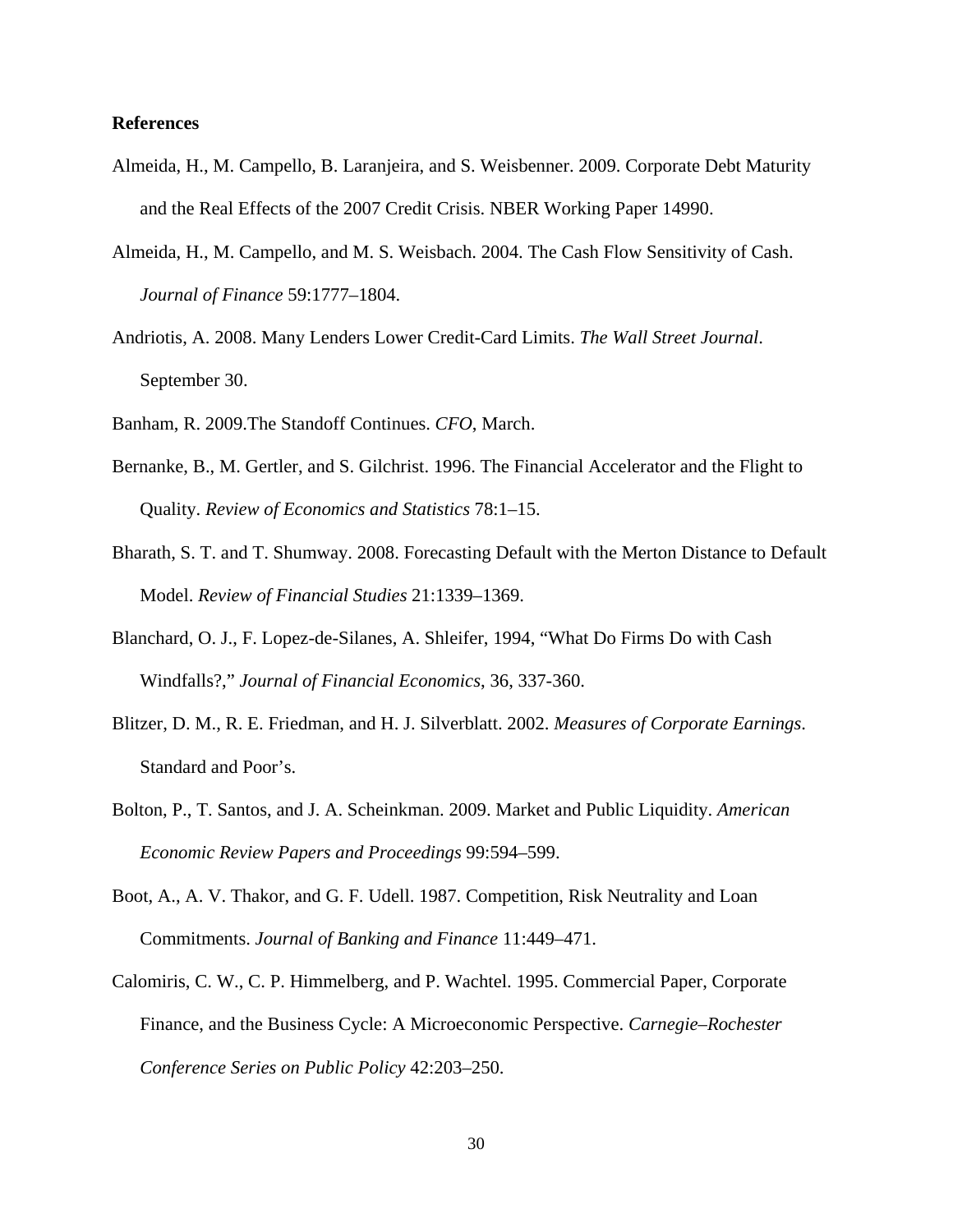- Campello, M., J. R. Graham, and C. R. Harvey. 2009. The Real Effects of Financial Constraints: Evidence from a Financial Crisis. Working Paper, Duke University.
- Chari, V. V., L. Christiano, and P. J. Kehoe. 2008. Facts and Myths about the Financial Crisis of 2008. *Working paper*, Federal Reserve Bank of Minneapolis.
- Chava, Sudheer and Purnanandam, Amiyatosh K., 2008, the Effect of Banking Crisis on Bank-Dependent Borrowers, *Working Paper*, Texas A&M University and University of Michigan.

Crosbie, P. J., and J. Bohn, 2003, Modeling Default Risk, Technical Report, Moody's KMV.

- DeMarzo, P. M. and M. J. Fishman. 2007. Optimal Long-Term Financial Contracting. *Review of Financial Studies* 20:2079–2128.
- Dittmar, A. and J. Mahrt-Smith. 2007. Corporate governance and the value of cash holdings. *Journal of Financial Economics* 83:599–634.
- Duchin, R., O. Ozbas, and B. Sensoy. 2008. Costly External Finance, Corporate Investment, and the Subprime Mortgage Credit Crisis. Working Paper, University of Southern California.
- Enrich, D. and J. McCracken. 2008. For Fast Cash, Firms Tap Revolving Loans. *The Wall Street Journal*, October 16.
- Fama, E. F. and K. R. French. 2006. Profitability, Investment, and Average Returns. *Journal of Financial Economics* 82:491–518.
- Faulkender, M. W. and R. Wang. 2006. Corporate Financial Policy and the Value of Cash. *Journal of Finance*, 61, 1957-1990.
- Fazzari, S. M., R. G. Hubbard, and B. C. Petersen. 1988. Financing Constraints and Corporate Investments. *Brookings Papers on Economic Activity* 1988:141–206.
- Gatev, E. and P. E. Strahan. 2006. Bank's Advantage in Hedging Liquidity Risk: Theory and Evidence from the Commercial Paper Market. *Journal of Finance* 61:867–892.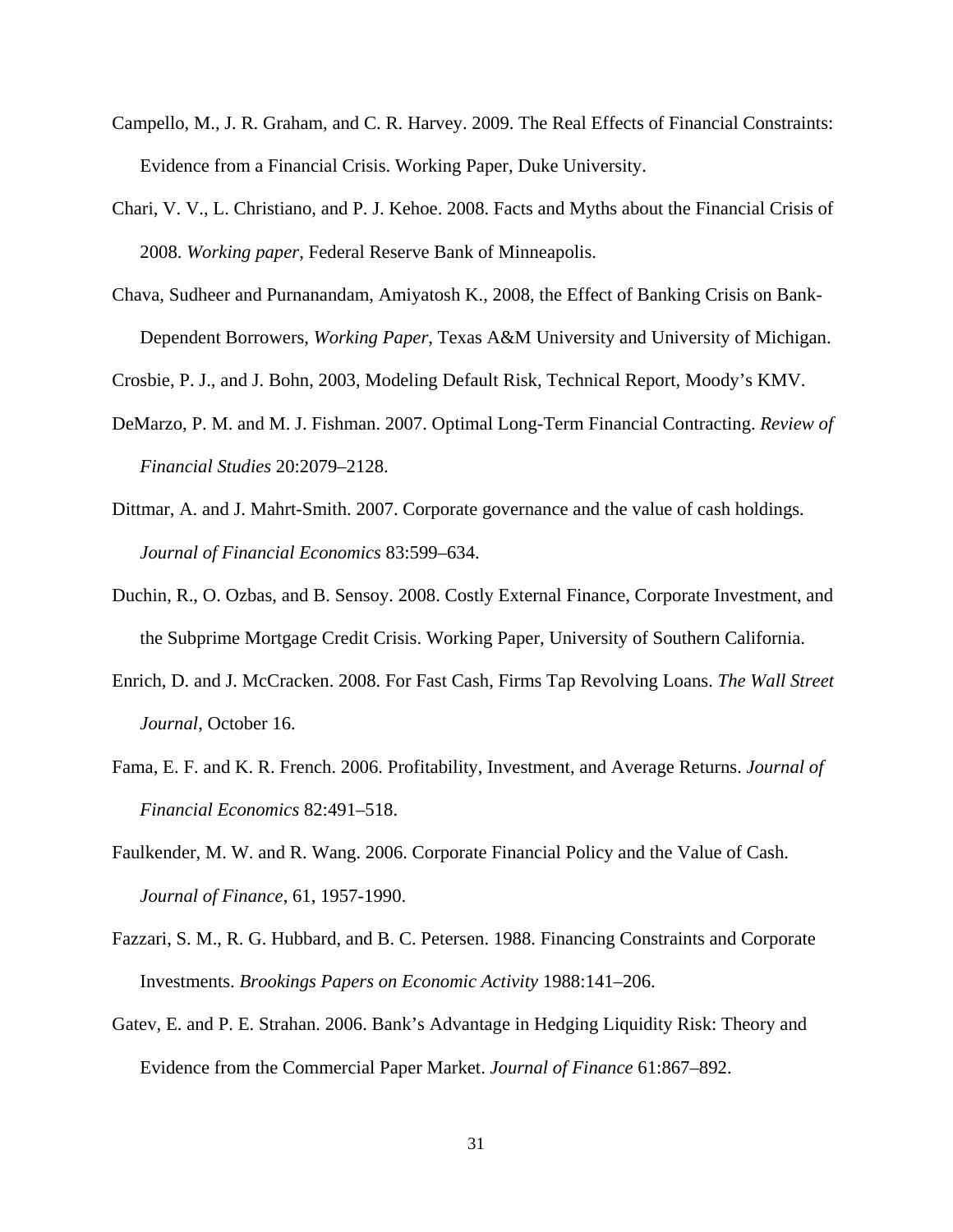- Gertler, M. and S. Gilchrist. 1994. Monetary Policy, Business Cycles, and the Behavior of Small Manufacturing Firms. *Quarterly Journal of Economics* 109:309–340.
- Harford, J., S. A. Mansi, and W. F. Maxwell. 2007. Corporate governance and Firm cash holdings. *Journal of Financial Economics* 87:535–555.
- Holmstrom, B., and J. Tirole. 1998. Private and Public Supply of Liquidity. *Journal of Political Economy* 106:1–40.
- Ivashina, V. and D. Scharfstein. 2008. Bank Lending During the Financial Crisis of 2008. Working paper, Harvard Business School.
- Kashyap, A. K., O. A. Lamont, and J. C. Stein. 1994. Credit Conditions and Cyclical Behavior of Inventories. *Quarterly Journal of Economics* 109:565–592.
- Kashyap, A., R. Rajan, and J. Stein. 2002. Banks as Liquidity Providers: An Explanation for the Coexistence of Lending and Deposit-taking. *Journal of Finance* 57:33–73.
- Kaplan, S., and L. Zingales. 1997. Do Investment-Cash Flow Sensitivities Provide Useful Measures of Financing Constraints? *Quarterly Journal of Economics* 112:169–215.
- Kashyap, A. K., J. C. Stein, and D. W. Wilcox. 1993. Monetary Policy and Credit Conditions: Evidence from the Composition of External Finance. *American Economic Review* 83:78–98.
- Kim, C., D. C. Mauer, and A. E. Sherman. 1998. The Determinants of Corporate Liquidity: Theory and Evidence. *Journal of Financial and Quantitative Analysis* 33:335–359.
- Lemmon, M., and M. R. Roberts, 2008, The Response of Corporate Financing and Investment to Changes in the Supply of Credit, Forthcoming, *Journal of Financial and Quantitative Analysis*.
- Love, I., L. A. Preve, and V. Sarria-Allende. 2007. Trade Credit and Bank Credit: Evidence from Recent Financial Crises. *Journal of Financial Economics* 83:453–469.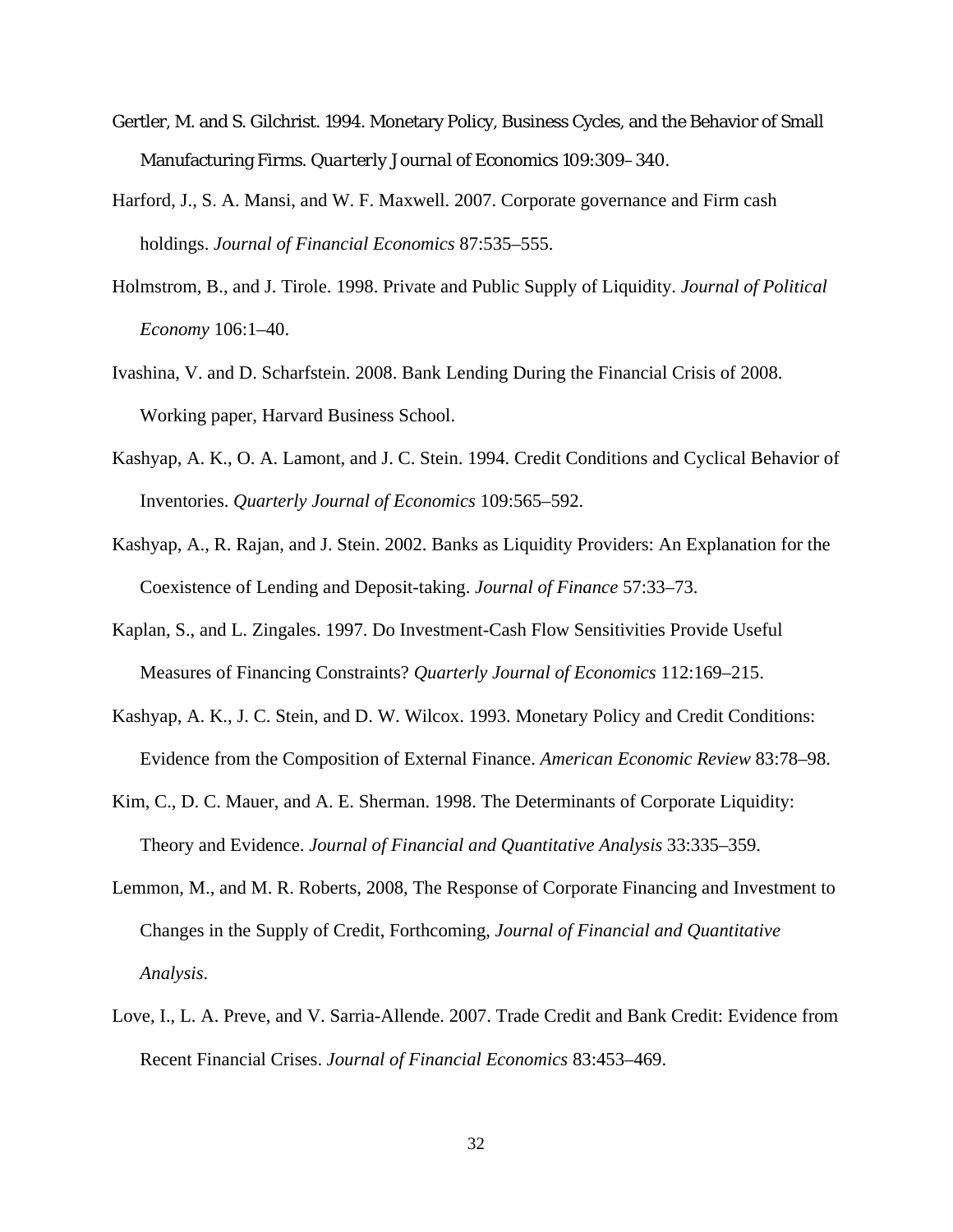- Martin, J. S. and A. Santomero. 1997. Investment Opportunities and Corporate Demand for Lines of Credit. *Journal of Banking and Finance* 21:1331–1350.
- McCracken, J. and D. Enrich. 2008. U.S. Firms Grid for hits and Draw on Credit Now. *The Wall Street Journal*. September 25.
- Mollenkamp, C., M. Whitehouse, J. Hilsenrath, and I. J. Dugan. 2008. Lehman's Demise Triggered Cash Crunch Around Globe. *The Wall Street Journal*. September 29.
- Opler, T., L. Pinkowitz, R. Stulz, and R. Williamson. 1999. The Determinants and Implications of Corporate Cash Holdings. *Journal of Financial Economics* 52:3–46.
- Shrivastava, A. 2008. Commercial-Paper Market Seizes Up. *The Wall Street Journal*. September 19.
- Sufi, A. 2009. Bank Lines of Credit in Corporate Finance: An Empirical Analysis. *Review of Financial Studies* 22:1057–1088.
- Yun, H. 2009. The Choice of Corporate Liquidity and Corporate Governance. *Review of Financial Studies* 22:1447–1475.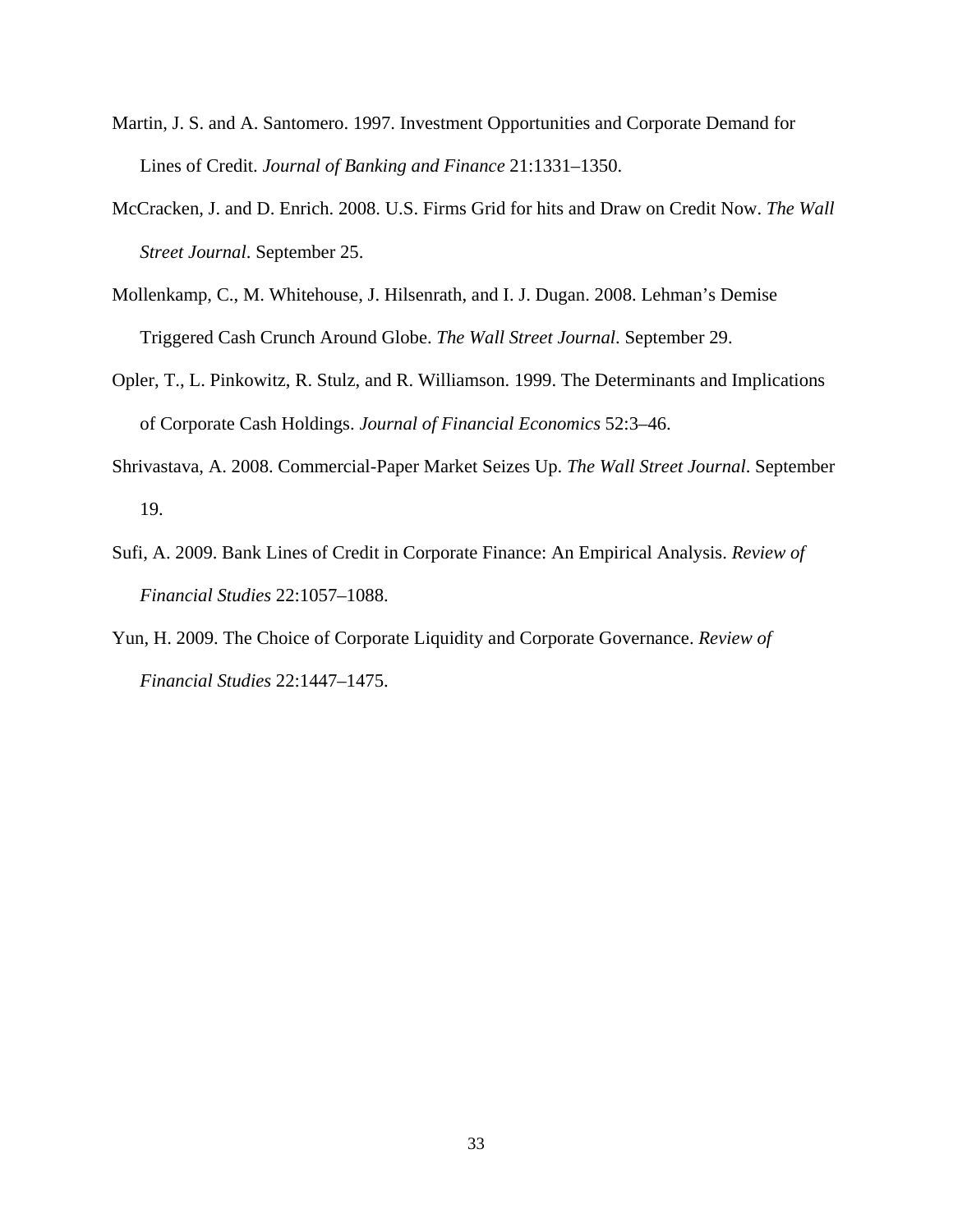### **Table 1: Summary Statistics**

Panel A: liquidity and borrower characteristics (2008:Q2, for each firm)

|                                        |     | Observations without S&P CP rating |       |           |     | Observations with S&P CP rating |        |           | No-CP vs. CP rating<br>sample |          |
|----------------------------------------|-----|------------------------------------|-------|-----------|-----|---------------------------------|--------|-----------|-------------------------------|----------|
|                                        | N   | Median                             | Mean  | Std. Dev. | N   | Median                          | Mean   | Std. Dev. | <b>Difference</b><br>in means | t-stat   |
| Liquidity characteristics:             |     |                                    |       |           |     |                                 |        |           |                               |          |
| Commercial paper / non-cash assets     | 826 | 0.000                              | 0.000 | 0.000     | 112 | 0.017                           | 0.033  | 0.0405    | $-0.033$                      | $-8.65$  |
| Total lines / non-cash assets          | 826 | 0.143                              | 0.183 | 0.1824    | 112 | 0.147                           | 0.154  | 0.0855    | 0.0298                        | 2.90     |
| Undrawn lines / non-cash assets        | 826 | 0.090                              | 0.125 | 0.1350    | 112 | 0.100                           | 0.110  | 0.1729    | 0.0158                        | 1.89     |
| Drawn lines / non-cash assets          | 826 | 0.010                              | 0.055 | 0.0879    | 112 | 0.028                           | 0.044  | 0.0506    | 0.0111                        | 1.95     |
| Cash / non-cash assets                 | 826 | 0.116                              | 0.319 | 0.4682    | 112 | 0.050                           | 0.079  | 0.0681    | 0.2404                        | 13.73    |
| (Cash+undrawn lines) / non-cash assets | 826 | 0.263                              | 0.449 | 0.4882    | 112 | 0.169                           | 0.189  | 0.0944    | 0.4594                        | 13.53    |
| Financial characteristics:             |     |                                    |       |           |     |                                 |        |           |                               |          |
| Assets (\$ million)                    | 826 | 459.4                              | 1,562 | 3,050     | 112 | 10,950                          | 25,708 | 44,509    | $-24146$                      | $-15.38$ |
| Leverage                               | 825 | 0.161                              | 0.209 | 0.221     | 112 | 0.241                           | 0.264  | 0.130     | $-0.055$                      | $-2.58$  |
| Market-to-book                         | 815 | 1.417                              | 1.838 | 1.286     | 112 | 1.644                           | 1.785  | 0.649     | 0.0531                        | 0.43     |
| Cash flow / non-cash assets            | 813 | 0.019                              | 0.003 | 0.066     | 111 | 0.027                           | 0.024  | 0.030     | $-0.021$                      | $-2.58$  |
| PPE / non-cash assets                  | 825 | 0.199                              | 0.236 | 0.164     | 112 | 0.212                           | 0.248  | 0.131     | $-0.012$                      | $-0.76$  |
| Net worth / non-cash assets            | 826 | 0.469                              | 0.279 | 0.901     | 112 | 0.372                           | 0.346  | 0.162     | $-0.067$                      | $-0.79$  |
| <b>Expected default frequency</b>      | 661 | 0.000                              | 0.069 | 0.167     | 112 | 0.000                           | 0.011  | 0.045     | 0.058                         | 3.65     |

Sample from SEC–Compustat intersection (2008:Q2–Q4) for manufacturing firms (SIC codes 2000–3999). Commercial paper, total committed lines, and undrawn lines of credit data are obtained from 10-K and 10-Q filings. Cash (CHEQ), non-cash assets (ATQ-CHEQ), leverage (DLTTQ + DLCQ divided by ATQ), market-to-book asset (ATQ + PRCCQ times CSHOQ – CEQQ divided by ATQ), cash flow (IBQ + DPQ – DVTQ), PPE (PPENTQ), and net worth (ATQ – LTQ) are obtained from Compustat. Expected default frequency (EDF) is computed by the method provided by Bharath and Shumway (2006) using CRSP daily stock returns. Standard errors are significant at the 1% (\*\*\*), 5% (\*\*), and 10% (\*) levels.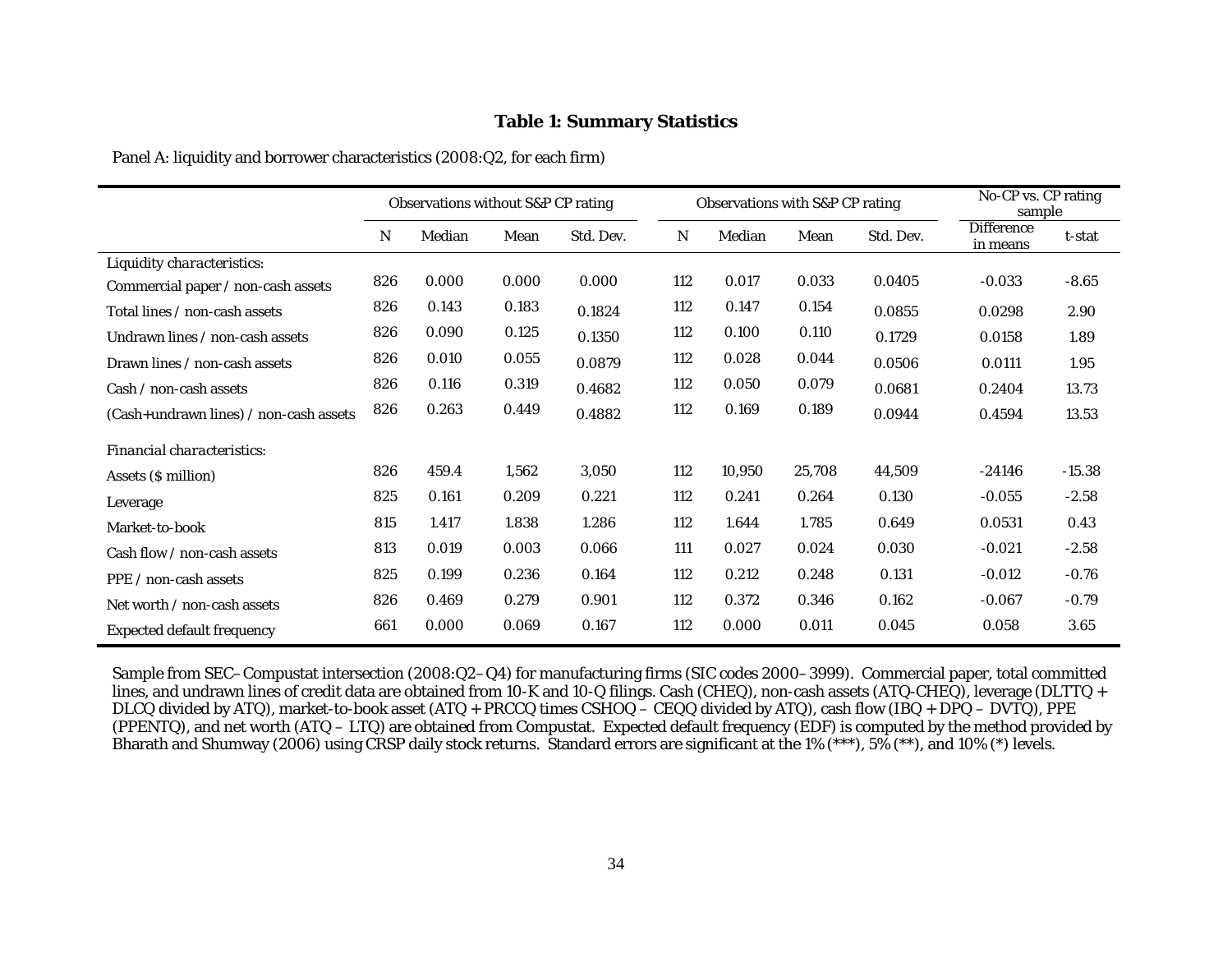|                                        | Observations without S&P CP rating |        |          |           | Observations with S&P CP rating |        | $\overline{\text{No-CP vs. }}$ CP rating<br>sample |           |                               |          |
|----------------------------------------|------------------------------------|--------|----------|-----------|---------------------------------|--------|----------------------------------------------------|-----------|-------------------------------|----------|
|                                        | N                                  | Median | Mean     | Std. Dev. | N                               | Median | Mean                                               | Std. Dev. | <b>Difference</b><br>in means | t-stat   |
| Liquidity characteristics:             |                                    |        |          |           |                                 |        |                                                    |           |                               |          |
| Commercial paper / non-cash assets     | 826                                | 0.000  | 0.000    | 0.000     | 112                             | 0.009  | 0.030                                              | 0.0407    | $-0.03$                       | $-7.75$  |
| Total lines / non-cash assets          | 826                                | 0.150  | 0.185    | 0.1786    | 112                             | 0.149  | 0.152                                              | 0.0805    | 0.0324                        | 3.3      |
| Undrawn lines / non-cash assets        | 826                                | 0.089  | 0.122    | 0.1256    | 112                             | 0.098  | 0.106                                              | 0.0667    | 0.0162                        | 2.1      |
| Drawn lines / non-cash assets          | 826                                | 0.012  | 0.060    | 0.0943    | 112                             | 0.028  | 0.046                                              | 0.0512    | 0.0141                        | 2.4      |
| Cash / non-cash assets                 | 826                                | 0.122  | 0.317    | 0.464     | 112                             | 0.060  | 0.082                                              | 0.0733    | 0.2356                        | 13.41    |
| (Cash+undrawn lines) / non-cash assets | 826                                | 0.267  | 0.441    | 0.4662    | 112                             | 0.166  | 0.187                                              | 0.0934    | 0.254                         | 13.75    |
| Financial characteristics:             |                                    |        |          |           |                                 |        |                                                    |           |                               |          |
| Assets (\$ million)                    | 826                                | 462.9  | 1,562    | 3,132     | 112                             | 10,822 | 24,799                                             | 41,610    | $-23238$                      | $-15.78$ |
| Leverage                               | 825                                | 0.172  | 0.218    | 0.227     | 112                             | 0.248  | 0.265                                              | 0.132     | $-0.047$                      | $-2.14$  |
| Market-to-book                         | 817                                | 1.324  | 1.714    | 1.208     | 112                             | 1.546  | 1.739                                              | 0.655     | $-0.024$                      | $-0.21$  |
| Cash flow / non-cash assets            | 813                                | 0.018  | $-0.001$ | 0.072     | 111                             | 0.029  | 0.027                                              | 0.025     | $-0.048$                      | $-3.11$  |
| PPE / non-cash assets                  | 825                                | 0.200  | 0.237    | 0.166     | 112                             | 0.217  | 0.252                                              | 0.138     | $-0.016$                      | $-0.95$  |
| Net worth / non-cash assets            | 826                                | 0.458  | 0.269    | 0.898     | 112                             | 0.364  | 0.343                                              | 0.163     | $-0.074$                      | $-0.87$  |
| <b>Expected default frequency</b>      | 668                                | 0.001  | 0.094    | 0.200     | 112                             | 0.000  | 0.024                                              | 0.094     | $-0.01$                       | $-0.29$  |

Panel B: Liquidity and borrower characteristics (2008:Q3, for each firm)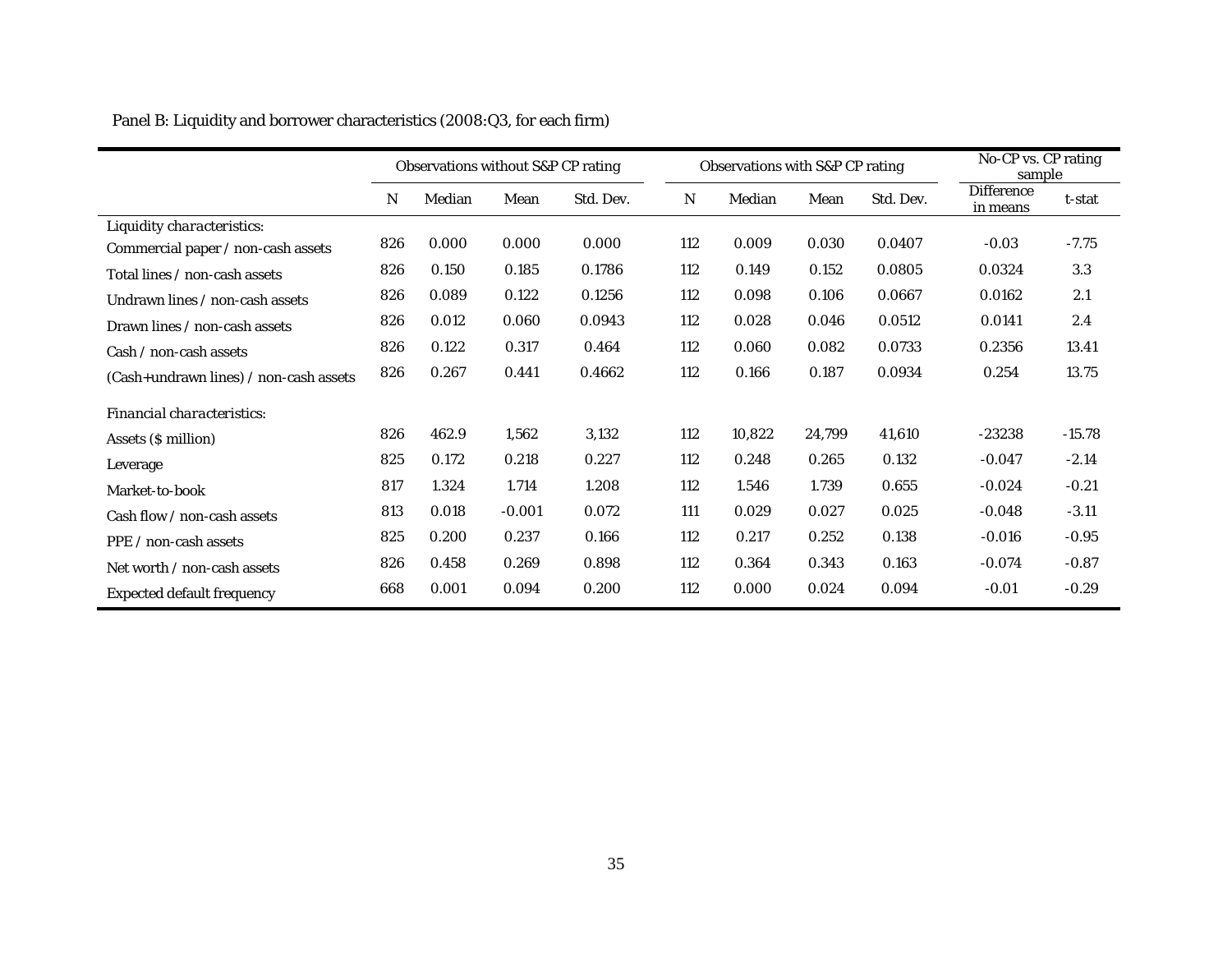|                                        | Observations without S&P CP rating |        |          |           | Observations with S&P CP rating |        |        |           | $\overline{No}$ -CP vs. CP rating<br>sample |          |
|----------------------------------------|------------------------------------|--------|----------|-----------|---------------------------------|--------|--------|-----------|---------------------------------------------|----------|
|                                        | N                                  | Median | Mean     | Std. Dev. | N                               | Median | Mean   | Std. Dev. | <b>Difference</b><br>in means               | t-stat   |
| Liquidity characteristics:             |                                    |        |          |           |                                 |        |        |           |                                             |          |
| Commercial paper / non-cash assets     | 823                                | 0.000  | 0.000    | 0.000     | 112                             | 0.009  | 0.027  | 0.0405    | $-0.027$                                    | $-6.98$  |
| Total lines / non-cash assets          | 823                                | 0.151  | 0.197    | 0.1948    | 112                             | 0.158  | 0.160  | 0.0839    | 0.0366                                      | 3.5      |
| Undrawn lines / non-cash assets        | 823                                | 0.094  | 0.128    | 0.1344    | 112                             | 0.105  | 0.113  | 0.0717    | 0.0154                                      | 1.87     |
| Drawn lines / non-cash assets          | 823                                | 0.013  | 0.068    | 0.1125    | 112                             | 0.029  | 0.047  | 0.0547    | 0.0211                                      | 3.26     |
| Cash / non-cash assets                 | 823                                | 0.135  | 0.318    | 0.4201    | 112                             | 0.062  | 0.086  | 0.0777    | 0.2314                                      | 14.09    |
| (Cash+undrawn lines) / non-cash assets | 823                                | 0.297  | 0.450    | 0.4335    | 112                             | 0.180  | 0.201  | 0.1049    | 0.2489                                      | 13.74    |
| Financial characteristics:             |                                    |        |          |           |                                 |        |        |           |                                             |          |
| Assets (\$ million)                    | 826                                | 419.9  | 1,465    | 2,981     | 112                             | 10,047 | 23,145 | 37,470    | $-21681$                                    | $-16.28$ |
| Leverage                               | 825                                | 0.183  | 0.237    | 0.263     | 112                             | 0.263  | 0.286  | 0.140     | $-0.049$                                    | $-1.93$  |
| Market-to-book                         | 817                                | 1.120  | 1.431    | 1.071     | 112                             | 1.414  | 1.581  | 0.555     | $-0.15$                                     | $-1.46$  |
| Cash flow / non-cash assets            | 813                                | 0.011  | $-0.038$ | 0.128     | 111                             | 0.022  | 0.005  | 0.066     | $-0.073$                                    | $-3.35$  |
| PPE / non-cash assets                  | 825                                | 0.210  | 0.252    | 0.172     | 112                             | 0.227  | 0.269  | 0.154     | $-0.017$                                    | $-1.01$  |
| Net worth / non-cash assets            | 826                                | 0.435  | 0.246    | 0.829     | 112                             | 0.312  | 0.287  | 0.191     | $-0.041$                                    | $-0.52$  |
| <b>Expected default frequency</b>      | 669                                | 0.007  | 0.123    | 0.226     | 112                             | 0.000  | 0.046  | 0.151     | 0.0776                                      | 3.51     |

Panel C: Liquidity and borrower characteristics (2008:Q4, for each firm)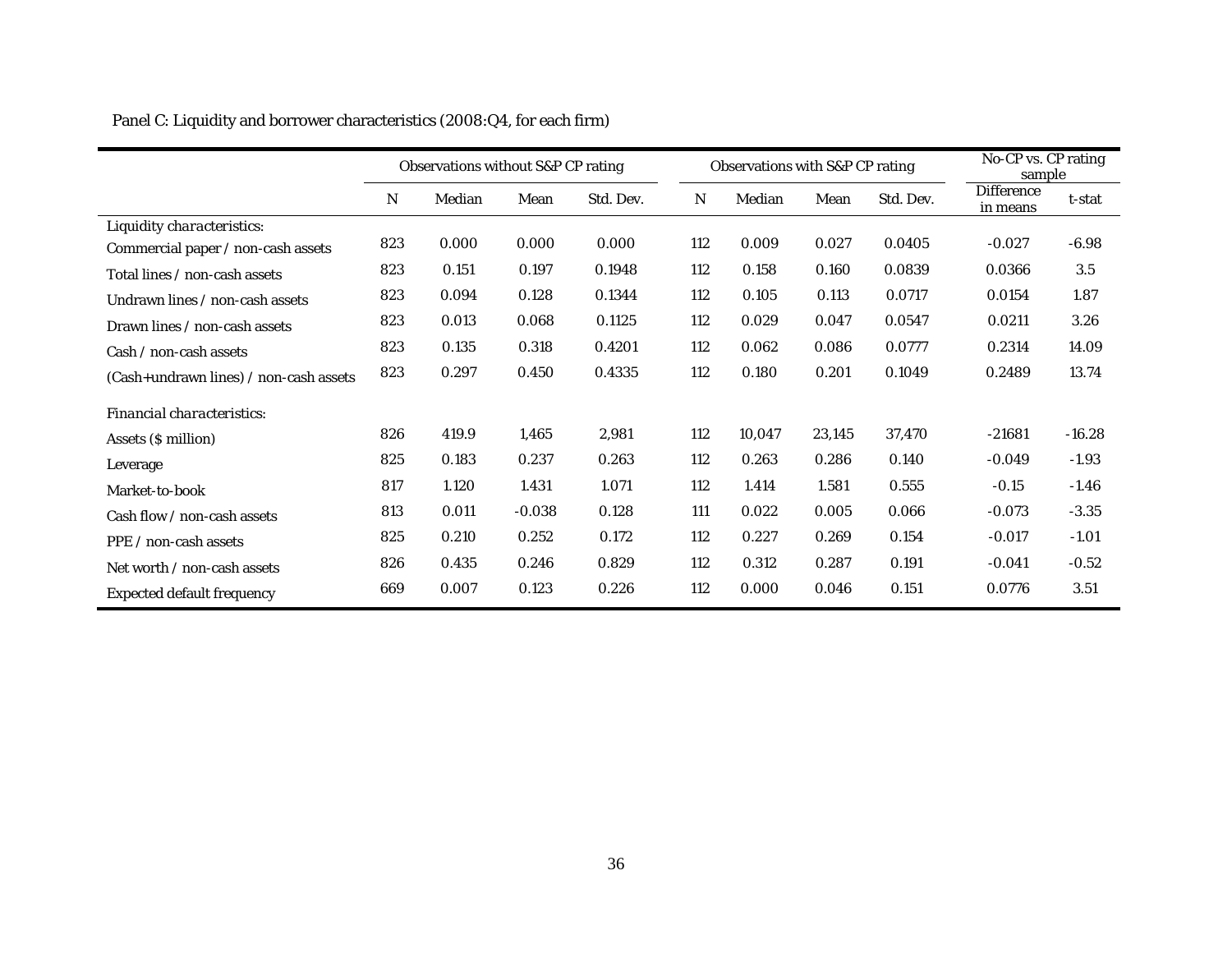# **Table 2: Summary Statistics of Key Variables: Aggregate Sum and Average**

Panel A: Summary statistics of key variables, CP-rated manufacturing firms

|                           |                          | Sum (levels, \$million) |             |                          | Mean (level) |          |                          |         | Mean (fraction of non-cash asset) |  |  |
|---------------------------|--------------------------|-------------------------|-------------|--------------------------|--------------|----------|--------------------------|---------|-----------------------------------|--|--|
|                           | 2008:02                  | 2008:Q3                 | 2008:Q4     | 2008:Q2                  | 2008:Q3      | 2008:Q4  | 2008:Q2                  | 2008:Q3 | 2008:04                           |  |  |
| Liquidity:                |                          |                         |             |                          |              |          |                          |         |                                   |  |  |
| Commercial paper          | 70,940.0                 | 60,264.0                | 68,968.8    | 639.1                    | 538.1        | 615.8    | 0.033                    | 0.030   | 0.027                             |  |  |
| <b>Total lines</b>        | 283,189.4                | 273,832.7               | 267,985.7   | 2,528.5                  | 2,444.9      | 2,392.7  | 0.154                    | 0.152   | 0.160                             |  |  |
| Undrawn lines             | 174.089.8                | 160.704.4               | 147.416.1   | 1,554.4                  | 1,447.8      | 1,316.2  | 0.110                    | 0.106   | 0.113                             |  |  |
| Drawn lines               | 109,099.6                | 112,621.6               | 120,569.6   | 974.1                    | 1,014.6      | 1,076.5  | 0.044                    | 0.046   | 0.047                             |  |  |
| Cash                      | 285,907.3                | 282,062.9               | 268,933.3   | 2,552.7                  | 2,518.4      | 2,401.2  | 0.079                    | 0.082   | 0.086                             |  |  |
| Cash & Undrawn lines      | 459,997.1                | 442,673.8               | 416.349.4   | 4,107.1                  | 3,988.1      | 3,717.4  | 0.189                    | 0.187   | 0.201                             |  |  |
| <b>Exposure to Lehman</b> | $\overline{\phantom{0}}$ | 2,048.5                 | 2,048.5     | $\overline{\phantom{0}}$ | 18.3         | 18.3     |                          |         | $\overline{\phantom{0}}$          |  |  |
| <b>Assets</b>             | 2,880,250.7              | 2,791,159.9             | 2,601,506.0 | 25,716.5                 | 24,921.1     | 23,227.7 | $\overline{\phantom{m}}$ |         | $\overline{\phantom{0}}$          |  |  |

Sample from SEC–Compustat intersection (2008:Q2–Q4) for manufacturing firms (SIC codes 2000–3999). Commercial paper, total committed lines, and undrawn lines of credit data are obtained from 10-K and 10-Q filings. Non-cash total assets (ATQ - CHEQ) are obtained from Compustat.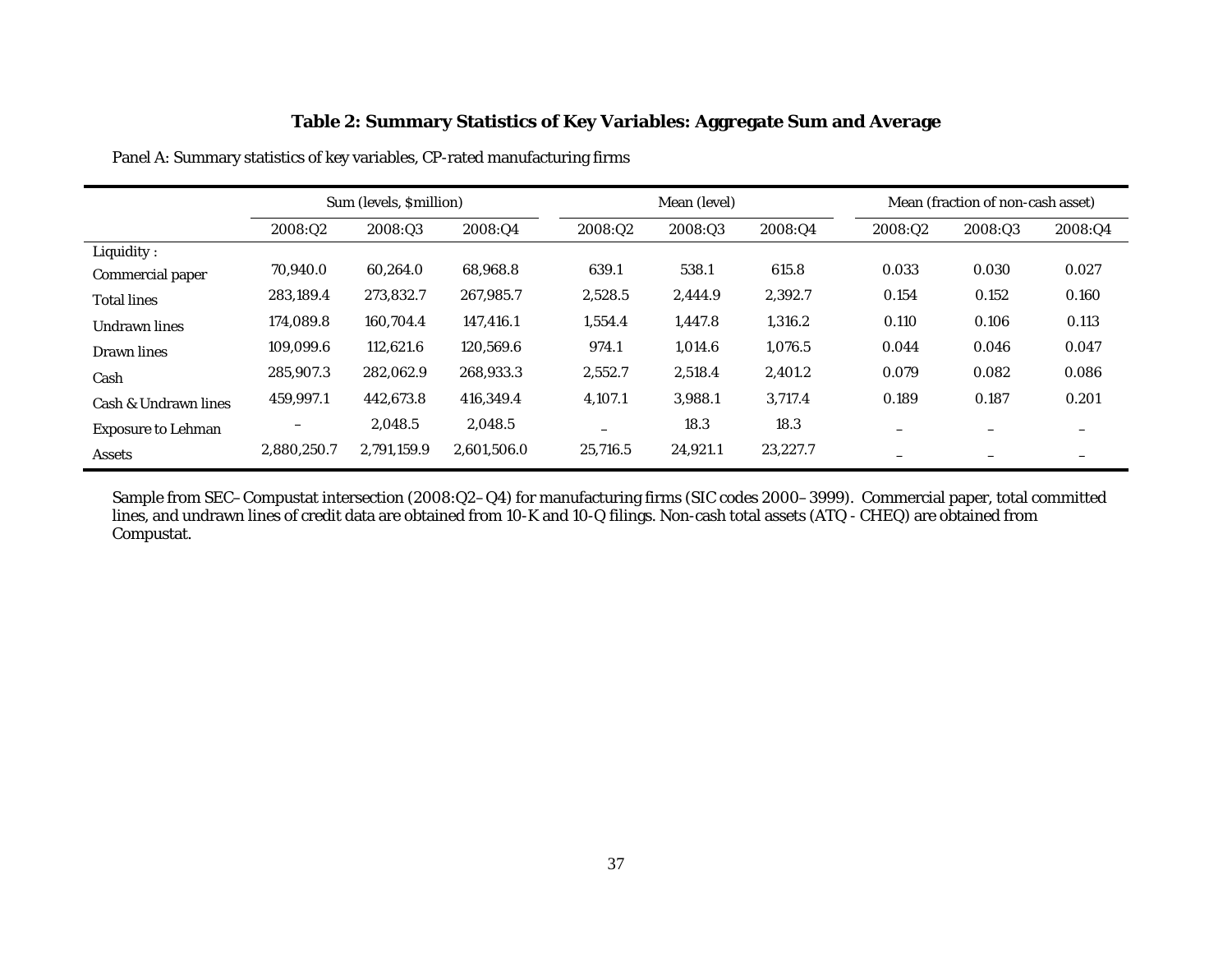|                           |                          | Sum (levels, \$million) |             |                          | Mean (level) |         |         | Mean (fraction of non-cash asset) |         |  |  |
|---------------------------|--------------------------|-------------------------|-------------|--------------------------|--------------|---------|---------|-----------------------------------|---------|--|--|
|                           | 2008:02                  | 2008:03                 | 2008:04     | 2008:Q2                  | 2008:Q3      | 2008:Q4 | 2008:02 | 2008:03                           | 2008:Q4 |  |  |
| Liquidity:                |                          |                         |             |                          |              |         |         |                                   |         |  |  |
| <b>Total lines</b>        | 156,941.0                | 159.868.3               | 155,868.0   | 190.0                    | 193.5        | 189.2   | 0.183   | 0.185                             | 0.197   |  |  |
| <b>Undrawn lines</b>      | 108.669.6                | 108.147.7               | 103.980.3   | 131.7                    | 131.1        | 126.2   | 0.125   | 0.122                             | 0.128   |  |  |
| Drawn lines               | 48,171.5                 | 51.620.7                | 51.887.7    | 58.4                     | 62.6         | 63.0    | 0.055   | 0.060                             | 0.068   |  |  |
| Cash                      | 166.530.1                | 173.748.4               | 175,721.5   | 201.6                    | 210.3        | 214.8   | 0.319   | 0.317                             | 0.318   |  |  |
| Cash+undrawn lines        | 275,199.7                | 281,896.1               | 279,572.2   | 333.6                    | 341.7        | 342.2   | 0.449   | 0.441                             | 0.450   |  |  |
| <b>Exposure to Lehman</b> | $\overline{\phantom{0}}$ | 288.2                   | 288.2       | $\overline{\phantom{0}}$ | 0.3          | 0.3     | -       |                                   | -       |  |  |
| <b>Assets</b>             | 1,371,501.6              | 1.364.290.5             | 1,269,558.5 | 1.660.4                  | 1,651.7      | 1,542.6 |         |                                   | -       |  |  |

Panel B: Summary statistics of key variables, Non CP-rated manufacturing firms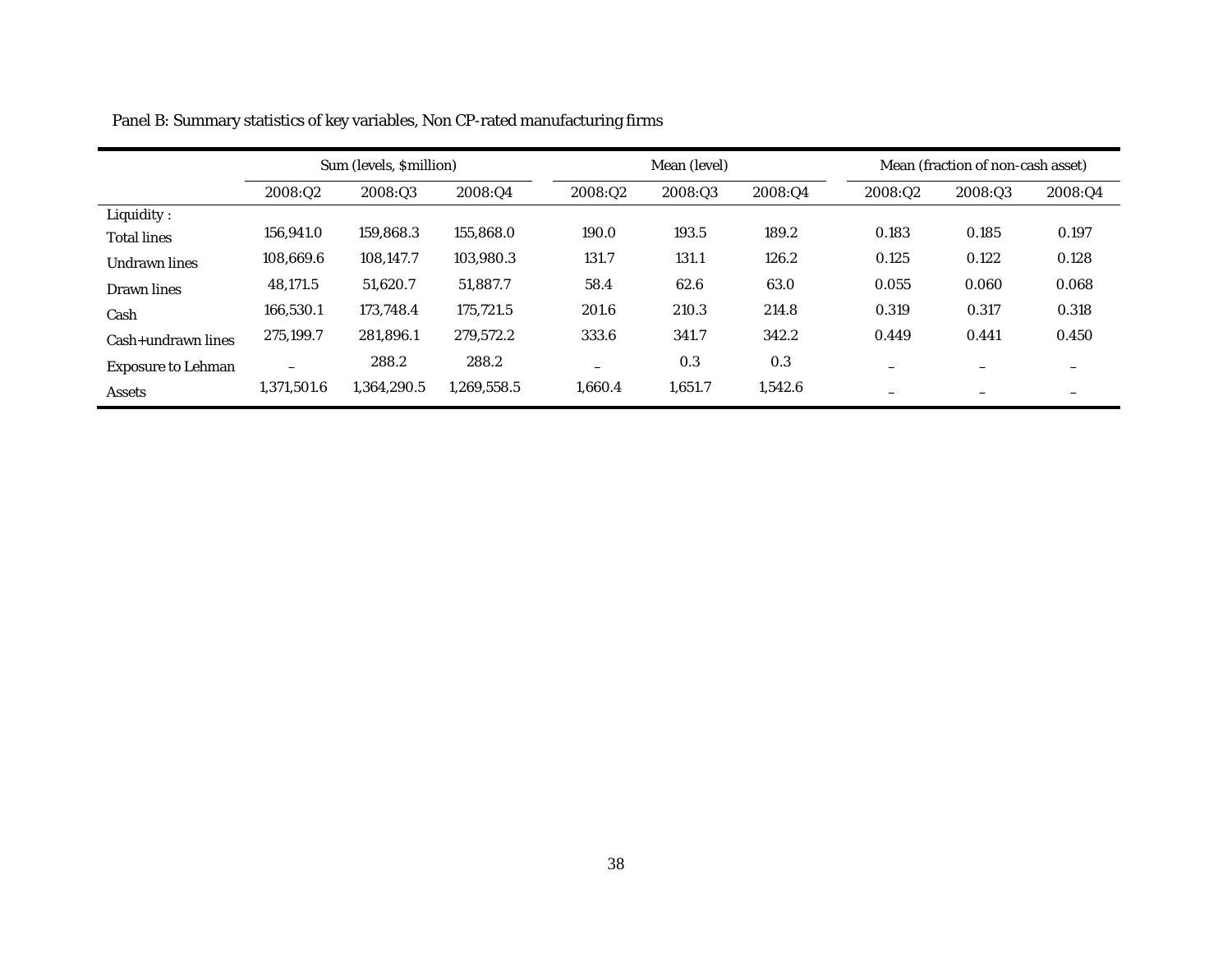| Dependent variable:                                      |            |            | $CP_t / \text{Non-cash assets}_{t-1}$ |             |
|----------------------------------------------------------|------------|------------|---------------------------------------|-------------|
| Crisis indicators:                                       |            |            |                                       |             |
| 2008:Q3 indicator                                        |            | $-0.018**$ |                                       |             |
| $\times$ HighEDF                                         |            | (0.008)    |                                       |             |
| 2008:Q4 indicator                                        |            | $-0.030**$ |                                       |             |
| $\times$ HighEDF                                         |            | (0.012)    |                                       |             |
| 2008:Q3 indicator                                        |            |            | $-0.016*$                             |             |
| ×HighReturnVolatility                                    |            |            | (0.009)                               |             |
| 2008:Q4 indicator                                        |            |            | $-0.029**$                            |             |
| $\times$ HighReturnVolatility                            |            |            | (0.012)                               |             |
| 2008:Q3 indicator                                        |            |            |                                       | $-0.015$    |
| ×HighEarningsVolatility                                  |            |            |                                       | (0.010)     |
| 2008:Q4 indicator                                        |            |            |                                       | $-0.032***$ |
| × HighEarningsVolatility                                 |            |            |                                       | (0.011)     |
| 2008:Q3 indicator                                        | $-0.004$   | 0.001      | 0.000                                 | $-0.000$    |
|                                                          | (0.003)    | (0.004)    | (0.004)                               | (0.004)     |
| 2008:Q4 indicator                                        | $-0.008*$  | $-0.000$   | $-0.001$                              | 0.001       |
|                                                          | (0.004)    | (0.006)    | (0.006)                               | (0.006)     |
| HighEDF                                                  |            | 0.005      | 0.009                                 | 0.006       |
|                                                          |            | (0.010)    | (0.009)                               | (0.009)     |
| <b>Borrower characteristics:</b>                         |            |            |                                       |             |
| Firm $size_{t-1}$                                        | $-0.002$   | $-0.003$   | $-0.003$                              | $-0.003$    |
|                                                          | (0.003)    | (0.003)    | (0.003)                               | (0.003)     |
| Leverage <sub>t-1</sub>                                  | $0.172***$ | $0.175***$ | $0.168***$                            | $0.167***$  |
|                                                          | (0.042)    | (0.042)    | (0.043)                               | (0.041)     |
| Market-to-bookt-1                                        | $0.018***$ | $0.016**$  | $0.017**$                             | $0.017**$   |
|                                                          | (0.007)    | (0.008)    | (0.007)                               | (0.007)     |
| PPE <sub>t-1</sub> /Non-cash assets <sub>t-1</sub>       | $-0.031$   | $-0.028$   | $-0.028$                              | $-0.029$    |
|                                                          | (0.027)    | (0.026)    | (0.027)                               | (0.027)     |
| Cash flow <sub>t-1</sub> /Non-cash assets <sub>t-1</sub> | 0.107      | 0.073      | 0.120                                 | 0.086       |
|                                                          | (0.172)    | (0.172)    | (0.183)                               | (0.176)     |
| Net worth $_{t-1}/$ Non-cash assets $_{t-1}$             | 0.042      | 0.037      | 0.037                                 | 0.032       |
|                                                          | (0.029)    | (0.031)    | (0.030)                               | (0.030)     |
| Adjusted $\mathbb{R}^2$                                  | 0.276      | 0.299      | 0.291                                 | 0.299       |
| Number of firms                                          | $72\,$     | 72         | 72                                    | 72          |
| Observations                                             | 216        | 216        | 216                                   | 216         |

## **Table 3: Impact of crisis on commercial paper borrowings (CP-rated firms only)**

Sample from SEC–Compustat intersection (2008:Q2–Q4) for manufacturing firms (SIC codes 2000– 3999). Dependent variable is outstanding commercial paper divided by lagged non-cash assets. Key variables are 2008:Q3, 2008:Q4, and their interaction with high EDF, high return volatility and with high earnings volatility indicators. The number of CP-rated firms in this regression is less than that of the summary statistics due to the availability of EDF data. Standard errors are clustered at the firm level (shown in parentheses). Significant at the 1% (\*\*\*), 5% (\*\*), and 10% (\*) levels.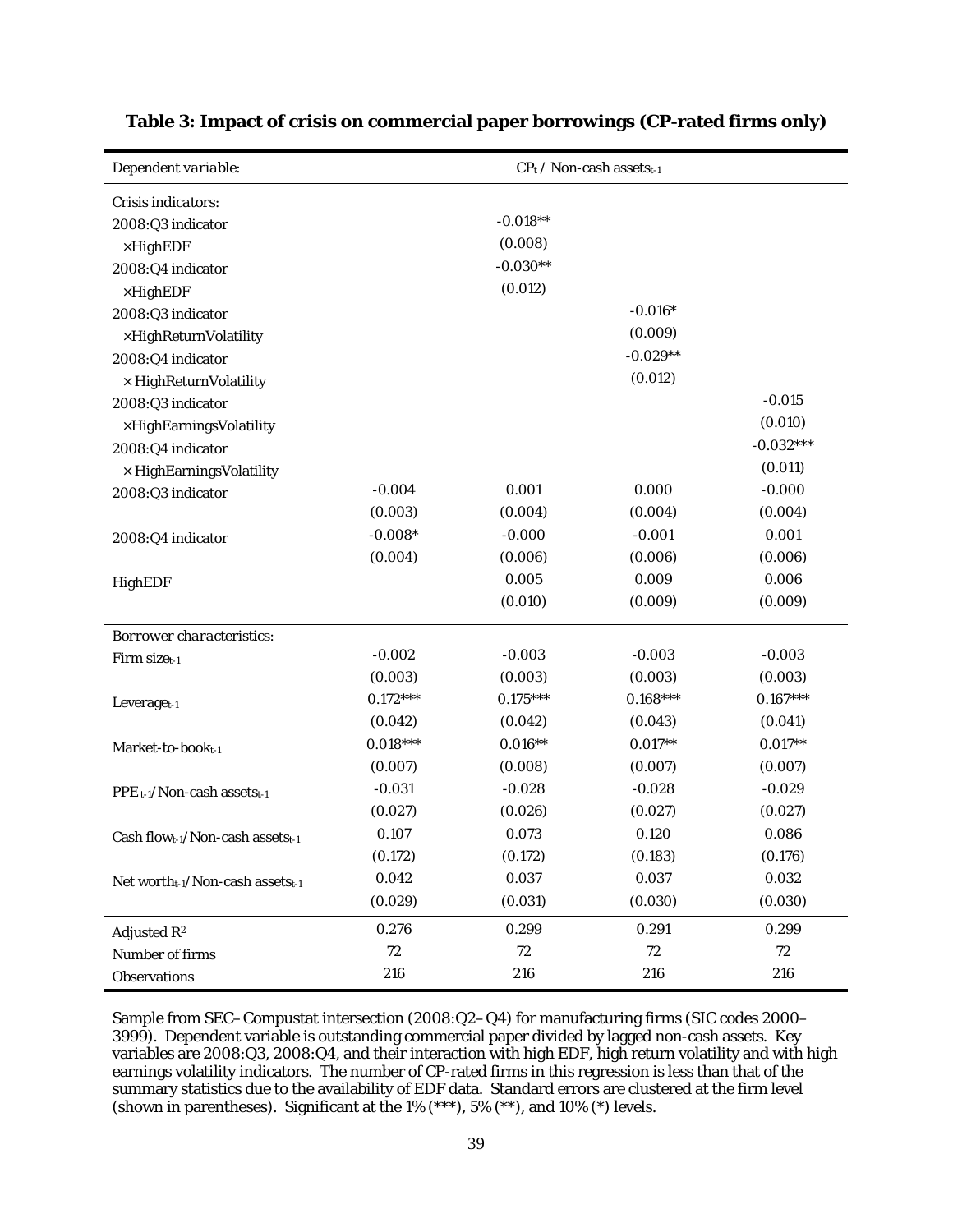# **Table 4: Impact of crisis on corporate liquidity**

| Dependent variables:                                     | $\Delta$ Unused linest /<br>non-cash assetst-1 | Total lines $_{t}$ / non-<br>cash assets <sub>t-1</sub> | $Cash_t / non-cash$<br>$asserts_{t-1}$ | $(Cash + unused)$<br>lines) $t$ / non-cash<br>$assets_{t-1}$ |
|----------------------------------------------------------|------------------------------------------------|---------------------------------------------------------|----------------------------------------|--------------------------------------------------------------|
| $\Delta$ Total linest / Non-cash assetst-1               | $0.588***$                                     |                                                         |                                        |                                                              |
|                                                          | (0.141)                                        |                                                         |                                        |                                                              |
| ∆Total linest / Non-cash assetst-1                       | $-0.353**$                                     |                                                         |                                        |                                                              |
| $\times$ HighEDF                                         | (0.170)                                        |                                                         |                                        |                                                              |
| Crisis indicators:                                       |                                                |                                                         |                                        |                                                              |
| 2008:Q3×HighEDF                                          |                                                | 0.090                                                   | $0.110**$                              | 0.091                                                        |
|                                                          |                                                | (0.070)                                                 | (0.045)                                | (0.055)                                                      |
| 2008:Q4×HighEDF                                          |                                                | $-0.002$                                                | 0.042                                  | $-0.018$                                                     |
|                                                          |                                                | (0.071)                                                 | (0.040)                                | (0.045)                                                      |
| 2008:Q3 indicator                                        |                                                | $-0.004$                                                | $-0.000$                               | $-0.001$                                                     |
|                                                          |                                                | (0.004)                                                 | (0.004)                                | (0.007)                                                      |
| 2008:Q4 indicator                                        |                                                | 0.004                                                   | 0.002                                  | $0.014*$                                                     |
|                                                          |                                                | (0.005)                                                 | (0.006)                                | (0.008)                                                      |
| <b>HighEDF</b>                                           | $-0.022$                                       | 0.083                                                   | $-0.024$                               | $-0.002$                                                     |
|                                                          | (0.015)                                        | (0.066)                                                 | (0.029)                                | (0.034)                                                      |
| <b>Borrower characteristics:</b>                         |                                                |                                                         |                                        |                                                              |
| Firm sizet-1                                             | $-0.001$                                       | $-0.034***$                                             | $0.012**$                              | $-0.013$                                                     |
|                                                          | (0.002)                                        | (0.006)                                                 | (0.006)                                | (0.008)                                                      |
| Leverage <sub>t-1</sub>                                  | $-0.017$                                       | $0.140**$                                               | $-0.119**$                             | $-0.104$                                                     |
|                                                          | (0.027)                                        | (0.060)                                                 | (0.052)                                | (0.073)                                                      |
| Market-to-book <sub>t-1</sub>                            | $-0.006$                                       | 0.002                                                   | $0.026**$                              | $0.025*$                                                     |
|                                                          | (0.005)                                        | (0.009)                                                 | (0.011)                                | (0.014)                                                      |
| PPE <sub>t-1</sub> /Non-cash assets <sub>t-1</sub>       | $-0.053**$                                     | $-0.031$                                                | $-0.099**$                             | $-0.093$                                                     |
|                                                          | (0.024)                                        | (0.050)                                                 | (0.041)                                | (0.061)                                                      |
| Cash flow <sub>t-1</sub> /Non-cash assets <sub>t-1</sub> | $-0.036$                                       | 0.280                                                   | $0.436*$                               | 0.447                                                        |
|                                                          | (0.115)                                        | (0.228)                                                 | (0.239)                                | (0.376)                                                      |
| Net worth-1/Non-cash assets-1                            | 0.001                                          | $-0.028$                                                | $-0.060$                               | $-0.108*$                                                    |
|                                                          | (0.023)                                        | (0.042)                                                 | (0.048)                                | (0.056)                                                      |
| Adjusted $R^2$                                           | 0.161                                          | 0.410                                                   | 0.300                                  | 0.170                                                        |
| Number of firms                                          | 72                                             | 72                                                      | 72                                     | 72                                                           |
| <b>Observations</b>                                      | 144                                            | 216                                                     | 216                                    | 216                                                          |

Panel A: Impact of crisis on corporate liquidity, CP-rated firms

Sample from SEC–Compustat intersection (2008:Q2–Q4) for manufacturing firms (SIC codes 2000– 3999). Dependent variables are changes in unused lines divided by lagged non-cash assets, total lines divided by lagged non-cash assets, cash divided by lagged non-cash assets, and sum of cash and unused lines divided by lagged non-cash assets. Key variables are changes in total lines divided by lagged noncash assets, 2008:Q3 and 2008:Q4 indicators, and their interactions with high EDF (expected default frequency) indicators. Standard errors are clustered at the firm level (shown in parentheses). Significant at the 1% (\*\*\*), 5% (\*\*), and 10% (\*) levels.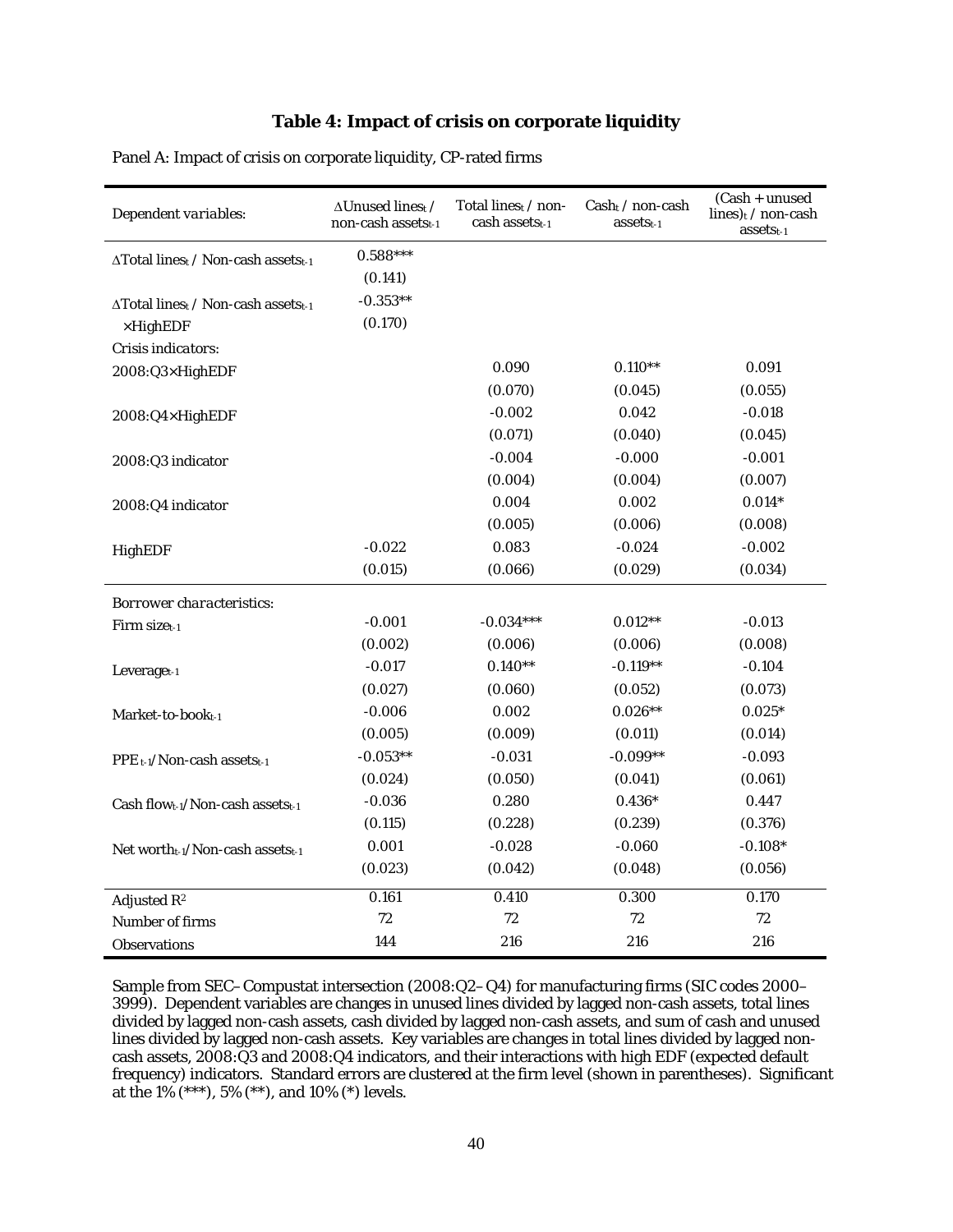| Dependent variables:                                     | Unused linest /<br>non-cash assets <sub>t-1</sub> | Total lines <sub>t</sub> /<br>non-cash assetst-1 | $Cash_t / non-cash$<br>$asserts_{t-1}$ | $(Cash + unused$<br>lines) $t$ / non-cash<br>$assets_{t-1}$ |
|----------------------------------------------------------|---------------------------------------------------|--------------------------------------------------|----------------------------------------|-------------------------------------------------------------|
| Crisis indicators:                                       |                                                   |                                                  |                                        |                                                             |
| 2008:Q3×HighEDF                                          | $0.016**$                                         | $0.025***$                                       | $-0.010$                               | $-0.005$                                                    |
|                                                          | (0.006)                                           | (0.009)                                          | (0.021)                                | (0.024)                                                     |
| 2008:Q4×HighEDF                                          | $0.027***$                                        | $0.026**$                                        | $-0.017$                               | $-0.019$                                                    |
|                                                          | (0.009)                                           | (0.011)                                          | (0.027)                                | (0.030)                                                     |
| 2008:Q3 indicator                                        | 0.001                                             | $-0.003$                                         | 0.001                                  | $-0.006$                                                    |
|                                                          | (0.002)                                           | (0.003)                                          | (0.009)                                | (0.009)                                                     |
| 2008:Q4 indicator                                        | $0.007**$                                         | $0.010***$                                       | 0.008                                  | 0.012                                                       |
|                                                          | (0.003)                                           | (0.004)                                          | (0.010)                                | (0.011)                                                     |
| <b>HighEDF</b>                                           | $0.023***$                                        | 0.015                                            | $-0.109***$                            | $-0.107***$                                                 |
|                                                          | (0.008)                                           | (0.013)                                          | (0.032)                                | (0.033)                                                     |
| <b>Borrower characteristics:</b>                         |                                                   |                                                  |                                        |                                                             |
| Firm sizet-1                                             | $-0.003$                                          | $-0.009***$                                      | $-0.067***$                            | $-0.077***$                                                 |
|                                                          | (0.002)                                           | (0.003)                                          | (0.008)                                | (0.008)                                                     |
| Leverage $t-1$                                           | $0.014***$                                        | $0.039***$                                       | $-0.276***$                            | $-0.262***$                                                 |
|                                                          | (0.005)                                           | (0.007)                                          | (0.050)                                | (0.051)                                                     |
| Market-to-book <sub>t-1</sub>                            | $-0.003**$                                        | $-0.005*$                                        | 0.012                                  | 0.011                                                       |
|                                                          | (0.001)                                           | (0.002)                                          | (0.014)                                | (0.015)                                                     |
| PPE <sub>t-1</sub> /Non-cash assets <sub>t-1</sub>       | 0.007                                             | 0.013                                            | $-0.047$                               | $-0.040$                                                    |
|                                                          | (0.020)                                           | (0.033)                                          | (0.083)                                | (0.085)                                                     |
| Cash flow <sub>t-1</sub> /Non-cash assets <sub>t-1</sub> | $-0.000$                                          | $0.015*$                                         | $-0.045$                               | $-0.040$                                                    |
|                                                          | (0.007)                                           | (0.009)                                          | (0.046)                                | (0.045)                                                     |
| Net worth $t-1/N$ on-cash assets $t-1$                   | $0.008**$                                         | $0.026***$                                       | $-0.182***$                            | $-0.171***$                                                 |
|                                                          | (0.003)                                           | (0.005)                                          | (0.032)                                | (0.031)                                                     |
| Adjusted $\mathbb{R}^2$                                  | 0.044                                             | 0.048                                            | 0.335                                  | 0.332                                                       |
| Number of firms                                          | 799                                               | 799                                              | 799                                    | 799                                                         |
| <b>Observations</b>                                      | 2384                                              | 2384                                             | 2384                                   | 2384                                                        |

Panel B: Impact of crisis on corporate liquidity, Non CP-rated firms

Sample from SEC–Compustat intersection (2008:Q2–Q4) for manufacturing firms (SIC codes 2000– 3999). Dependent variables are unused lines divided by lagged non-cash assets, total lines divided by lagged non-cash assets, cash divided by lagged non-cash assets, and the sum of cash and unused lines divided by lagged non-cash assets. Key variables are 2008:Q3 and 2008:Q4 indicators, and their interactions with high EDF (expected default frequency) indicators. Standard errors are clustered at the firm level (shown in parentheses). Significant at the 1% (\*\*\*), 5% (\*\*), and 10% (\*) levels.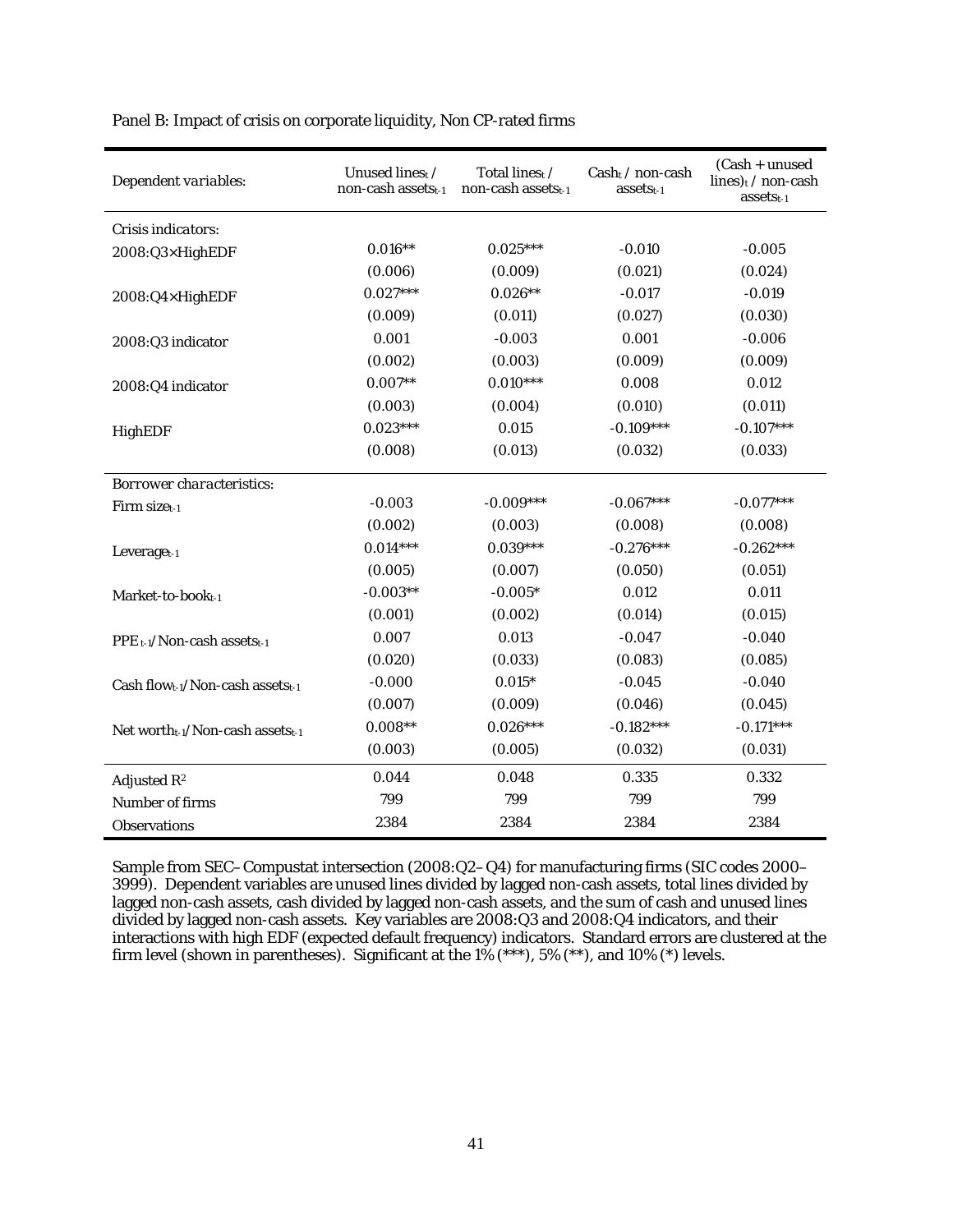| Dependent<br>variables:        | Asset<br>Growth | Non-cash<br>Asset<br>Growth | CapEx <sub>t</sub><br>/Total<br>Assets <sub>t-1</sub> | Inventoryt<br>$/Salest-1$ | Recivables <sub>t</sub><br>$/Sales_{t-1}$ | Earningst<br>/Total<br>Assets <sub>t-1</sub> | Core<br><b>Earningst</b><br>/Total<br>Assetst-1 |
|--------------------------------|-----------------|-----------------------------|-------------------------------------------------------|---------------------------|-------------------------------------------|----------------------------------------------|-------------------------------------------------|
| Crisis indicators:             |                 |                             |                                                       |                           |                                           |                                              |                                                 |
| 2008:Q3                        | $0.033**$       | $0.071***$                  | 0.002                                                 | $0.047**$                 | $0.043*$                                  | $-0.001$                                     | 0.005                                           |
| $\times$ high liquidity        | (0.016)         | (0.019)                     | (0.002)                                               | (0.021)                   | (0.026)                                   | (0.005)                                      | (0.005)                                         |
| 2008:Q4                        | $0.055***$      | $0.060***$                  | $0.003**$                                             | $0.094***$                | $0.069**$                                 | $0.029***$                                   | $0.022**$                                       |
| $\times$ high liquidity        | (0.012)         | (0.017)                     | (0.001)                                               | (0.029)                   | (0.031)                                   | (0.007)                                      | (0.008)                                         |
| 2008:Q3indicator               | $-0.016***$     | $-0.025***$                 | $-0.002***$                                           | $-0.027***$               | $-0.037***$                               | $-0.001$                                     | $-0.000$                                        |
|                                | (0.004)         | (0.005)                     | (0.001)                                               | (0.007)                   | (0.009)                                   | (0.002)                                      | (0.001)                                         |
| 2008:Q4indicator               | $-0.081***$     | $-0.094***$                 | $-0.003***$                                           | $-0.062***$               | $-0.101***$                               | $-0.037***$                                  | $-0.017***$                                     |
|                                | (0.005)         | (0.006)                     | (0.001)                                               | (0.010)                   | (0.011)                                   | (0.003)                                      | (0.002)                                         |
| <b>High liquidity</b>          | $-0.022**$      | $-0.028**$                  | $-0.002**$                                            | $-0.248***$               | $-0.070**$                                | $-0.002$                                     | $-0.005$                                        |
| indicator                      | (0.009)         | (0.013)                     | (0.001)                                               | (0.037)                   | (0.032)                                   | (0.006)                                      | (0.006)                                         |
| <i>Borrower attributes:</i>    |                 |                             |                                                       |                           |                                           |                                              |                                                 |
| Firm sizet-1                   | $-0.001$        | $-0.002$                    | $0.001***$                                            | $-0.052***$               | $-0.002$                                  | $0.006***$                                   | $0.005***$                                      |
|                                | (0.001)         | (0.001)                     | (0.000)                                               | (0.006)                   | (0.006)                                   | (0.001)                                      | (0.001)                                         |
| $Leveraget-1$                  | $-0.000$        | $-0.032***$                 | $-0.000$                                              | $0.114***$                | $-0.046$                                  | 0.006                                        | 0.000                                           |
|                                | (0.007)         | (0.012)                     | (0.000)                                               | (0.029)                   | (0.046)                                   | (0.007)                                      | (0.006)                                         |
| Market-to-book <sub>t-1</sub>  | $0.012***$      | $0.012***$                  | $0.001***$                                            | 0.017                     | $0.028*$                                  | $-0.001$                                     | $-0.000$                                        |
|                                | (0.003)         | (0.004)                     | (0.000)                                               | (0.014)                   | (0.015)                                   | (0.003)                                      | (0.002)                                         |
| $PPE_{t-1}/assets_{t-1}$       | 0.012           | $0.035*$                    | $0.026***$                                            | $-0.412***$               | $-0.507***$                               | 0.006                                        | 0.002                                           |
|                                | (0.015)         | (0.019)                     | (0.003)                                               | (0.074)                   | (0.062)                                   | (0.012)                                      | (0.009)                                         |
| Cash flow $t$ -1/assets $t$ -1 | 0.007           | 0.007                       | 0.002                                                 | $-0.126$                  | $-0.140$                                  | $0.050**$                                    | $0.094***$                                      |
|                                | (0.019)         | (0.029)                     | (0.001)                                               | (0.092)                   | (0.118)                                   | (0.021)                                      | (0.029)                                         |
| Net worth $t-1$ /assets $t-1$  | $0.012**$       | $-0.011$                    | $0.001***$                                            | $0.114***$                | $-0.000$                                  | 0.005                                        | 0.001                                           |
|                                | (0.005)         | (0.008)                     | (0.000)                                               | (0.024)                   | (0.035)                                   | (0.005)                                      | (0.004)                                         |
|                                | 0.121           | 0.124                       | 0.100                                                 | 0.131                     | 0.091                                     | 0.204                                        | 0.281                                           |
| Adjusted $R^2$                 | 914             | 914                         | 912                                                   | 914                       | 902                                       | 913                                          | 707                                             |
| Number of firms                |                 |                             |                                                       |                           |                                           |                                              |                                                 |
| Observations                   | 2,733           | 2,728                       | 2,696                                                 | 2,682                     | 2,677                                     | 2,726                                        | 1,867                                           |

## **Table 5: Corporate Liquidity and Real Effects Around the Crisis**

Sample from SEC–Compustat intersection (2008:Q2–Q4) for manufacturing firms (SIC codes 2000– 3999). Dependent variables are asset growth, non-cash asset growth, capital expenditure divided by lagged total assets, inventory divided by lagged total assets, accounts receivables divided by lagged total assets, earnings divided by lagged total assets, and core earnings divided by lagged total assets. Key variables are 2008:Q3 and 2008:Q4 indicators, and their interactions with a high liquidity indicator, which is one if the total liquidity (sum of cash and unused lines of credit) at 2008:Q2 divided by lagged non-cash assets is above median, and is zero otherwise. Standard errors are clustered at the firm level (shown in parentheses). Significant at the  $1\%$  (\*\*\*),  $5\%$  (\*\*), and  $10\%$  (\*) levels.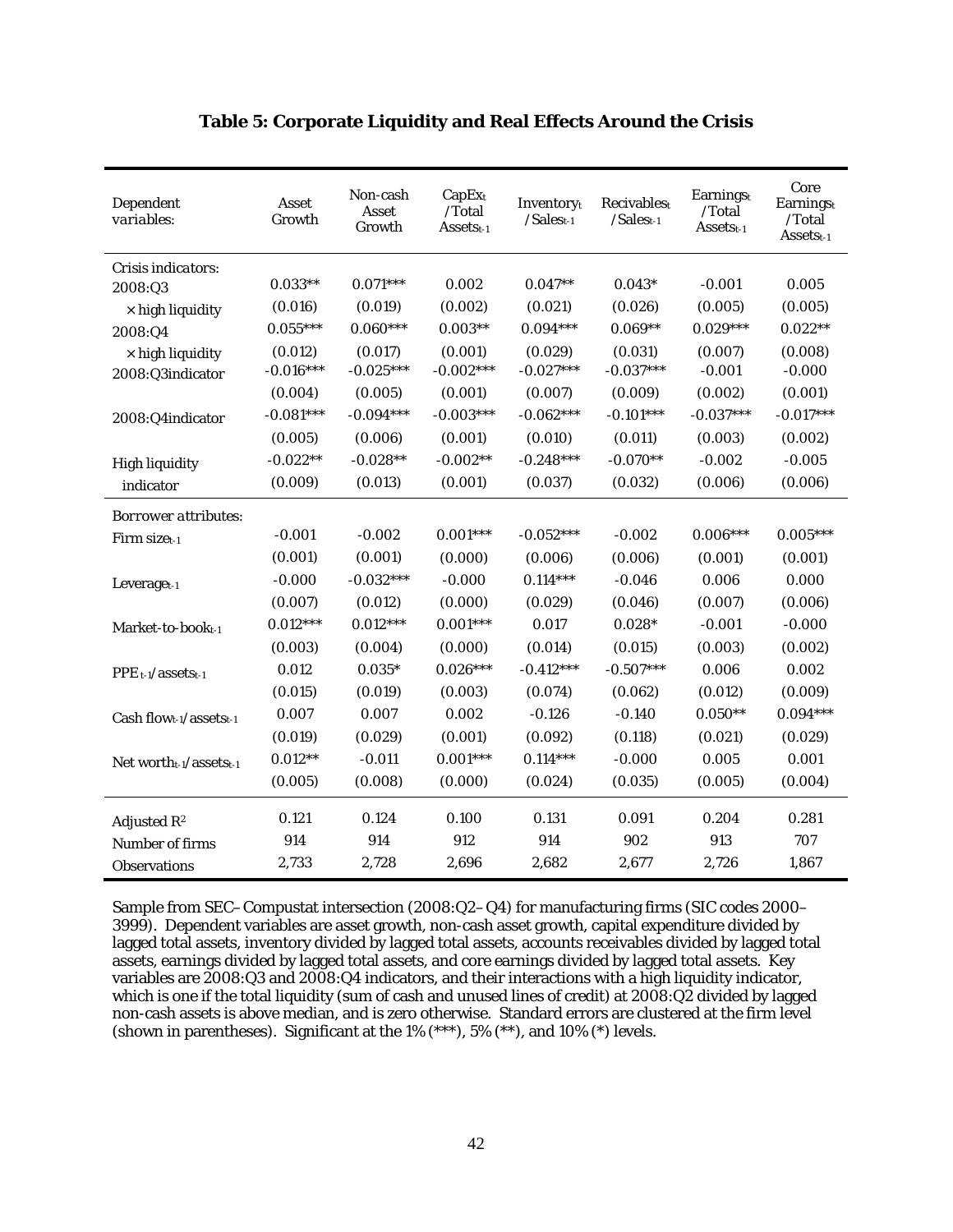## **Figure 1. 3-month LIBOR, Financial Firm Commercial Paper, and Non-Financial Firm Commercial Paper Spreads over T-Bill**

The solid square-dotted line shows the spreads between 3-month LIBOR and 3-month T-bill rates, the solid line show the spreads between 3-month financial firm commercial paper (FCP) and 3-month T-bill rates, and dash-dotted line shows the spreads between 3-month nonfinancial firm commercial paper (NFCP) and 3-month T-bill rates, for the period of January 2000 to April 2009. Commercial paper and T-bill rates are obtained from the Board of Governors of the Federal Reserve H15 release, and LIBOR rates are obtained from the British Bankers' Association.

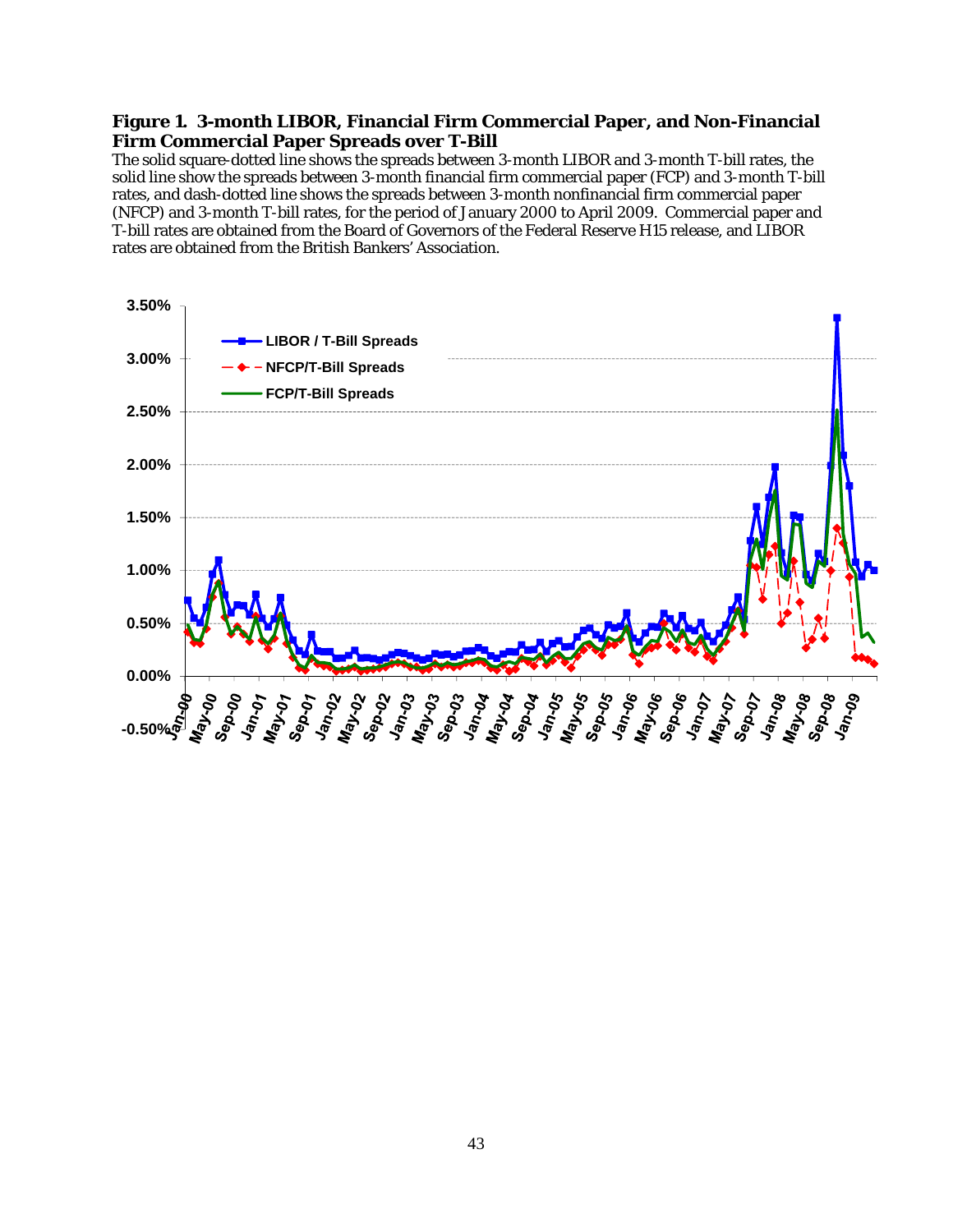# **Figure 2. Total commercial papers outstanding for U.S. nonfinancial firms (\$billion)**

Commercial paper outstanding for domestic nonfinancial firms in the United States. Data are obtained from the Board of Governors of the Federal Reserve System (http://www.federalreserve.gov/releases/cp).

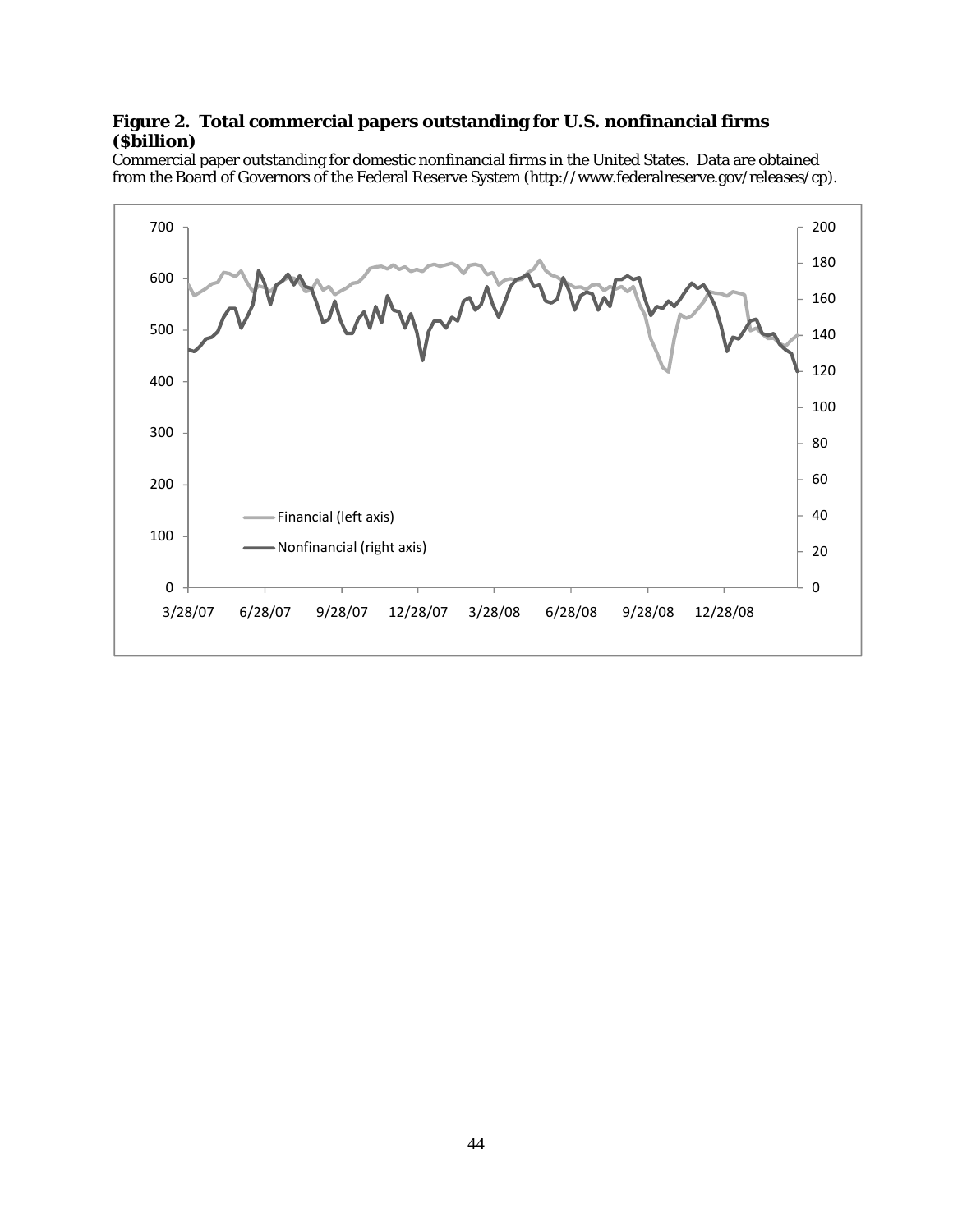## **Figure 3. Event timeline**

This figure shows the event timeline around the announcement of bankruptcy by Lehman Brothers. Commercial paper outstanding, total committed lines of credit, and unused amount of lines of credit are recorded in 10-K/10-Q filings on June 30 (period 1), September 30 (period 2), and December 31, 2008 (period 3).

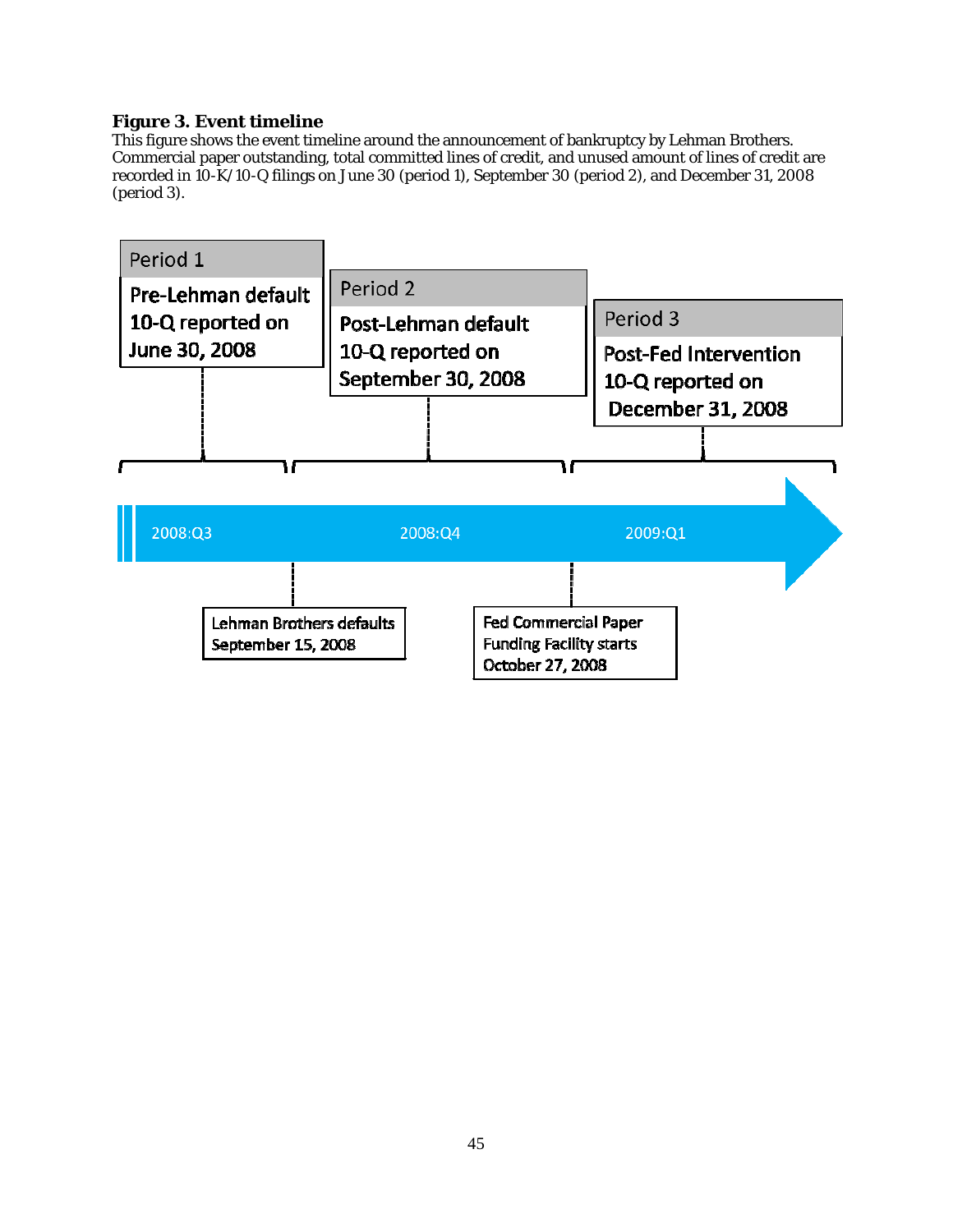## **Figure 4. Number of Performance Related Delisting Events, 2001:Q1 – 2008:Q4**

Figure shows the number of performance related delisting for nonfinancial firms (all SIC codes except  $6000-6999$ ) and manufacturing firms (SIC codes 2000–3999) during 2001:Q1–2008:Q4. Data are obtained from CRSP.

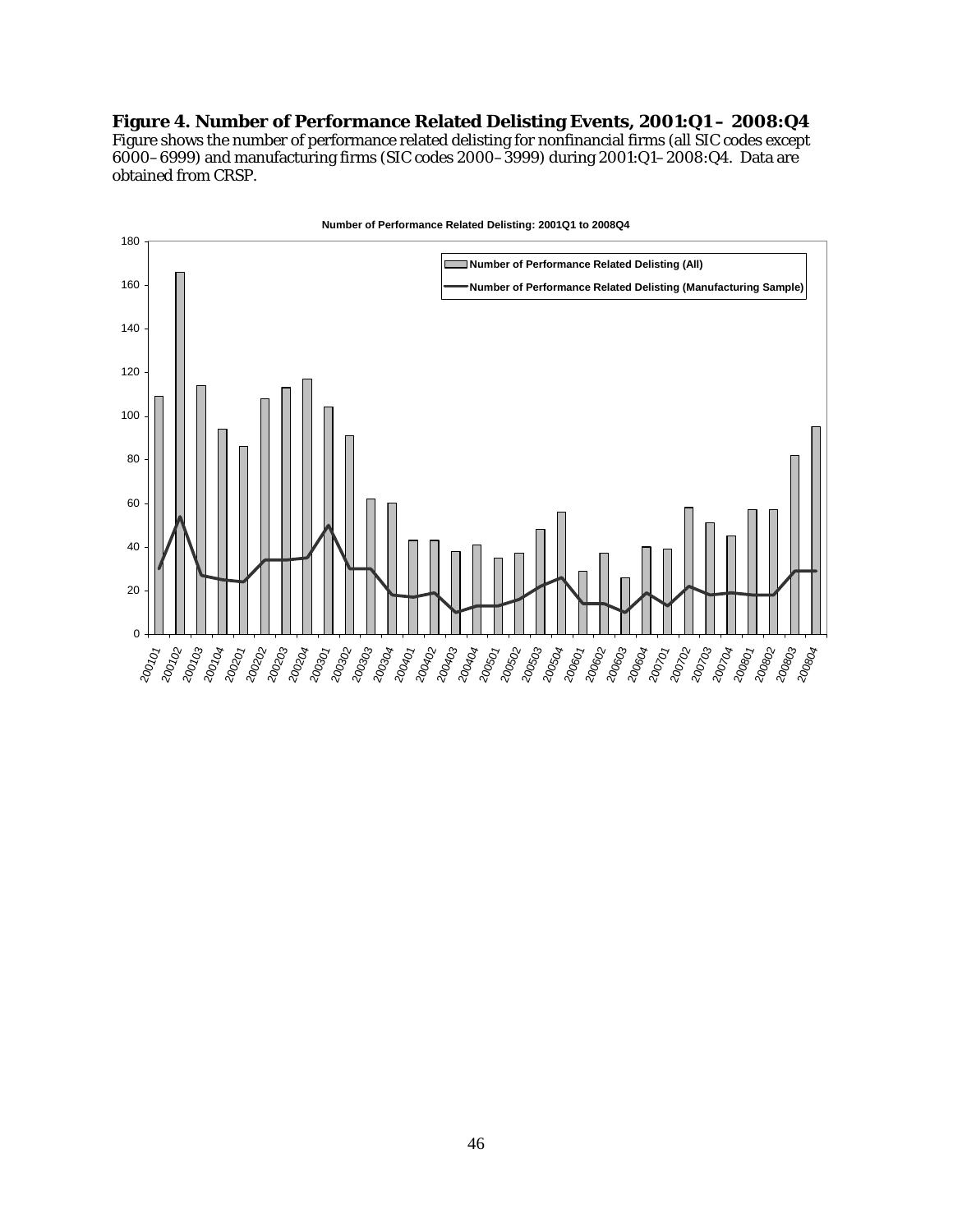## **Figure 5. Average expected default frequency (EDF)**

Manufacturing firms (SIC codes 2000–3999) during 2001–2008. The EDF is computed based on the methods proposed by Bharath and Shumway (2008), which use daily stock return data from CRSP and outstanding debt amount from Compustat.



**Time Series Average Default Likelihood (All CRSP-COMPUSTATA Non-Financial Firms vs. Manufacturing Firms)**